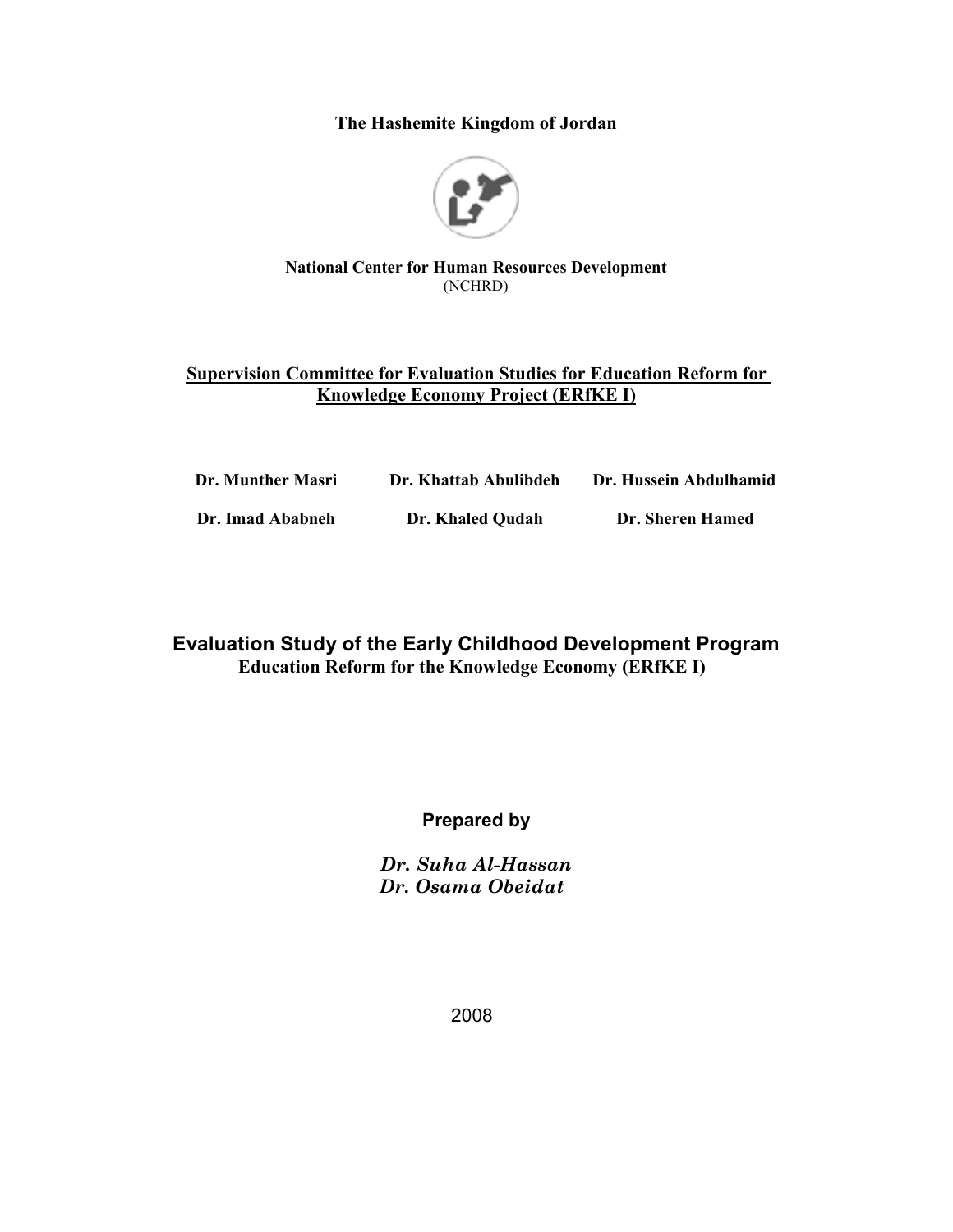# **LIST OF CONTENTS**

| List of Contents                                                                         | $\sqrt{2}$     |
|------------------------------------------------------------------------------------------|----------------|
| List of Tables                                                                           | $\overline{4}$ |
| <b>Executive Summary in English</b>                                                      | 7              |
| <b>Executive Summary in Arabic</b>                                                       | 15             |
| 1. Introduction                                                                          | 20             |
| 1.1. Preschool Learning Environment                                                      | 20             |
| 1.2. Education Reform in Jordan                                                          | 23             |
| 1.3. Kindergartens in Numbers                                                            | 23             |
| 1.4. Study Objectives                                                                    | 24             |
| 2. Methodology                                                                           | 25             |
| 2.1. Sample                                                                              | 25             |
| 2.2. Field Researchers                                                                   | 26             |
| 2.3. Research Instrument                                                                 | 27             |
| 2.3.1. Early Childhood Environment Rating Scale-Revised (ECERS-R)                        | $27\,$         |
| 2.3.2. Perceptions of Parents, Teachers, and Principals Survey                           | 28             |
| 2.4. Scoring and Recording Procedures                                                    | 29             |
| 2.5. Instrument Reliability and Validity                                                 | 29             |
| 2.6. Data Collection                                                                     | 31             |
| 2.7. Data Analysis                                                                       | 31             |
| 3. Findings                                                                              | 32             |
| 3.1. Definitions of the Different Quality Levels of KG environment                       | 32             |
| 3.2. The Quality of Public KGs Environment in Jordan                                     | 33             |
| 3.2.1. Subscale (1): Space and Furnishing                                                | 34             |
| 3.2.2. Subscale (2): Personal Care and Routine                                           | 35             |
| 3.2.3. Subscale (3): Language and Reasoning                                              | 36             |
| 3.2.4. Subscale (4): Activities                                                          | 37             |
| 3.2.5. Subscale (5): Interaction                                                         | 39             |
| 3.2.6. Subscale (6): Program Structure                                                   | 40             |
| 3.2.7. Subscale (7): Parents and Staff                                                   | 41             |
| 3.3. The Quality of Kindergarten Environment According to KG Type                        | 42             |
| 3.4. The Quality of Kindergarten Environment Subscale According to KG<br>Type            | 43             |
| 3.5. The Quality of Kindergarten Environment According to Residential                    | 45             |
| Location<br>3.6. The Quality of Kindergarten Environment Subscale According to<br>Region | 46             |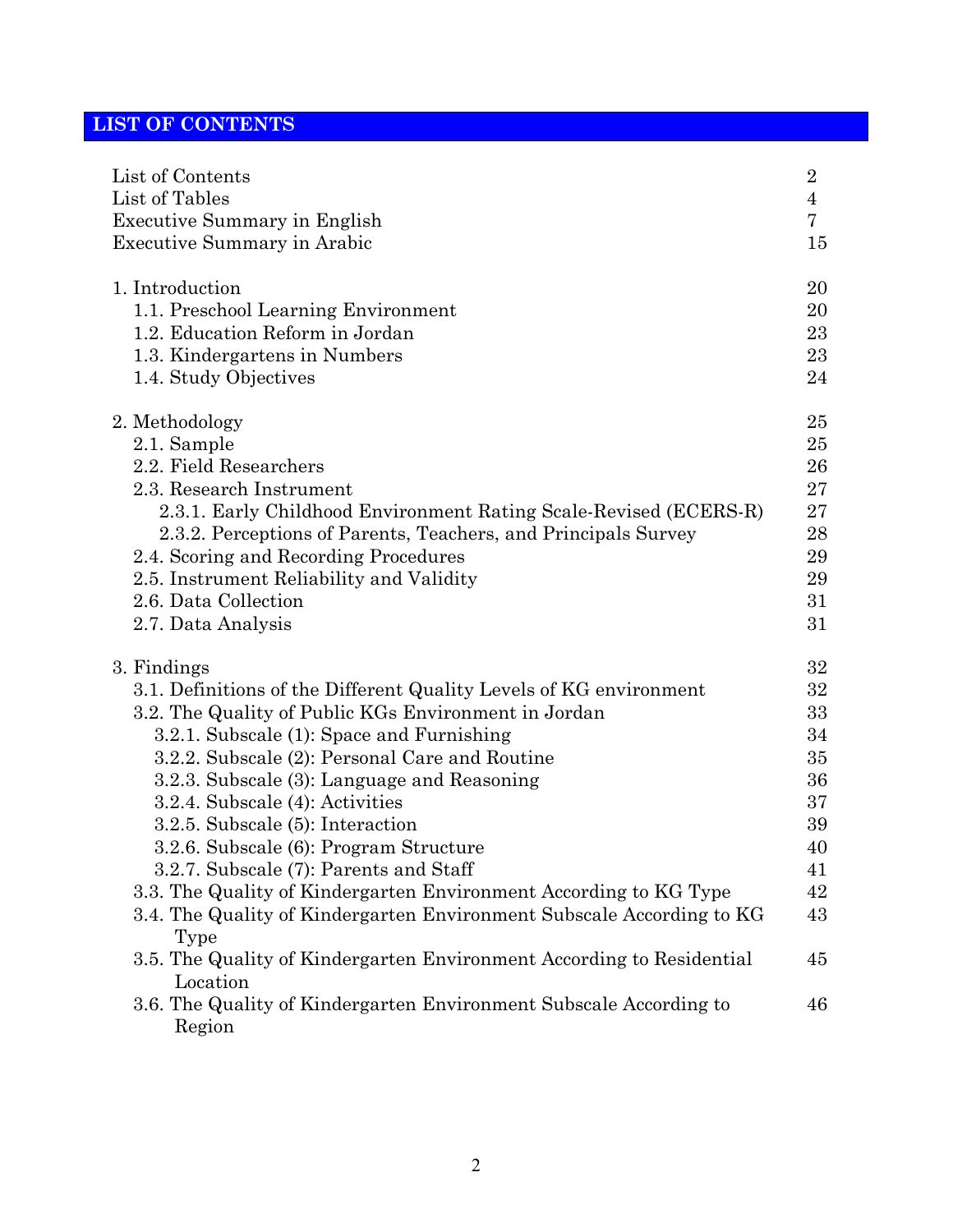| 3.7. The Quality of Teaching and Learning Process in Public and Private | 47 |
|-------------------------------------------------------------------------|----|
| KGs                                                                     |    |
| 3.8. The Quality of Teaching and Learning Process According to Teachers | 48 |
| Training                                                                |    |
| 3.9. The Perceptions of Principals, Teachers, and Parents               | 48 |
| 3.9.1. Perceptions of Principals                                        | 48 |
| 3.9.1.1. Challenges                                                     | 51 |
| 3.9.1.2. Improving the Services                                         | 52 |
| 3.9.2. Perceptions of Teachers                                          | 52 |
| $3.9.2.1$ . Challenges                                                  | 55 |
| 3.9.2.2. Improving the Services                                         | 56 |
| 3.9.3. Perceptions of Parents                                           | 56 |
| 3.9.3.1. Improving the Services                                         | 58 |
| 3.9.3.2. Communications with School/Teachers                            | 59 |
| 3.9.3.3. The benefits for Children                                      | 59 |
| 3.9.3.4. Costs                                                          | 59 |
| 4. Summary and Conclusions                                              | 60 |
| 4.1. The Quality of Public KGs Environment in Jordan                    | 60 |
| 4.2. Parents, Teachers, and Principals Satisfaction of KGs              | 66 |
| 5. Recommendations                                                      | 69 |
| 6. References                                                           | 72 |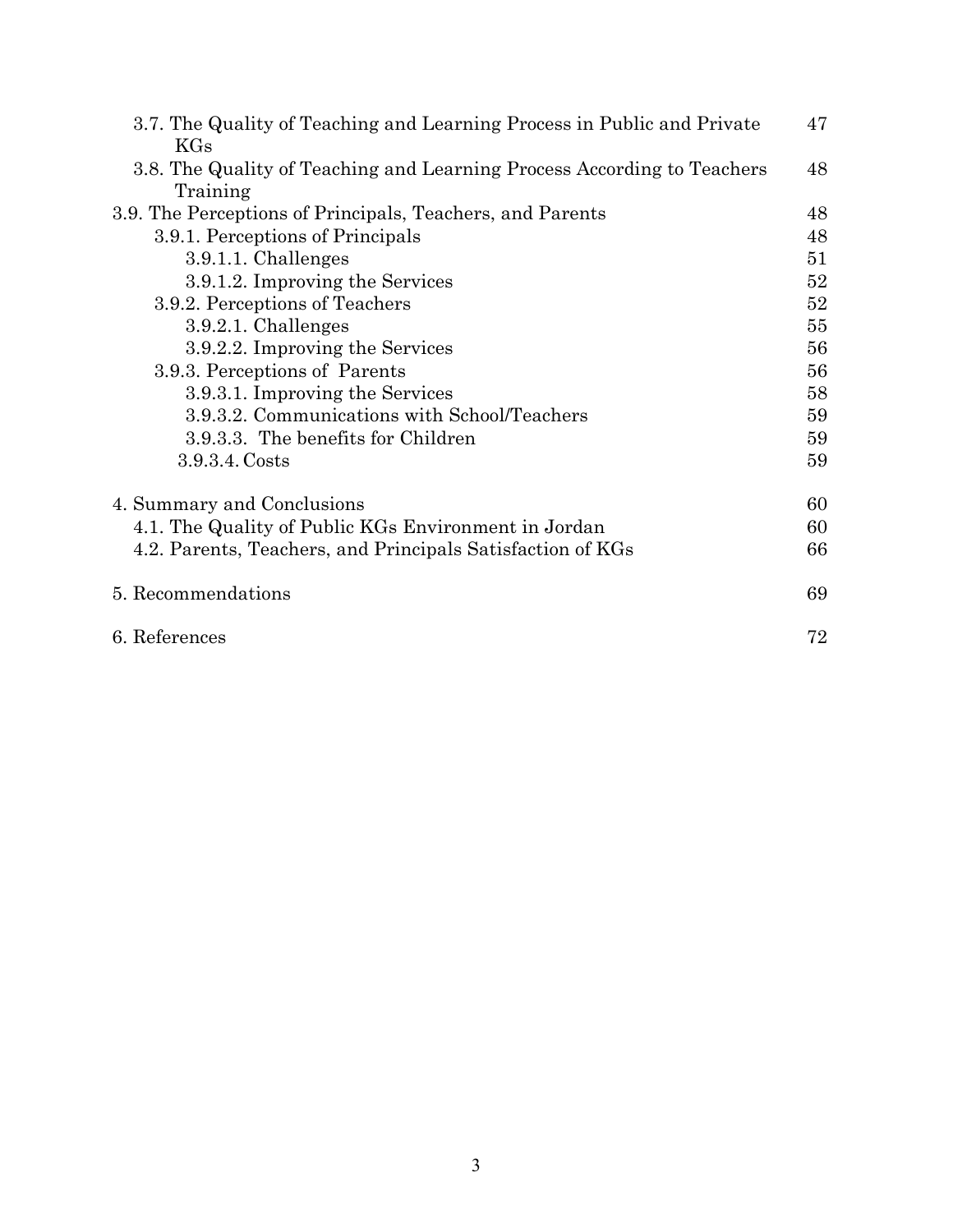# **LIST OF TABLES**

| $\mathbf{1}$    | The distribution of KG students, sections, and teachers according to the<br>supervisory body and gender in the school year 2007/2008 | 24 |
|-----------------|--------------------------------------------------------------------------------------------------------------------------------------|----|
| $\overline{2}$  | Distribution of KG Sample According to the Study Variables                                                                           | 26 |
| 3               | Reliability Coefficients for ECERS-R Subscales                                                                                       | 30 |
| 4               | Reliability Coefficients for Test-retest                                                                                             | 30 |
| $\bf{5}$        | Mean scores corresponding to each quality level of KG environment                                                                    | 32 |
| 6               | Frequencies and percentages of the four quality levels of KG<br>Environment                                                          | 33 |
| 7               | ECERS-R Total and Subscale Mean Scores across public KGs in Jordan                                                                   | 34 |
| 8               | Frequencies and percentages of the four quality levels of KG environment                                                             | 34 |
| 9               | with respect to space and furnishing<br>Means and standard deviations of space and furnishing subscale items                         | 35 |
| 10              | Frequencies and percentages of the four quality levels of KG                                                                         | 36 |
| 11              | Environment with respect to personal care routines<br>Means and standard deviations of personal care routines subscale items         | 36 |
| 12              | Frequencies and percentages of the four quality levels of KG                                                                         | 37 |
| 13              | Environment with respect to language and reasoning<br>Means and standard deviations of language and reasoning subscale items         | 37 |
| 14              | Frequencies and percentages of the four quality levels of KG                                                                         | 38 |
| 15              | Environment with respect to activities<br>Means and standard deviations of activities subscale items                                 | 38 |
| 16              | Frequencies and percentages of the four quality levels<br>of KG                                                                      | 39 |
| 17 <sup>7</sup> | Environment with respect to interaction<br>Means and standard deviations of interaction subscale items                               | 39 |
| 18              | Frequencies and percentages of the four quality levels of KG                                                                         | 40 |
| 19              | Environment with respect to program structure<br>Means and standard deviations of program structure subscale items                   | 40 |
| 20              | Frequencies and percentages of the four quality levels of KG 41                                                                      |    |

Environment with respect to parents and staff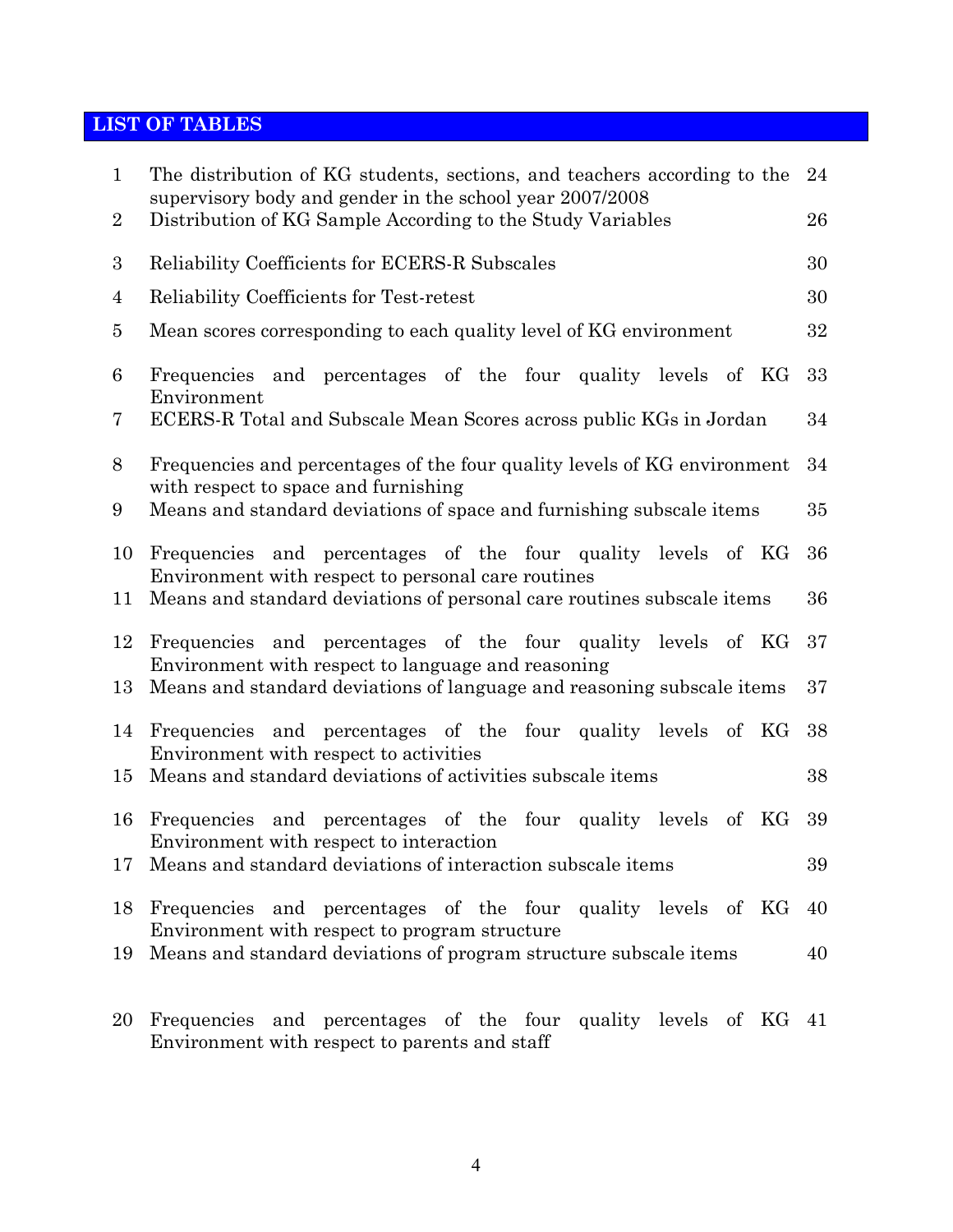|        | 21 Means and standard deviations of parents and staff subscale items                                                                    | 41 |
|--------|-----------------------------------------------------------------------------------------------------------------------------------------|----|
| 22     | Frequencies and percentages of the four quality levels of KG<br>Environment according to KG Type                                        | 42 |
| 23     | Mean, standard deviations, and t score for KG Type                                                                                      | 42 |
| 24     | ECERS-R Total and Subscale Mean Scores across Public and Private KGs                                                                    | 43 |
| $25\,$ | Percentages of the four quality levels of KG Environment with respect to<br>the subscales according to KG Type                          | 44 |
| 26     | Mean, standard deviations, and t score for KG Type                                                                                      | 45 |
| 27     | Mean, standard deviations, and t score for residential Location                                                                         | 45 |
| 28     | Analysis of Variance for Differences between Regions                                                                                    | 46 |
| 29     | Multiple Comparisons between Regions                                                                                                    | 46 |
| 30     | Frequencies and percentages of the four quality levels of KGs<br>environment with respect to teaching and learning according to KG type | 47 |
| 31     | Mean, standard deviations, and t score for KG Type                                                                                      | 47 |
| 32     | Mean, standard deviations, and t score for teacher training                                                                             | 48 |
| 33     | Characteristics of the principals who participated in the study                                                                         | 49 |
| 34     | Percentage of public and private KG principals' agreement/disagreement<br>on statements that measure the effectiveness of KGs           | 50 |
| 35     | Mean, standard deviations, and t score for principals satisfaction with the<br>KGs                                                      | 50 |
| 36     | Characteristics of teachers who participated in the study                                                                               | 53 |
| 37     | Percentage of public and private KG teachers' agreement/disagreement<br>on statements that measure the effectiveness of KGs             | 54 |
| 38     | Mean, standard deviations, and t score for Teachers satisfaction with the<br>KGs                                                        | 54 |
| 39     | Characteristics of parents who participated in the study                                                                                | 57 |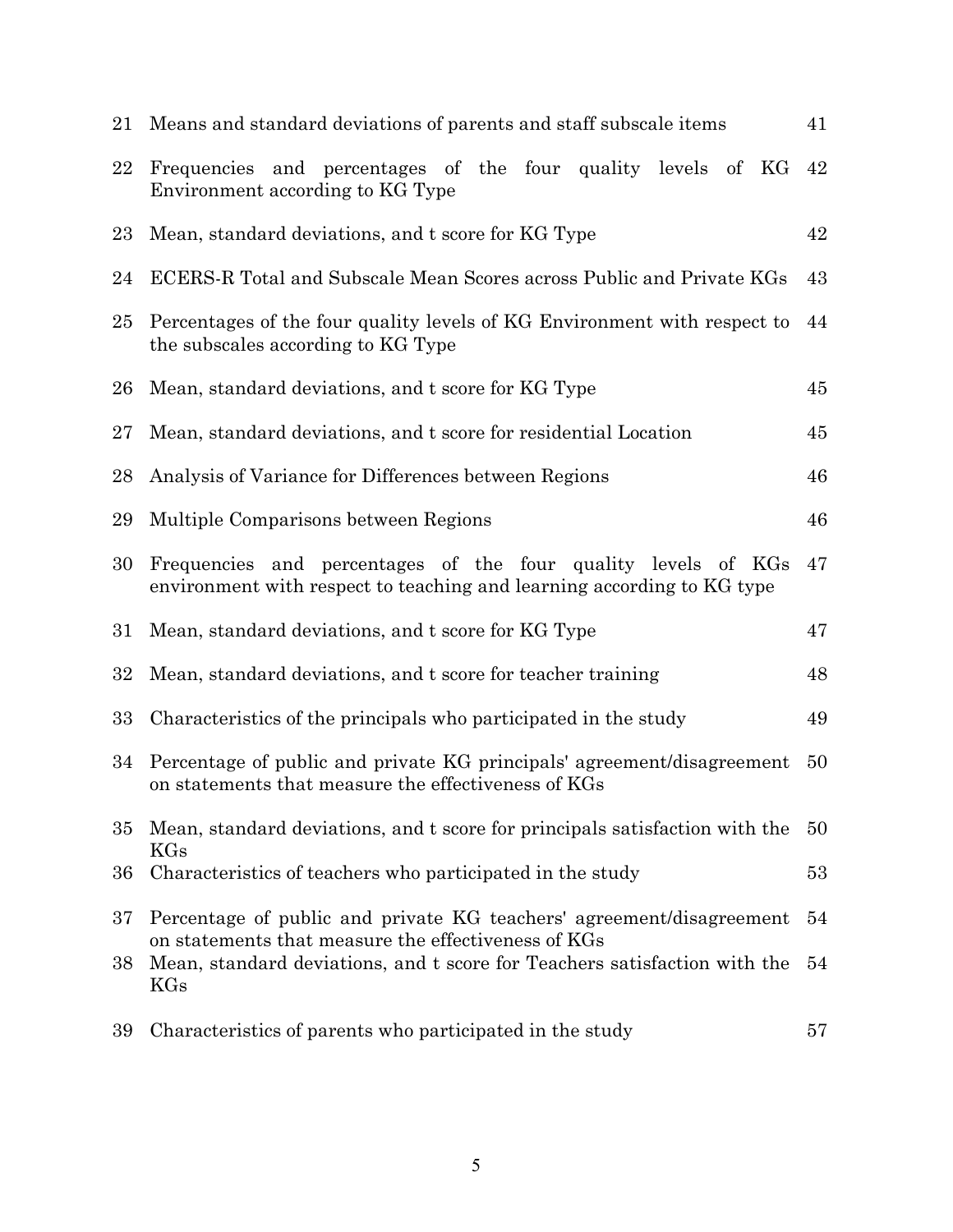- 40 Percentage of parents who agree/disagree with statements that measure 57 the effectiveness of public and private KGs
- 41 Mean, standard deviations, and t score for parents satisfaction with the 58 **KGs**
- 42 ECERS-R Total and Subscale Scores across public KGs in Jordan and 66 New Jersey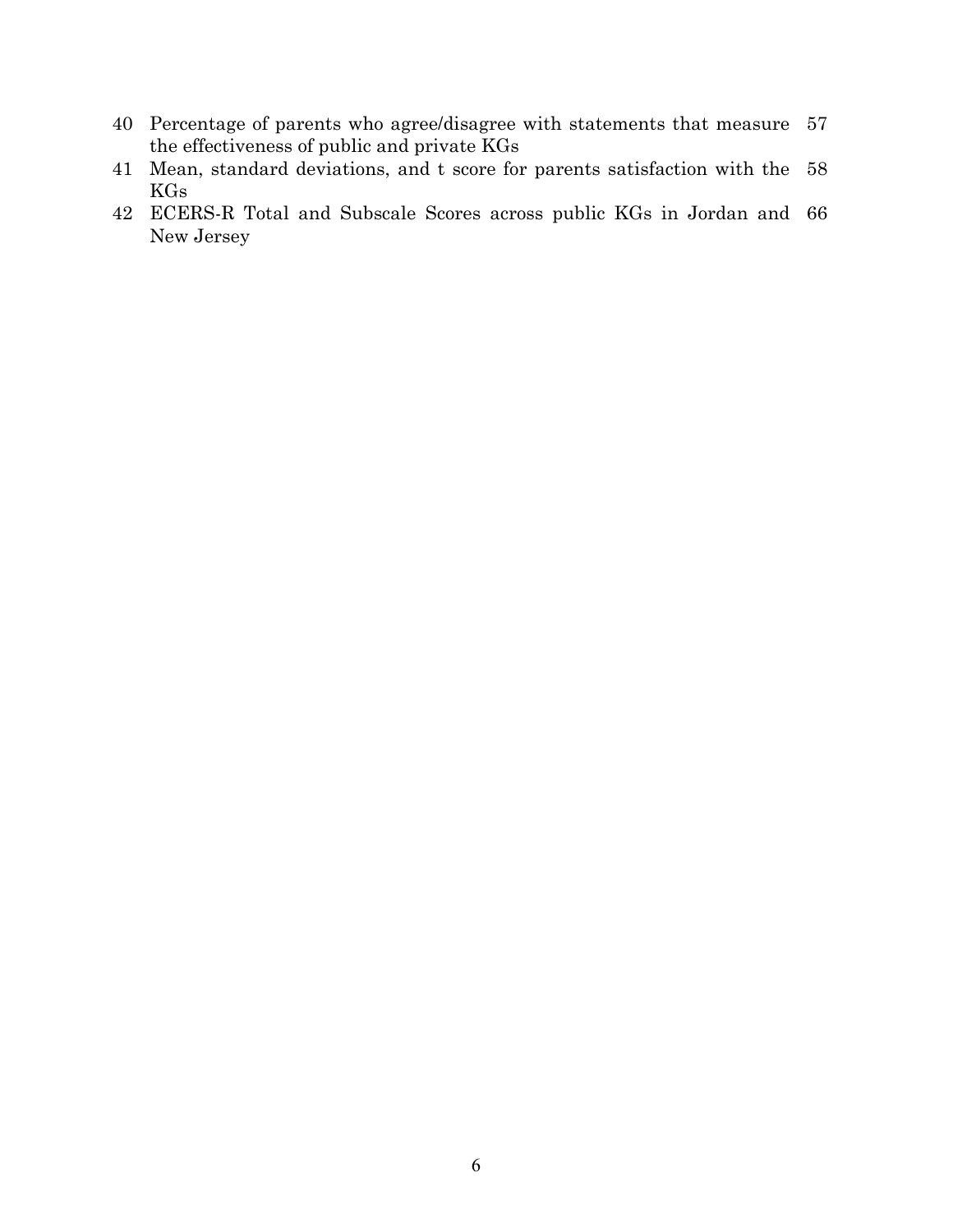# **Evaluation Study of the Early Childhood Development Program Under the Education Reform for Knowledge Economy (ERfKE) Project**

## **Executive Summary**

## **STUDY OBJECTIVES**

The purpose of the current study is to evaluate the quality of early childhood development (ECD) programs Under the Education Reform for Knowledge Economy (ERfKE) Project. More specifically, the study aimed at answering the following main questions:

- 1. What is the quality of public KG environment in Jordan?
- 2. What is the existing teaching and learning process in public KGs in Jordan?
- 3. What is the perception of parents, teachers, and principals regarding KGs in Jordan?

## **METHODOLOGY**

## **Sample**

The sample of the present study was identified and selected by the National Center for Human Resources Development (NCHRD) from the Ministry of Education database. A stratified random sample was selected to represent: region (north, middle, south), rural/urban, and type of provider (MOE, private). A sample was selected to represent the public kindergartens  $(n=84)$ , another sample  $(n=23)$  was selected of mainstream private KGs that are located around the same geographical Locations of the sample of public KGs. These private KGs are not representative of all private KGs and do not include the high-end private KGs which are usually located in Amman.

The school/KG principals, teachers, and parents were asked to participate in this study in order to know their perceptions regarding the KG. The sample included 107, 107, and 192, principals, teachers, and parents, respectively.

## **Research Instruments**

To assess the quality of KG learning environment, the Early Childhood Environment Rating Scale, Revised Edition (ECERS-R) was used after being translated and adopted to Arabic. The ECERS-R, an instrument used to rate the global quality of early childhood educational environments, is comprised of 470 individual indicators, organized into 43 items under seven subscales: Space and Furnishings, Personal Care, Language-Reasoning, Activities, Interaction, Program Structure, and Parents and Staff. The instrument is used primarily to assess the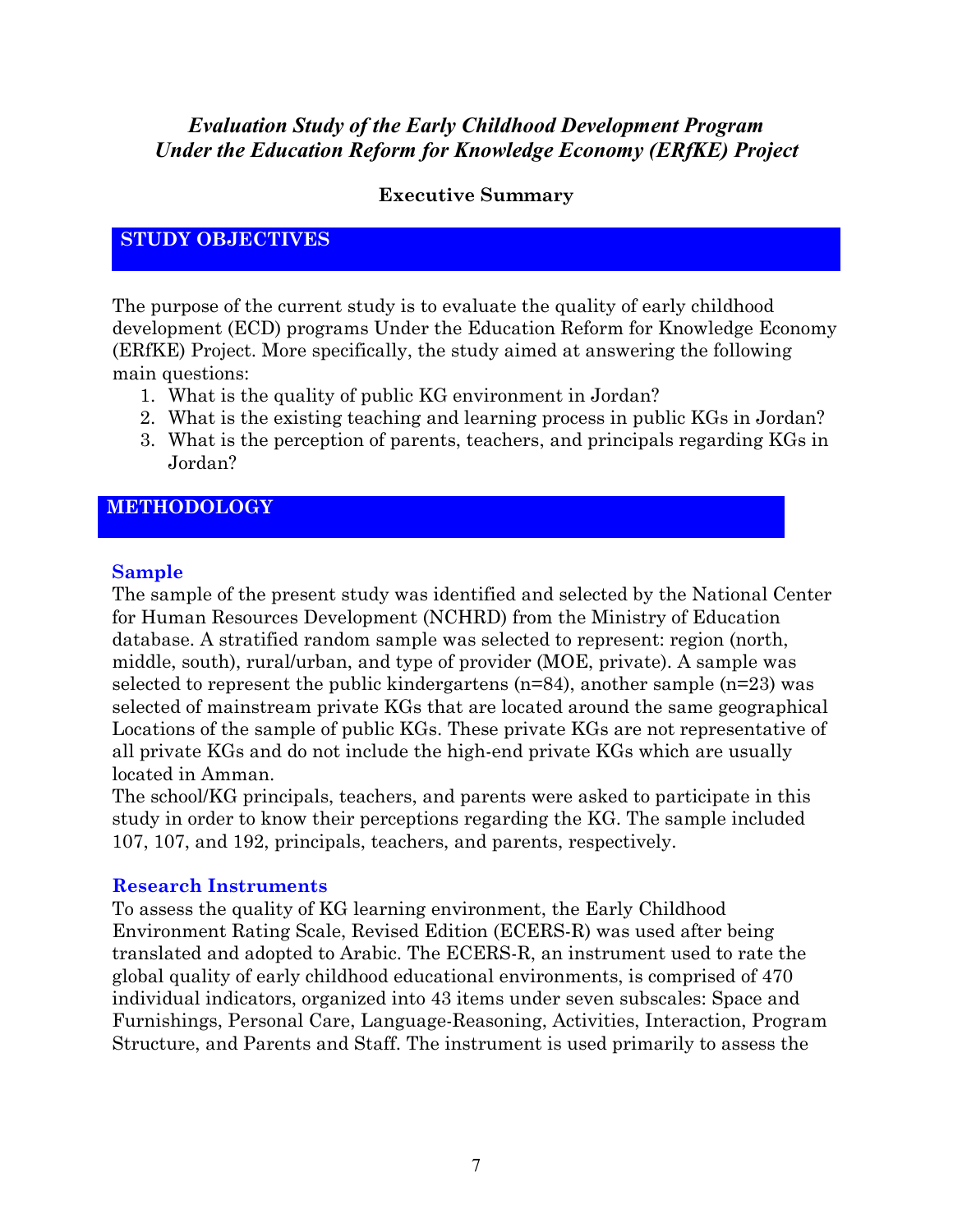quality in classrooms serving children in preschool settings. Each of the 43 items has individual indicators that are used to determine a classroom's score on that item.

The ECERS-R consists of 43 items organized into 7 subscales:

- 1. Space and Furnishings (e.g. indoor space, furniture for routine care, play and learning, furnishings for relaxation and comfort, room arrangement for play, space for privacy, child-related display, space for gross motor play, gross motor equipment).
- 2. Personal Care Routines (e.g. greeting/departing, meals/snacks, nap/rest, toileting/diapering, health practices, safety practices.).
- 3. Language-Reasoning (e.g. books and pictures, encouraging children to communicate, using language to develop reasoning skill, informal use of language).
- 4. Activities (e.g. fine motor, art, music/movement, blocks, sand/water, dramatic play, nature/science, math/number, use of computers, videos).
- 5. Interactions (e.g. supervision of gross motor activities, General supervision of children (other than gross motor), discipline, staff-child interactions, interactions among children).
- 6. Program Structure (e.g. schedule, free play, group time, provisions for children with disabilities).
- 7. Parents and Staff (e.g. provisions for parents, provisions for personal needs of staff, provisions for professional needs of staff, staff interaction and cooperation, supervision and evaluation of staff, opportunities for professional growth).

# Definitions of the different quality levels of KG environment

**1. Inadequate:** the KG environment is lacking the basic requirements and resources/materials indicating a lack of care that is not good for children's development.

2. Minimal: the KG environment has the minimum basic requirements and resources indicating type of care that meets to some small degree basic developmental needs.

3. Good: the KG environment has adequate and suitable requirements and resources indicating that the basic tenets of developmentally appropriate care exist.

4. Excellent: the KG environment has outstanding requirements and resources which provide high quality care that expands children's experiences, extends their learning, and provides warm and caring support.

The Early Childhood Environment Rating Scale, Revised Edition (ECERS-R) is ranked from 1 to 7. A ranking of 1 describes inadequate conditions while a ranking of 7 describes excellent conditions. The indicators are grouped under four scale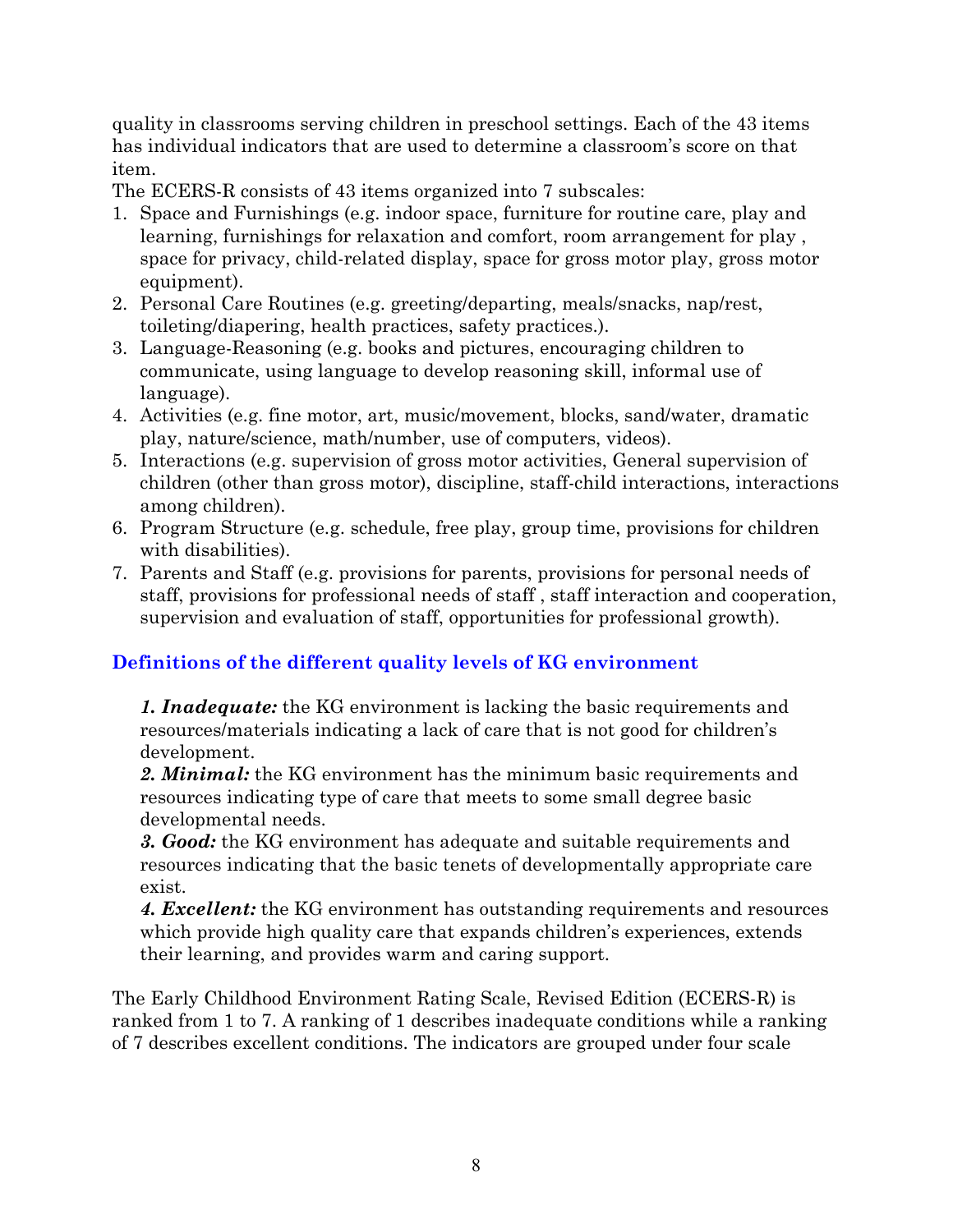points, 1, 3, 5, and 7, representing anchors of Inadequate, Minimal, Good, and Excellent. Each indicator, beginning with the ones under the inadequate anchor, is scored as present or not by the observer. All of the indicators under ECERS-R anchors are positively worded except for the indicators under the "Inadequate" anchor, which are always negatively worded. Checking "yes" for any of the indicators under "1" is equivalent to checking "no" for any of the indicators under "3", "5", or "7", and leads to discontinuing scoring the item. The field researchers observed the KG classrooms for at least three hours, followed by a brief teacher interview to answer questions about items that were not observed. The parents, teachers, and principals were interviewed by the field researchers to obtain the required information which included qualitative and quantitative type of questions. The researchers developed three separate surveys, in Arabic, to measure the perceptions of parents of children who attend KGs, KG teachers, and school/KG principals. Parents questionnaire consisted of 13 fixed response items as well as three open ended questions, while teachers and principals questionnaires included 11 fixed response items and three open ended questions.

## **FINDINGS**

## The quality of public KGs environment in Jordan

Data analysis revealed that the quality of 13.1% of public KGs environment in Jordan is considered "inadequate" (i.e. lack of space and furnishing; poor personal care routines, few reading material available; few developmentally appropriate fine motor material available; poor programs structure; and poor parents involvement). Around 43% of the KGs are considered "minimal" (i.e., have the minimum basic requirements and resources needed for activities, space and furnishing, language and reasoning, interaction, and minimal parental involvement). On the other hand, the results revealed that the quality of around 43% KG's environment is considered "good" (i.e. have adequate and suitable requirements and resources in terms of space and furnishing, personal care, equipments needed for play and activities, and good program structure and parental involvement). Finally, it is found that quality of only 1.2% of KG's environment is considered "excellent" (i.e., have an outstanding requirements and resources needed, excellent space and furnishing, high parental involvement, availability of high quality toileting and hygiene material).

Looking at the findings of the **subscales**, it was clearly demonstrated that the best aspects of public KG's environment were interaction, program structure, personal care routines, and language-reasoning. The interaction aspect of KG environment scored the highest and included general supervision of children, discipline, staffchild interaction, and interaction among children. The program structure aspect of KG environment included schedule, free play, and group time. The personal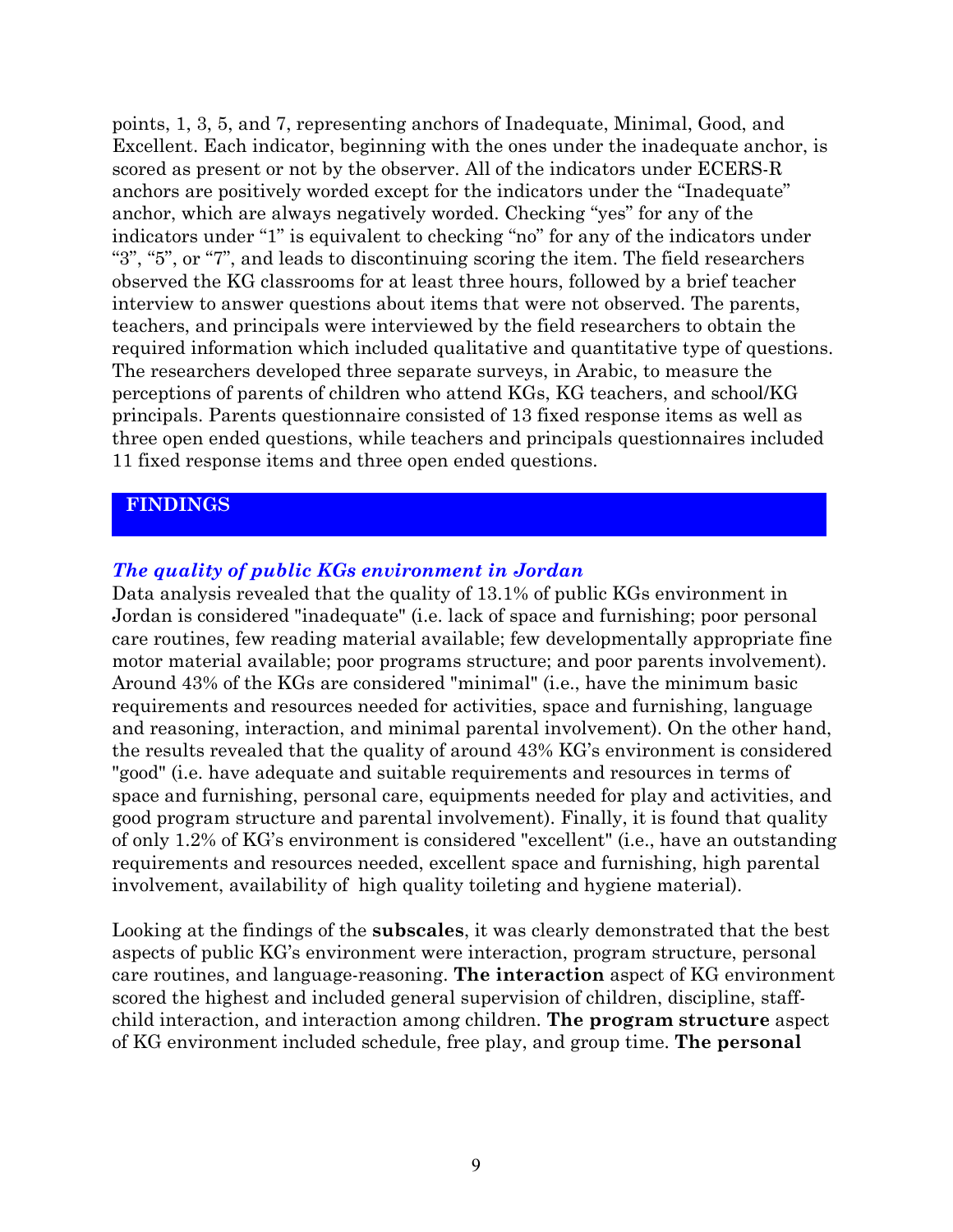**care routines** aspect of KG environment included greeting/departing, meals/snacks, nap/rest, toileting, health practices, and safety practices. The language and reasoning aspect of KG environment included books and pictures, encouraging children to communicate, using language to develop reasoning skills, and informal use of language.

On the other hand, the lowest scores were recorded on the following aspects of KG's environment demonstrating low quality: parents and staff, activities, and space and furnishing respectively. The parent and staff aspect included provision for parents, provision for personal needs of staff, provisions for professional needs of staff, staff interaction and cooperation, supervision and evaluation of staff, and opportunities for professional growth. The activities aspect of GK environment included fine motor, art, music/movement, blocks, sand/water, dramatic play, nature, science, math/number, and use of TV, video, and/or computers. The space and furnishing aspect of KG environment included indoor space, furniture for routine care, play and learning, furnishings for relaxation and comfort, room arrangement for play, space for privacy, child-related display, space for gross motor play, and gross motor equipment. In general we can conclude that the quality of physical aspect of KG environment (space, furnishing, and materials) and the availability and use of technology is consider low and need urgent intervention in order to improve the quality of kindergarten programs especially in the aspects mentioned earlier to better serve Jordanian children and to improve their school readiness.

When comparing the quality of public and private KGs environment, the findings revealed that there are significant differences between the quality of public KGs environment and private KGs in favor of public KGs environment. Moreover, more "good" quality KGs are found in public sector than among private sector. Despite the fact that was demonstrated by the findings that around 50% of public KGs need improvements and some need immediate interventions, it was found that most of the private KGs (around 60%) have the minimum requirements and around 20% need even more urgent improvements and interventions as they considered ""inadequate"", taking into consideration the growing number of children who are being served by these KGs.

When comparing the findings of the subscales between public and private **KGs**, it was revealed that there were no differences between public and private KGs on the following aspects of KG environment: space and furnishing, personal care routines, and parents and staff. On the other hand, significant differences were found between public and private KGs on the following aspects of KG environment: language-reasoning, activities, interaction, and program structure. It can be concluded here that the physical environment in public and private KGs is almost have same quality knowing that more KGs in public and private sectors either have the minimum requirements or lacking the basic requirements and resources with respect to space and furnishing. Here, we are talking about indoor space, furniture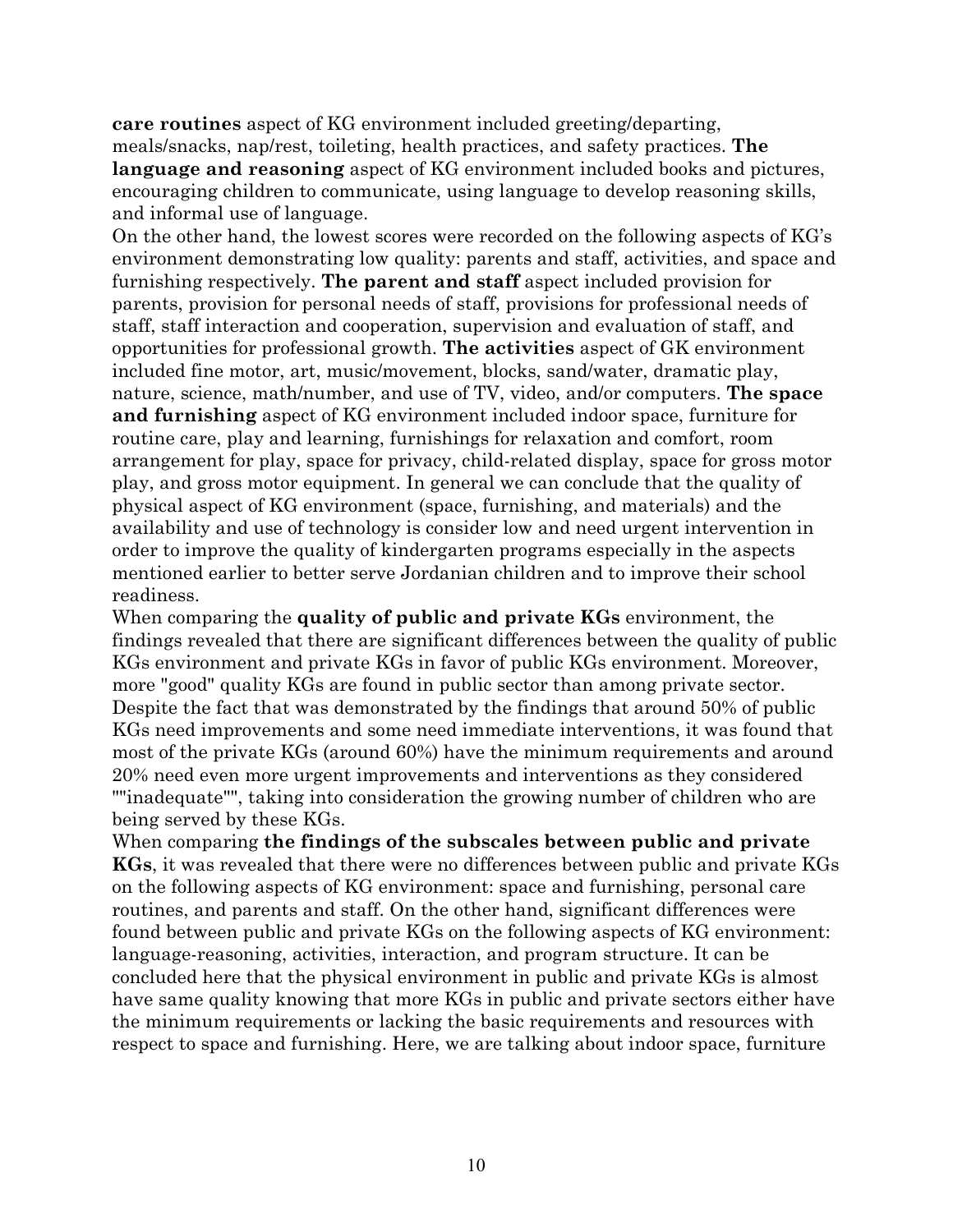for play and learning, furniture for relaxation and comfort, room arrangement for play, space for privacy, child-related display, space for gross motor play, and gross motor equipment. Other aspect that is also similar between public and private KGs is personal care routines which include greetings, meals, rest, toileting, health practices, and safety practices. It worth to note here that most of the quality of public and private KGs with respect to personal care routines are considered either "good" or "excellent", and that reflects "good" practices but still we need to work on the KGs that considered "inadequate" or "minimal" with respect to that aspect of KG environment in order to insure that all Jordanian children are getting quality early childhood programs either they are enrolled in a public or private KG. What also worth to note here is that the aspect of parent and staff provision was found to be the lowest in quality in both public and private KGs. Most of public and private KGs were found to be "inadequate" or "minimal" with respect to provision for parents and provision for staff. More attention should be brought to staff personal and professional needs in addition to parents' involvement.

In order to assess **teaching and learning process**, many aspects of KG environment were taken into consideration such as, using books and pictures, encouraging children to communicate, informal use of language and using language to develop reasoning skills, activities (art, music, blocks, sand/water, dramatic play, use of technology including TV, computer), interaction between teacher and children and among children, in addition to, schedule, and group time. Using ECERS-R, the researchers decided to group the four subscales (language-reasoning, activities, interaction, and program structure) in order to assess and evaluate the teaching and learning process in KG's classrooms. The findings revealed that only 7.2% of public KGs have "inadequate" quality of teaching and learning. When compared to private KGs, it was demonstrated clearly that public KGs have better quality of teaching and learning taking into consideration that around 26% of private KGs have "inadequate" quality of teaching and learning; which is an important aspect, if not the most important, in KG environment. The findings revealed as well that the quality of teaching and learning in about half of public KGs are considered either "good" or "excellent" compared to only 17% in private KGs without any private KG that considered having "excellent" quality of teaching and learning as measured by ECERS-R.

When linking these findings to **teacher training**, it was demonstrated clearly that the quality of KG environment improved when KG teachers were trained. It was found that most of public KG teachers were trained on one or more of different early childhood programs such as, Wisconsin program, the Interactive Curriculum, Parental Involvement, and Kidsmart, while few private KG teachers were trained. When exploring the relationship between the quality of teaching and learning in KGs and teacher training, it was found that there were a significant relationship between the quality of teaching and learning when the teachers were trained and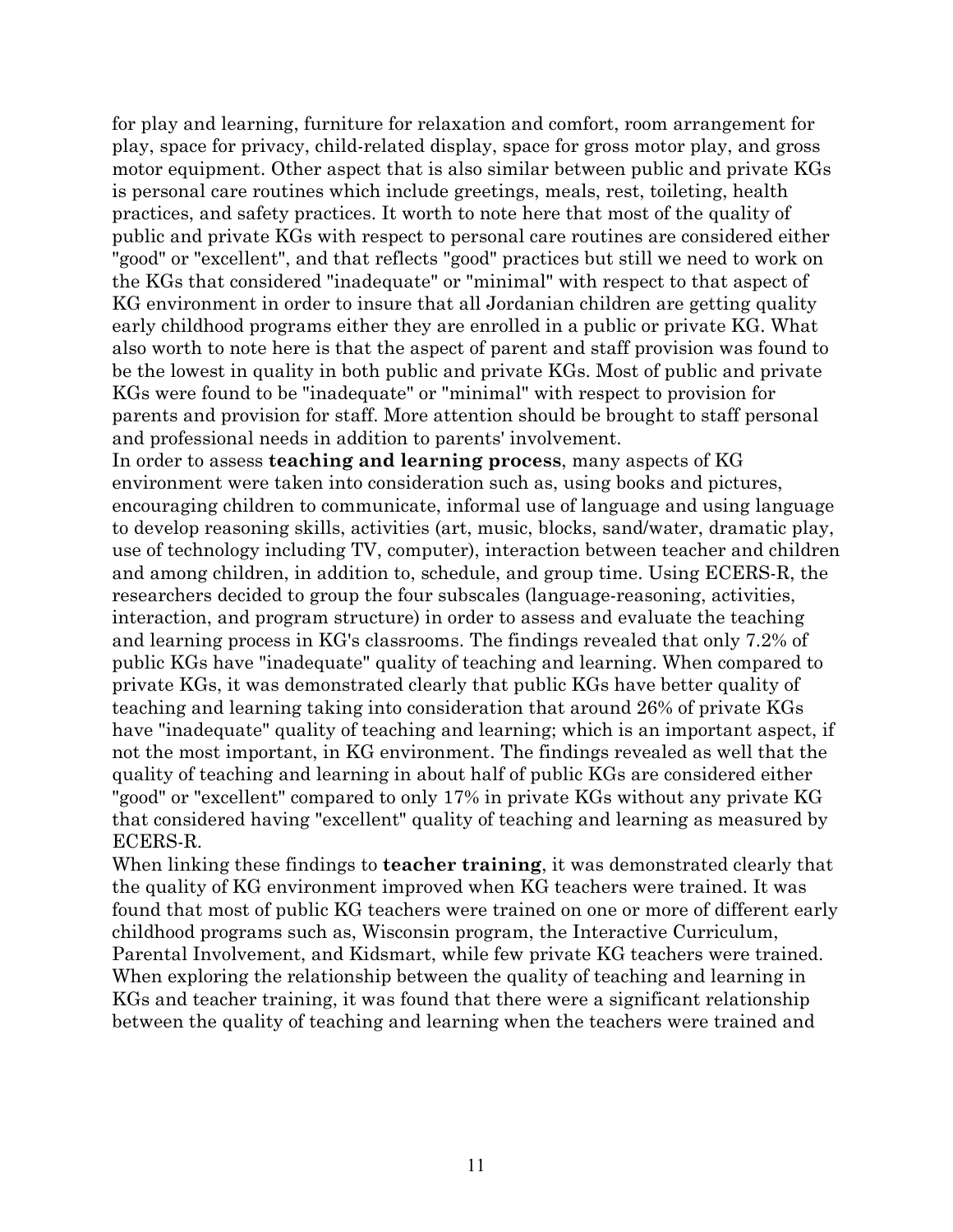the quality of teaching and learning when the teachers were not trained in favor of trained teachers.

When investigating if there were any **significant differences** in the quality of public KGs according to residential Location or geographical region, the findings revealed that the quality of public KGs in urban and rural Locations are similar. On the other hand, some significant differences were found in the quality of public KGs according to geographical region especially between the north region and the south in favor of the south. It seems here that the quality of public KGs that are located in the south is better than the quality of KGs located in the north; perhaps more attention had been given to KGs located in the south. Otherwise, all other KGs in the different locations have almost same quality.

## **Parents, teachers, and principals Satisfaction of KGs**

One hundred and seven principals from the private and public KGs participated in this study. It is found that both principals are satisfied with the effectiveness of the KG they work in. However, those in the private KGs are more satisfied than their counterparts in the public ones. The major concern of public KGs **principals** is the facilities and equipments available for playing and learning. Almost 78% of them perceive it inadequate. The second concern is the space available for children; 44% of them perceive it unsuitable.

Despite this positive perception, principals still face many challenges. On the top of these is the large number of children in the classroom, inadequate resources and facilities, and not having separate toilets for KGs. Few principals felt challenged because they did not receive sufficient training on how to manage KGs. Collaboration from the supervisors is another challenge mentioned in all the geographical Locations. Another challenge but less prevailing is the lack of full-time teachers since teachers are either substitute or hired as part-time. Eighty four **teachers** from the public kindergarten and 23 teachers from the private kindergarten participated in this study. The results showed that in general, 88.6% of public KG teachers are satisfied with the KGs and perceive it effective compared with 92.0% at the private ones. Teachers at public KGs were highly satisfied with the management, the interactive curriculum, and less satisfied with the facilities and equipments, and space available for children. Those in the private ones were highly satisfied with the management of the KG, with their job (i.e., being a KG teacher, and with the safety available for children in the KG. They are less satisfied with the facilities and equipment available for playing and for learning. The results showed no significance differences exist between teachers'

perceptions of KG effectiveness whether they are public or private.

The main challenges facing KG teachers are the large number of children in the classroom, lack of resources, not having separate toilets for the KG. To a lesser degree, some teachers believe they are not ready and not well-trained to be a KG teacher, or even they can not teach English to KG children.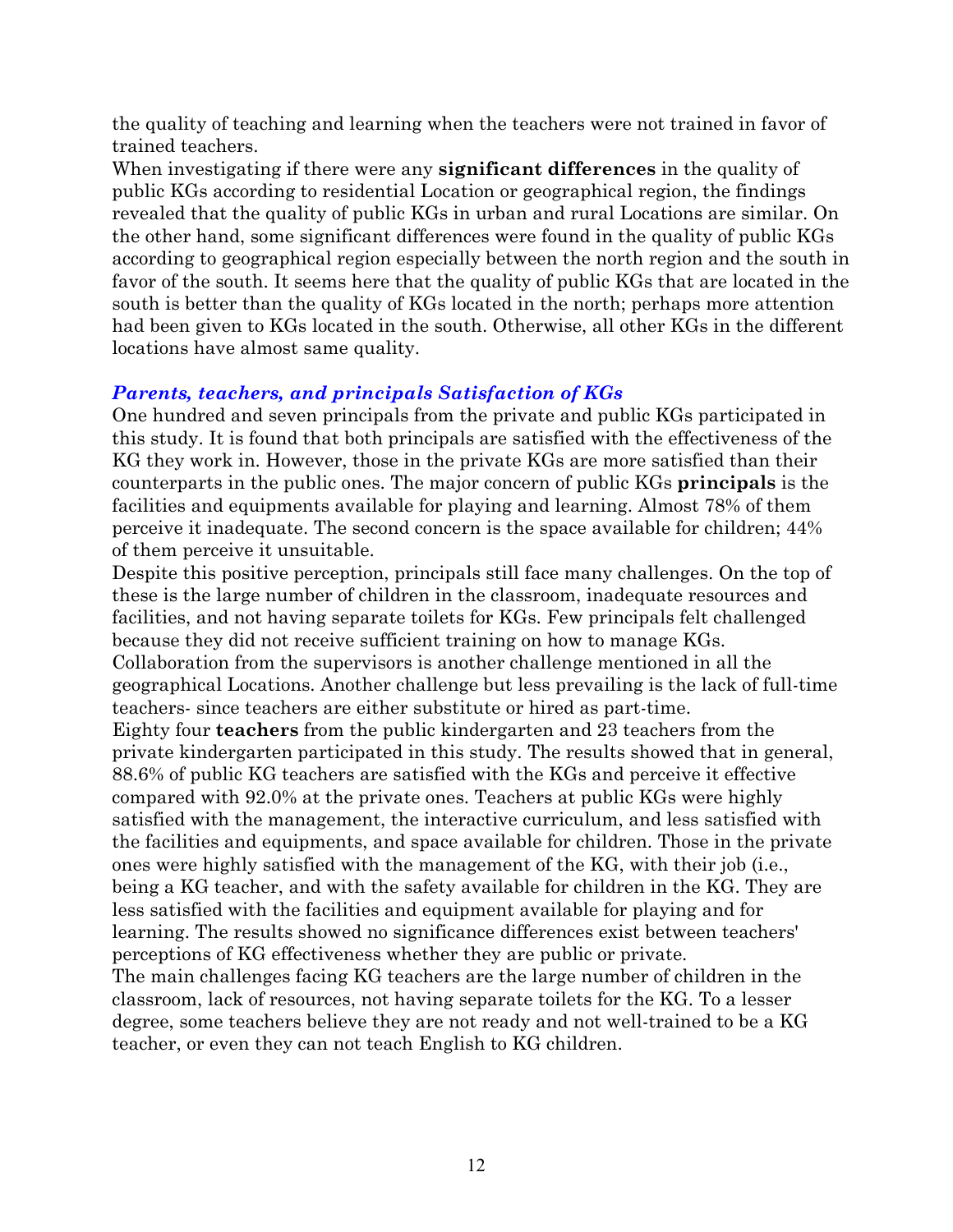Two hundred and twenty one **parents** participated in this study. The study showed that parents who have children in the public or private KGs are very satisfied with their children KG. However parents at the private one have a very slightly higher rate of satisfaction (100% compared with 93.3%). Parents highly believe that the public KGs teach their children discipline, and help them develop their social skills, and prepare their children for success in the school. Parents who have children in the private KGs seem more satisfied with their children's KG. However, they almost high satisfied with the similar statements as the parents who have children in the public KGs.

The study also showed that parents have good communication channels with the KG and with their children's teachers. They mainly communicate through visits and phone. Another channel is the reports that teachers send for parents with the children.

It seems that parents are highly aware of the benefits of sending their children to the KG. They believe that the KG will teach their children how to read and write, prepare them for the school, teach them discipline, and hone children's behavior and social interaction.

Parents who send their children to private KGs pay between JD 110-250 per year in tuition. Other costs may include transportation, books, and uniform. For the majority of parents, it seems that this cost is affordable and balanced with the service the KG is providing for their children.

## **RECOMMENDATIONS**

- 1. The study showed that principals, teachers, and parents are less satisfied with the **facilities** available for their children. This perception came consistent with the quality level of the physical environment-space and furnishing, personal care routines, and activities, as measured by the ECESR-R. In many cases teachers, parents, and principals complained about the lack of an age-appropriate toilets for children who have to share these facilities with older students. It is also crucial to improve the educational and recreational materials and equipments available for children.
- 2. Class size is a very important factor in providing a high quality learning environment for children. This study showed that parents, teachers, and principals are not satisfied with the current **space** available for their children. Therefore, it is important to reduce the number of students in the classroom, enlarge the current classrooms, if possible, and hire more teachers/assistant teachers to ensure individualized instruction and a balanced child-teacher ratio.
- 3. Despite the fact that more than 70% of teachers have received training on Wisconsin, Kidsmart, and Parental Involvement programs, and on the interactive curriculum, the study showed that teachers felt incompetent and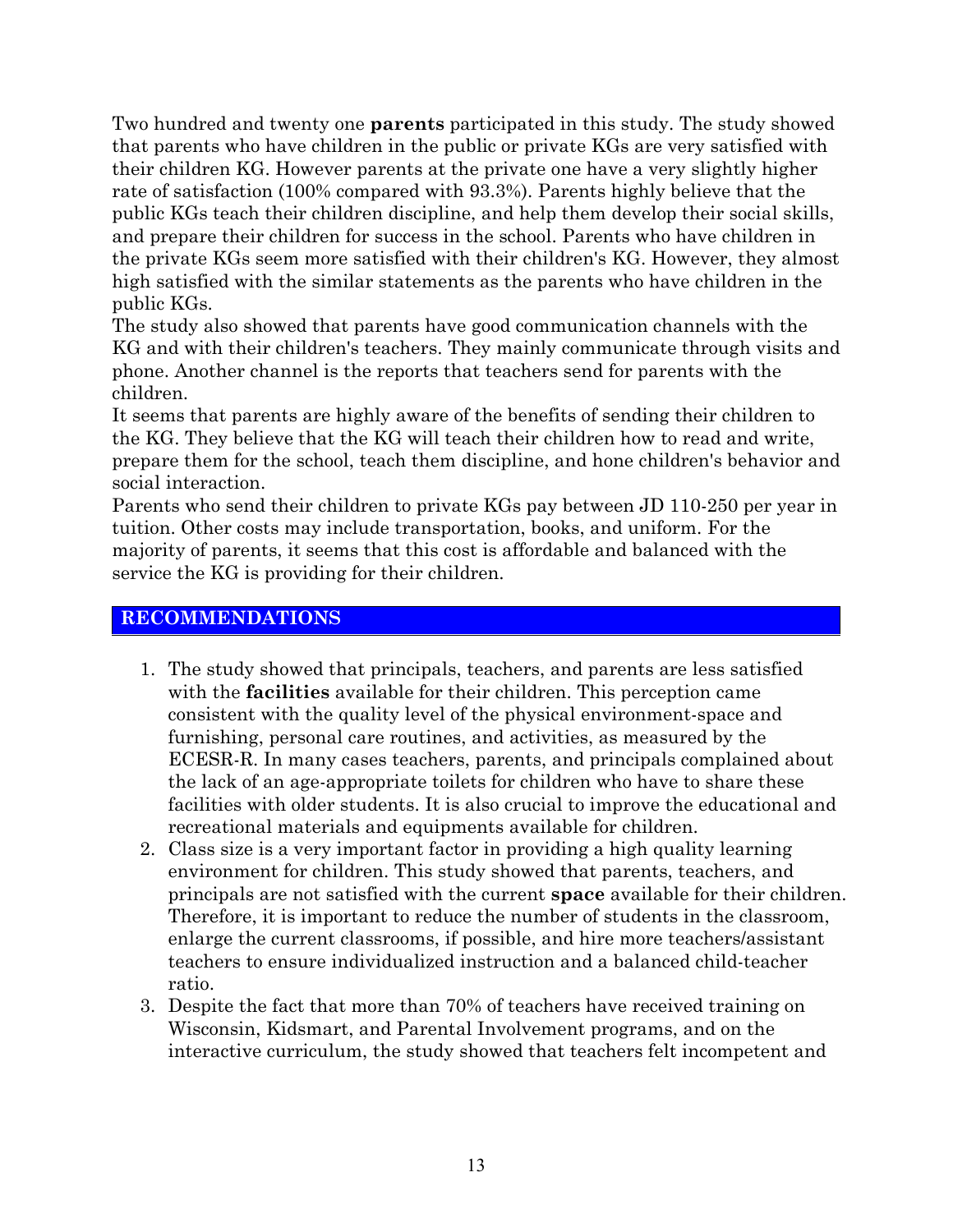ask for more professional development opportunities. The study also revealed that the quality of teaching and learning in KGs is influenced by the nature of training that teachers received. This implies that the ministry of education should continue with the **in-service training** programs for KG teachers. Principals in some KGs shared the same feeling (i.e., they are not well-trained to manage or teach in the KG. Therefore, it is important to improve the professional development opportunities for the principals.

- 4. The study showed that **parents' involvement** in their children's learning process is still insufficient. It is recommended that KGs should be able to organize more awareness campaigns for parents and build on partnerships with the community to strengthen the existing rate of parental involvement. A quick and efficient way to do that is to expand the Ministry's parental involvement program.
- 5. It was clearly demonstrated in this study that the **public KGs** outperformed the **private** ones in the kind of training offered to teachers, program structures, interactions, activities, and in language and reasoning domain. This indicates that the public KGs are better preparing children for school. It is important that the Ministry of Education should pay more attention to the private KG environment in order to improve it.
- 6. It is still evident that the private sector is enrolling almost 90% of the total KG students. The ministry of education needs to double its efforts in order to expand access to public KGs.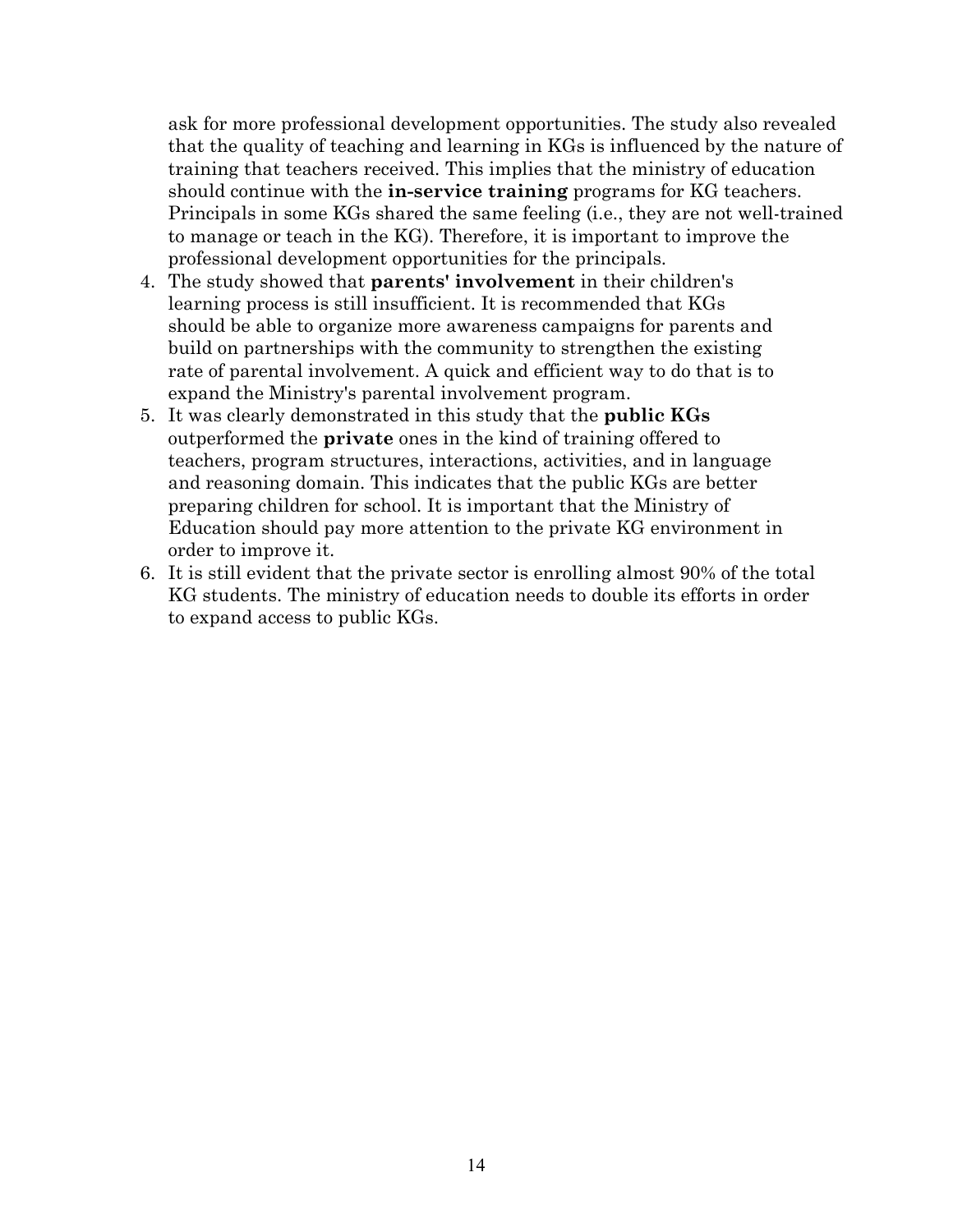## ملخص تنفيذى

# أهداف الدر اسة هدفت الدراسة الحالية إلى نقييم نوعية برامج الطفولة المبكرة ضمن مشروع النطـــوير النزبـــوي نحــــو الاقتصاد المعرفي. وبالتحديد هدفت الدراسة بشكل رئيسي إلى الإجابة عن الأسئلة التالية: 1. ما نو عية بيئة رياض الأطفال الحكومية في الأر دن؟ . ما هي نو عية العملية التعليمية والتعليمية الموجودة في رياض الأطفال الحكومية في الأردن؟ . . ما هي نصورات أولياء الأمور والمعلمين ومدراء المدارس/رياض الأطفال حول رياض الأطفال  $3$  $\ell$ فے الأردن؟

## الطريقة والاجراءات

تم تحديد واختيار عينة الدراسة من قبل وحدة المتابعة والتقييم في المركز الوطني لتتمية الموارد البشرية من خلال قاعدة البيانات النابعة لوزارة النربية والنعليم. تم اختيار عينة عنقودية عشوائية ممثلة للمنطقــة الجغرافية (وسط، شمال، جنوب)، والموقع (مدينة وريف)، ونوع مقدم الخدمة (حكومية، خاصة). وبالنالي اشتملت العينة على 84 روضة أطفال حكومية، و23 روضة أطفال خاصة تم اختيارها من بين ريـــاض الأطفال التي تقع جغرافيا بالقرب من رياض الأطفال الحكومية وتجدر الإشارة هنا إلى أن رياض الأطفال الخاصة هذه لا تمثِّل جميع رياض الأطفال الخاصة في الأردن وخاصة رياض الأطفــال ذات المســتوى المنقدم والتبي عادة ما نكون موجودة في عمان. لقد تم الطلب من مـــدراء المـــدارس/ريــــاض الأطفـــال والمعلمون وأولياء الأمور المشاركة في هذه الدراسة للنعرف على نصوراتهم حــول ريـــاض الأطفـــال، ونكونت العينة من 107 مديراً ومديرة و 107 معلماً ومعلمة و192 ولي أمر.

ولتقييم بيئة رياض الأطفال فقد تم استخدام النسخة المعدلة من مقياس بيئة الطفولة المبكـــر ة -ECERS) وتشتمل هذه الأداة على 7 مقاييس فرعية هي:  $\rm R)$ 

1. الصعة والأثّاث (المساحة الداخلية، التجهيز ات اللازمة للعناية اليومية واللعب والتعلم، التجهيــز ات اللازمة للاسترخاء والراحة، ترتيب الغرفة، مساحة للخصوصية، عرض أشياء خاصة بالأطفال، مساحة لأنشطة الحركات الكبير ة، أدوات خاصة بالحركات الكبير ة)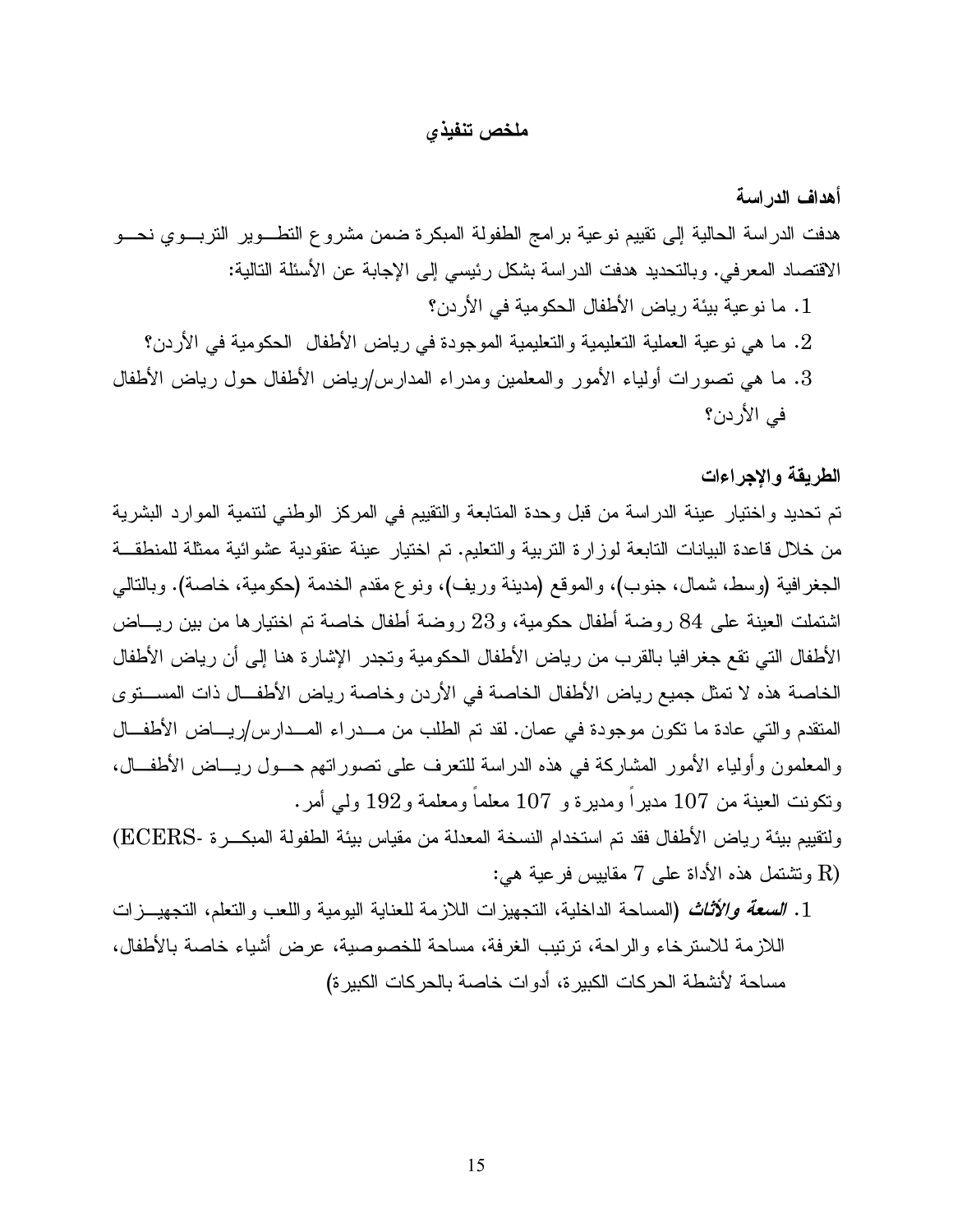- 2. *الرعاية الشخصية* (التحية/المغادر ة، الوجبات، القيلولة، المرافق الصحية، الممارسات الصـــحية، ممار سات الأمان)
- 3. *اللغة والتفكير المنطقي* (الكتب والصور، تشجيع الأطفال على النواصل، استخدام اللغة لنطــوير مهارات التفكير المنطقى، الاستخدام غير الرسمي للغة)
- 4. *الأنشطة* (الحركات الصغيرة، الفنون، الموسيقي، المكعبات، الرمل/المــــاء، النمثيـــل الــــدرامي، الطبيعة/العلوم، الرياضيات/الأعداد، استخدام النلفاز والفيديو والحاسوب، نشجيع نقبل الاختلافات)
- 5. التَّفاعل (الإشراف على أنشطة الحركات الكبيرة، الإشراف العام على الأطفال، الانضباط، تفاعل المعلم والأطفال، النفاعل بين الأطفال)
- 6. تَفَطِّيع *البرنامج* (الجدول، اللعب الحر ، وقت المجموعة، ترتيبات خاصة بالأطفال ذوى الاحتياجات الخاصة)
- 7. *أولياء الأمور والمعلمة* (نرنيبات خاصة بأولياء الأمور، نرنيبات خاصة بالحاجـــات الشخصــــية للمعلمة، ترتيبات مهنية خاصة بالمعلمة، تفاعل المعلمات وتعاونهم، تقيـــيم المعلمـــة والإشــــراف عليها، فرص النمو المهنى)

وتشتمل الأداة على أربع مستويات مختلفة لقياس نوعية بيئة رياض الأطفال:

- 1. نحير كلف: ونعني أن روضة الأطفال تفتقر إلى المنطلبات الأساسية الواجب نوفرها وبالنالي نعتبر ذات نو عية متدنية.
- 2. *أقل ملائعة*: وتعني انه بتوافر في روضة الأطفال الحد الأدنى من الموارد والمتطلبات الأساسية .
	- 3. جِيدٍ: وتعني أن روضة الأطفال لديها منطلبات وموارد مناسبة وكافية.
	- 4. م*عتاز:* ونعني أن روضة الأطفال لديها منطلبات وموارد وفيرة وذات نوعية عالية.

أما فيما يتعلق بتصورات المدراء والمعلمين وأولياء الأمور فقد تم تطوير ثلاث استبيانات تضمنت أســئلة مفتوحة وأخرى مغلقة لقياس هذه النصورات.

النتائج

أشارت النتائج إلى أن 13.1% من بيئة رياض الأطفال الحكومية تعتبر "غير كافية" بمعنى أنها تفتقر إلى المنطلبات الأساسية الواجب نوفرها، وأن 43% من بيئة رياض الأطفال الحكومية نعتبر "أقـــل ملائمــــة" بمعنى انه بنو افر فيها الحد الأدنى من المو ار د و المنطلبات الأساسية، و بالمقابل فإن 43% من بيئة ر ياض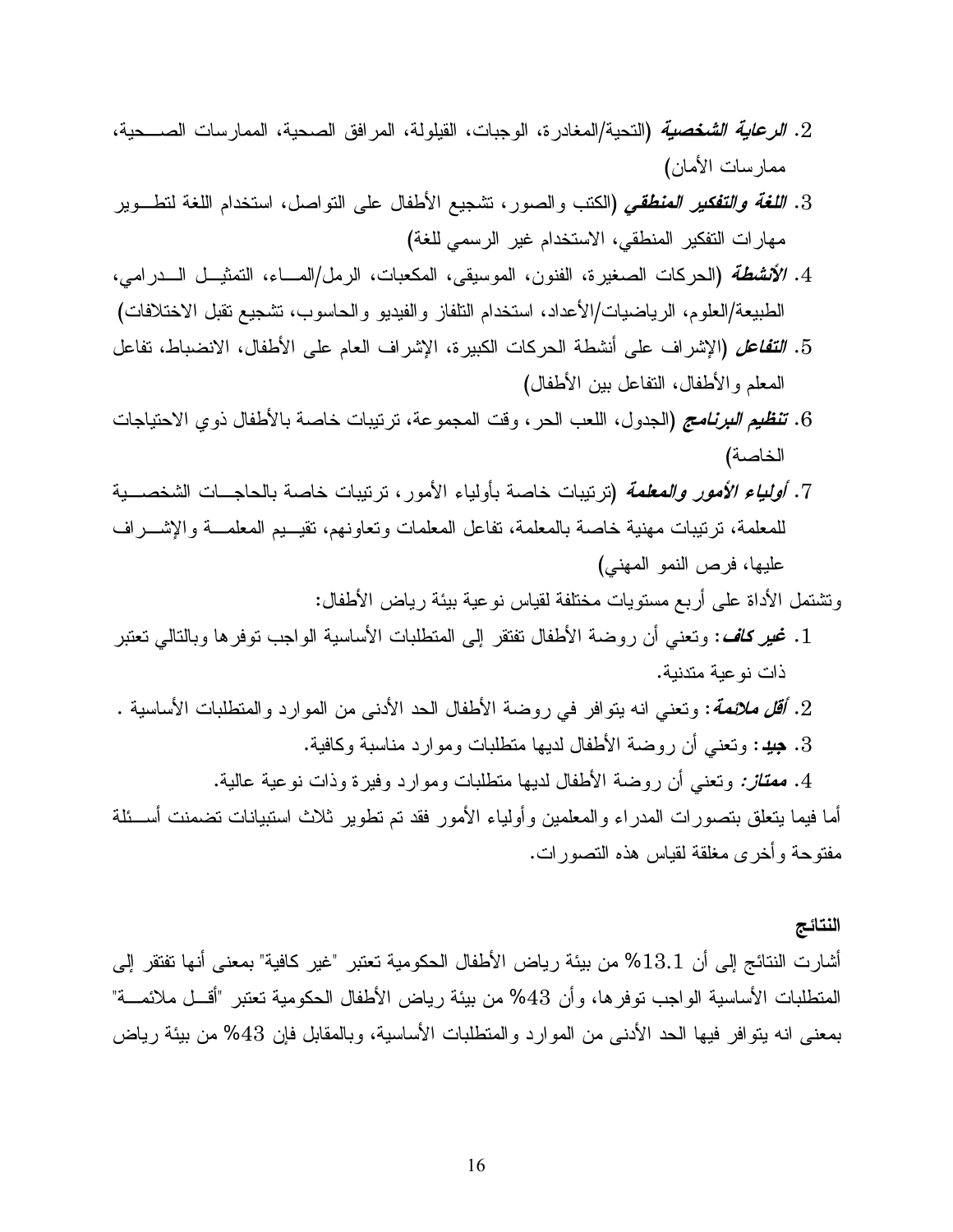الأطفال الحكومية تعتبر ذات نوعية "جيدة" بمعنى أنه يتوفر لدى الروضة متطلبات وموارد مناسبة وكافية، وأخيرا فإن 1.2% من بيئة رياض الأطفال الحكومية تعتبر ذات نوعية ممتازة بمعنى أنه يتــوافر لـــدى الروضة منطلبات وموارد وفيرة وذات نوعية عالية.

وبالنظر إلى الأبعاد الفرعية للمقياس فقد أشارت النتائج إلى أن أفضل الأبعاد في بيئة ريـــاض الأطفـــال الحكومية كانت النفاعل، ونتظيم البرنامج، والرعاية الشخصية، و اللغة والتفكير المنطقي. وكان أفضـــل هذه الأبعاد هو بعد النفاعل والذي ينضمن الإشراف على أنشطة الحركات الكبيرة، والإشراف العام علــــي الأطفال، والانضباط، وتفاعل المعلم والأطفال، والنفاعل بين الأطفال. ويتضمن بعــد تنظــيم البرنــــامج الجدول، واللعب الحر، ووفَّت المجموعة، وترتيبات خاصة بالأطفال ذوى الاحتياجات الخاصة. ويتضمن بعد الرعاية الشخصية النحية/المغادرة، والوجبات، والقيلولة، والمرافق الصحية، والممارسات الصـــحية، وممار سات الأمان. ويتضمن بعد اللغة والتفكير المنطقي الكتب والصور ، وتشجيع الأطفال على التواصل، و استخدام اللغة لتطوير ًمهارات التفكير المنطقي، والاستخدام غير الرسمي للغة. أما فيما يتعلق بالأبعــاد التي حصلت على أقل الدرجات لببيئة رياض الأطفال الحكومية فقد كانت بالنرنيب أولياء الأمور والمعلمة، و الأنشطة، والسعة و الأثاث. وينضمن بعد أولياء الأمور والمعلمة ترتيبــات خاصـــة بأوليــاء الأمـــور ، وترتيبات خاصة بالحاجات الشخصية للمعلمة، وترتيبات مهنية خاصسة بالمعلمسة، وتفاعل المعلمسات وتعاونهم، وتقييم المعلمة والإشراف عليها، وفرص النمو المهنى. ويتضمن بعد الأنشطة على الحركـــات الصغيرة، والفنون، والموسيقى، والمكعبات، والرمل/المساء، والتمثيــل الـــدرامي، والطبيعــة/العلـــوم، والرياضيات/الأعداد، واستخدام النلفاز والفيديو والحاسوب، وتشجيع نقبل الاختلافات. ويتضمن بعد السعة والأثاث المساحة الداخلية، والتجهيز ات اللازمة للعناية اليومية واللعب والسنعلم، والتجهيــزات اللازمـــة للاسترخاء والراحة، وترتيب الغرفة، ومساحة للخصوصية، وعرض أشياء خاصة بالأطف ال، ومســاحة لأنشطة الحركات الكبيرة، وأدوات خاصة بالحركات الكبيرة.

وعند مقارنة رياض الأطفال الحكومية بعينة رياض الأطفال الخاصة فقد أشارت النتائج إلــي أن هنــاك فروقاً دالة بين نوعية بيئة رياض الأطفال الحكومية ونوعية بيئة رياض الأطفال الخاصة لصسالح بيئسة رياض الأطفال الحكومية. وعند مقارنة الأبعاد الفرعية فقد أشارت النتائج إلى انه لا يوجــد فـــروق ذات دلالة بين رياض الأطفال الحكومية والخاصة على الأبعاد النالية: السعة والأثاث، و والرعاية الشخصية، وأولياء الأمور والمعلمة. بالمقابل فقد كان هناك فروقا ذات دلالة بين بيئة رياض الأطفال الحكومية وبيئة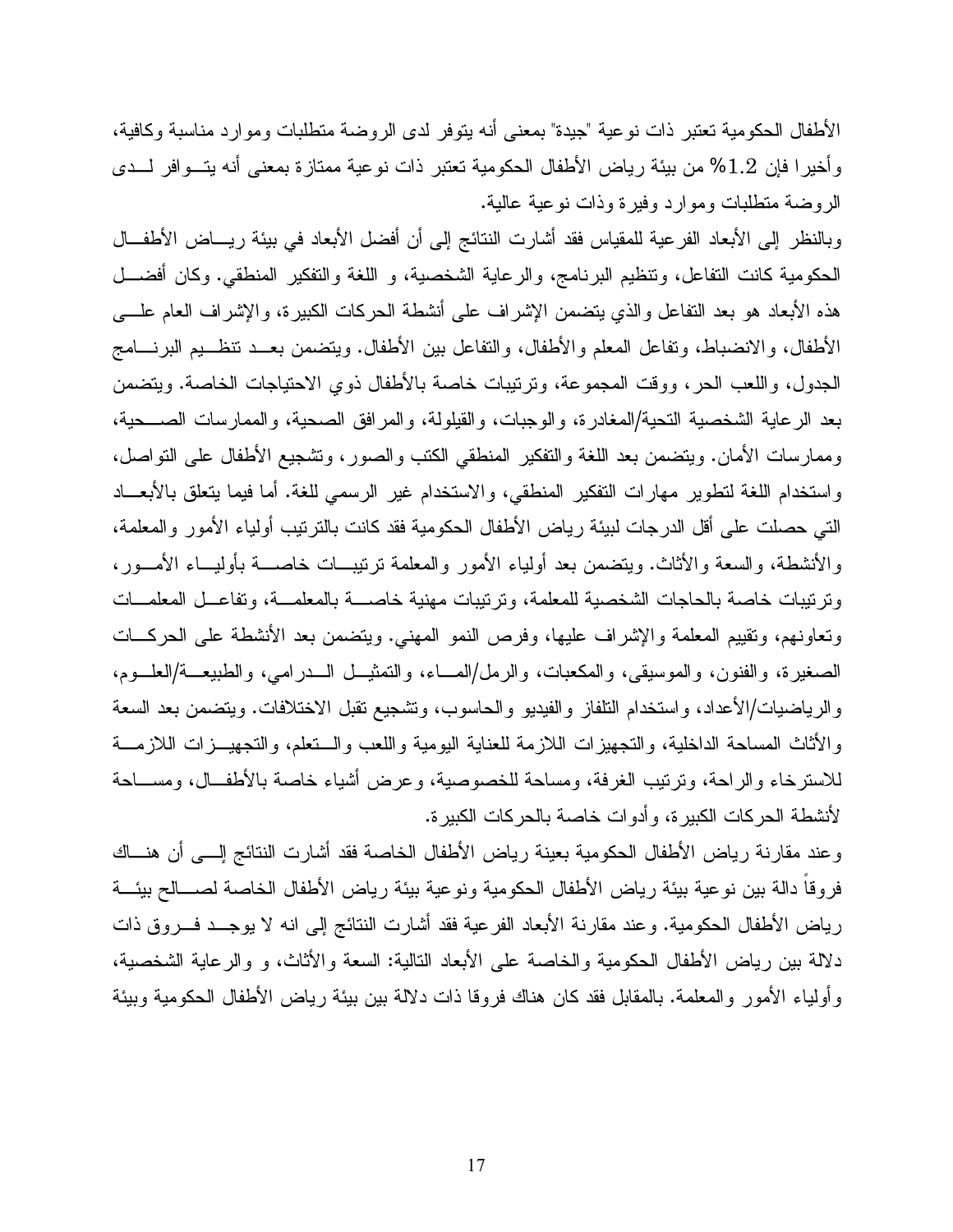رياض الأطفال الخاصة لصالح بيئة رياض الأطفال الحكومية على الأبعاد التالية: اللغة التفكير المنطقي، والأنشطة، والنفاعل، وننظيم البرنامج.

أما فيما يتعلق بتقييم عملية التعلم والتعليم فقد تم تجميع أربعة أبعاد فرعية تمثل الأنشطة المتضـــمنة فــــي عملية النعلم والنعليم وهي اللغة والنفكير المنطقي، والأنشطة، والنفاعل، وننظيم البرنامج ونحليلها كوحدة واحدة. أشارت النتائج إلى عملية التعلم والتعليم في 7.2% فقط من رياض الأطفال الحكومية تعتبر غير كافية، وبالمقابل فأن عملية النعلم والنعليم في حوالى نصف رياض الأطفال الحكومية نعتبر إما جيـــدة أو ممتازة. عند مقارنة هذه النتائج برياض الأطفال الخاصة نجد أن رياض الأطفال الحكومية تفوقــت فـــي عملية النعلم والنعليم.

و عند ربط هذه النتائج بالندريب الذي نلقته المعلمات (مثل المنهاج التفاعلي، وسكاونسن، إشر اك الأهـــل، (Kidsmart) فقد أشارت النتائج إلى نوعية بيئة الأطفال كانت أفضل عندما كانت المعلمات مدربات. وعند التحقق من وجود أي فروقا في نوعية رياض الأطفال الحكومية يعود إلى الموقع (مدينة وريف) أو إلى المنطقة (وسط، شمال، جنوب)، فقد أشرات النتائج إلى عدم وجود أية فروق ذات دلالة يعود للموقع، في حين كان هناك فرقا ذو دلالة في المنطقة حيث كانت نوعية رياض الأطفال الحكومية فــي الجنـــوب أفضل منها في الشمال ولم نوجد فروق بين الوسط والشمال والوسط الجنوب.

فيما يتعلق بنتائج تصورات أولياء الأمور والمدراء والمعلمين ودرجة رضـــاهم عـــن ريــــاض الأطفـــال الحكومية والخاصة فقد أشارت النتائج إلىي أن جميع المدراء لديهم رضا عن فاعلية رياض الأطفال بشكل عام. لقد كان عدم رضا المدراء في رياض الأطفال الحكومية ينبع في الدرجة الأولى من محدودية تـــوفر الأدوات والمواد الخاصة باللعب والنعلم، 78% من المدراء نظروا لهذا الأمر على انه غير كاف. وأتـــي في الدرجة الثانية المساحة المنوفرة للأطفال حيث أشار 44% منهم إلى أنها غير ملائمة. وبالرغم من تصوراتهم الايجابية فلا يزال يواجه المدراء عدة تحديات على رأسها العدد الكبير للطلبة في

الصفوف وعدم كفاية وملائمة التجهيزات والمواد وعدم نوفر حمامات خاصة ومنفصـــلة للأطفــال فـــي الروضة.

أشارت النتائج أيضا إلى أن 88% من معلمي رياض الأطفال الحكومية راضين عن الرياض. كما أشارت النتائج أيضا إلى أن المعلمين في رياض الأطفال الحكومية راضين بشكل كبيـــر عـــن الإدارة والمنهـــاج النفاعلي واقل رضا فيما يتعلق بالتسهيلات والمعدات والمساحة المنوفرة للأطفال.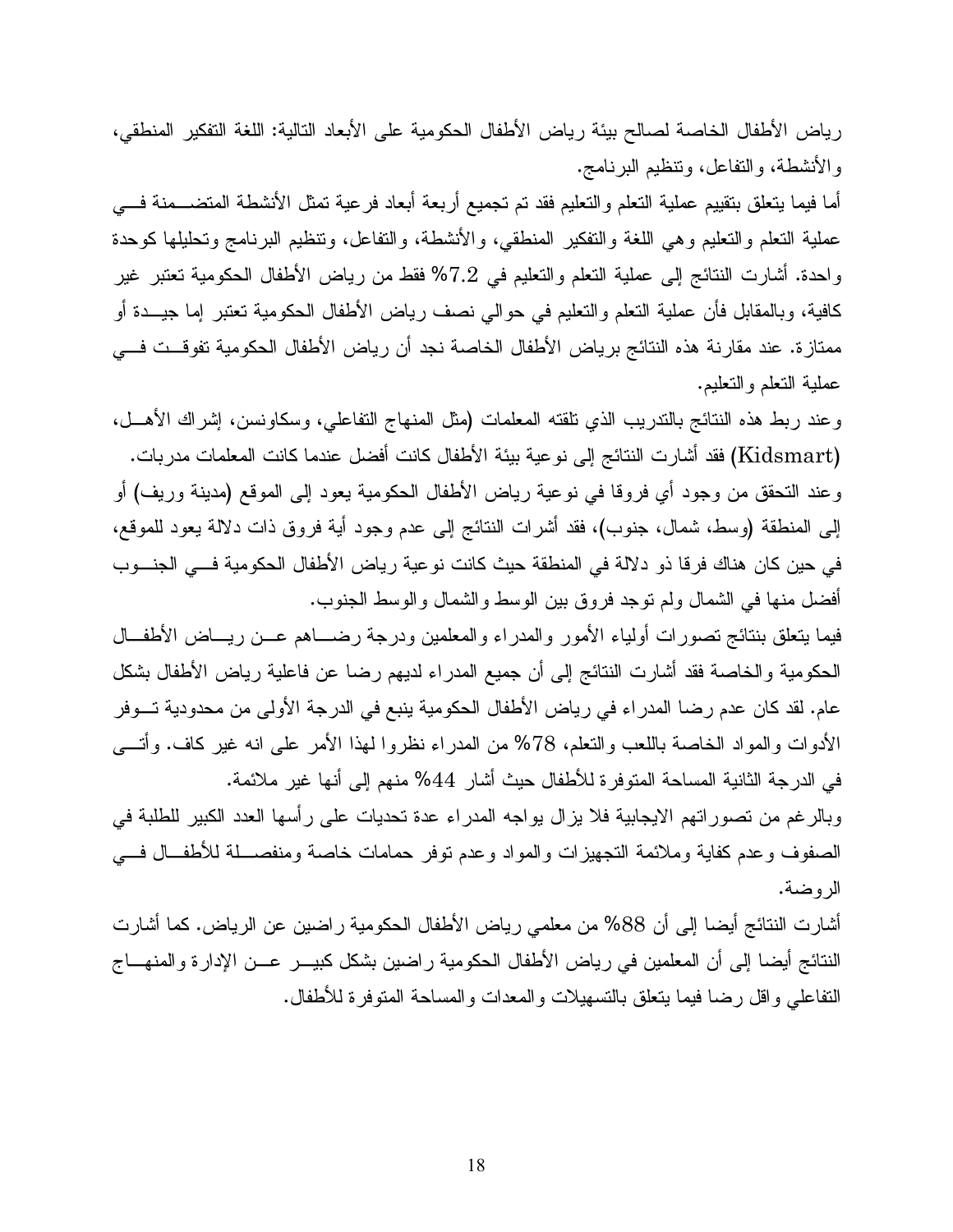أما فيما يتعلق بتصورات أولياء الأمور فقد أشارت النتائج إلى أنهم راضين عن رياض الأطفال حيث أنهم بؤمنون بأن هذه الرياض تعلم أبنائهم الانضباط وتساعدهم على نطوير المهارات الاجتماعيـــة وتعـــدهم للنجاح في المدرسة. وقد أظهرت النتائج أيضا أن أولياء الأمور يتواصلون مع الريـــاض ومـــع معلمـــي أطفالهم بقنو ات مختلفة أهمها الزيار ات و الهاتف.

#### التوصيات

توصلت الدراسة إلى عدد من التوصيات أهمها:

- نحسين الوسائل النعليمية والنرفيهية والأدوات الواجب نوفرها للأطفال.
- تخفيض عدد الأطفال في غرفة الصف الواحد ونوسيع الغرف القائمة إن أمكـــن وكـــذلك تعيـــين معلمين أو معلمين مساعدين من اجل تفريد التعليم قدر الإمكان.
- أن نستمر وزارة النربية والنعليم في برامج ندريب معلمي رياض الأطفال أثناء الخدمـــة وكـــذلك خلق فرص نتمية مهنية لمدراء رياض الأطفال.
- القيام بحملات توعية لأولياء الأمور لتوعيتهم بأهمية مشاركتهم في عملية تعلم أطفالهم وتوعيـــة رياض الأطفال بأهمية بناء شراكات مع المجتمع لتعزيز دور المجتمع والأهـــالى فـــى العمليـــة التعليمية ويمكن القيام بذلك عن طريق التوسع في برنامج إشراك الأهل.
- أن نعمل وزارة النربية والنعليم على زيادة أعداد الطلبة الملتحقين برياض الأطفال الحكومية وذلك بالاستمر ار في عملية التوسع في إنشاء رياض أطفال جديدة في جميع أنحاء المملكة.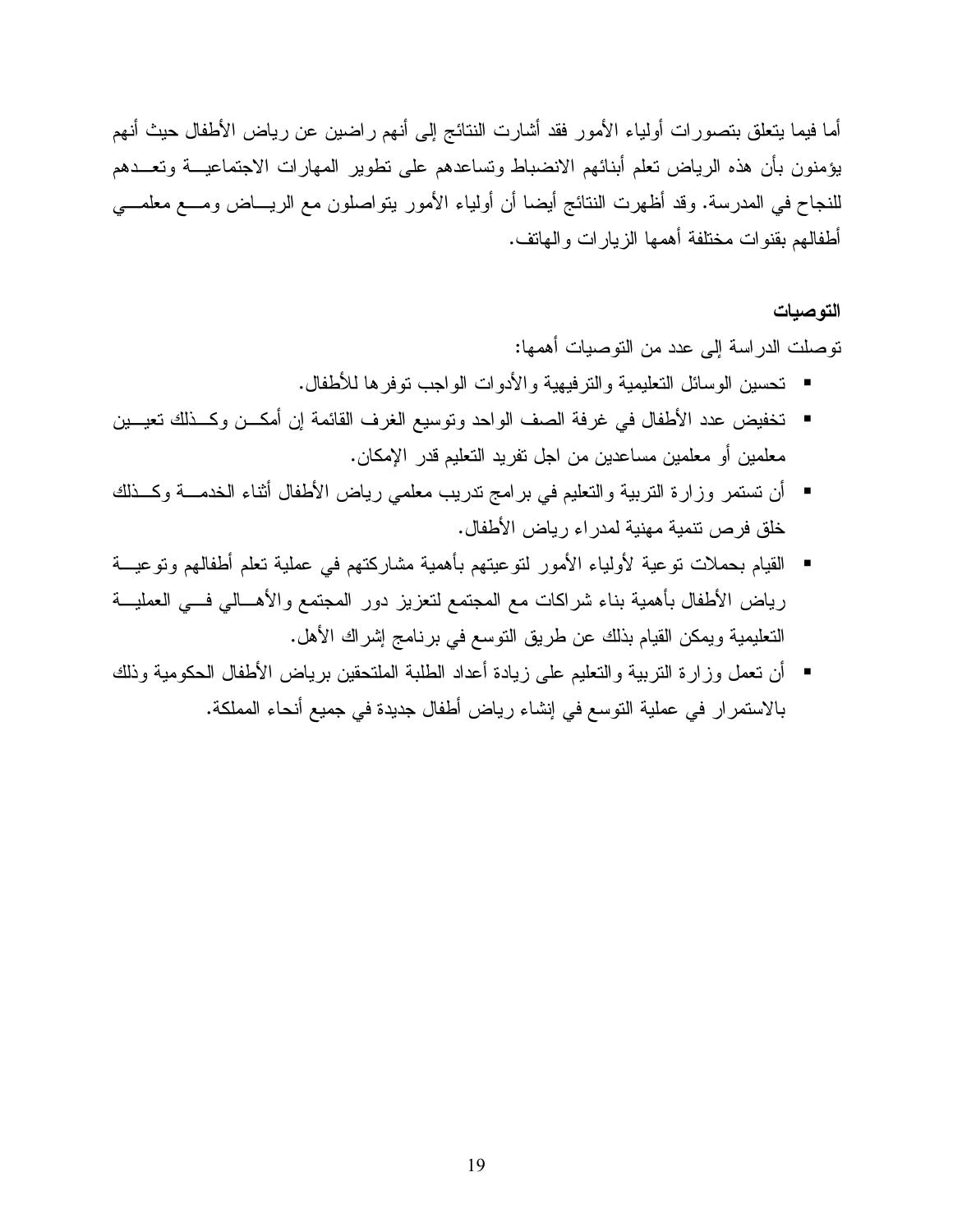# 1. INTRODUCTION

It is evident that the early years in children's life are vital to brain development and academic achievement. Brain develops according to the quantity and quality of the stimuli it receives. Literature of early childhood interventions show that children who attended such programs display greater motivation to learn, higher achievement, and higher self-esteem than children who did not attended such programs. Early childhood experiences have powerful effects on the development of children's physical and emotional abilities and influence their intellectual development in Locations such as, math, logic, language, and music. High quality early education can help children to:

- understand and use language
- control aggression
- play and work with other children
- accept adult direction; and
- focus attention and do things independently

It is a fact that quality early education experiences in families, childcare, preschool, and early elementary settings help prepare children to success later in school (Meisels, 1999; NRC, 2001; Shonkoff and Phillips, 2000). School readiness influenced by the degree to which classroom experiences provided for the child in kindergarten and first grade effectively build on competencies he or she brings to school (Love, Aber, & Brooks-Gunn, 1992; Pianta & Walsh, 1996; Meisels, 1999).

## **1.1. Preschool Learning Environment**

Studies on learning, cognitive development and teaching have highlighted the importance of learning based on the relationship among individuals and the learning environment (context). Knowledge emerges as a result of activities engaged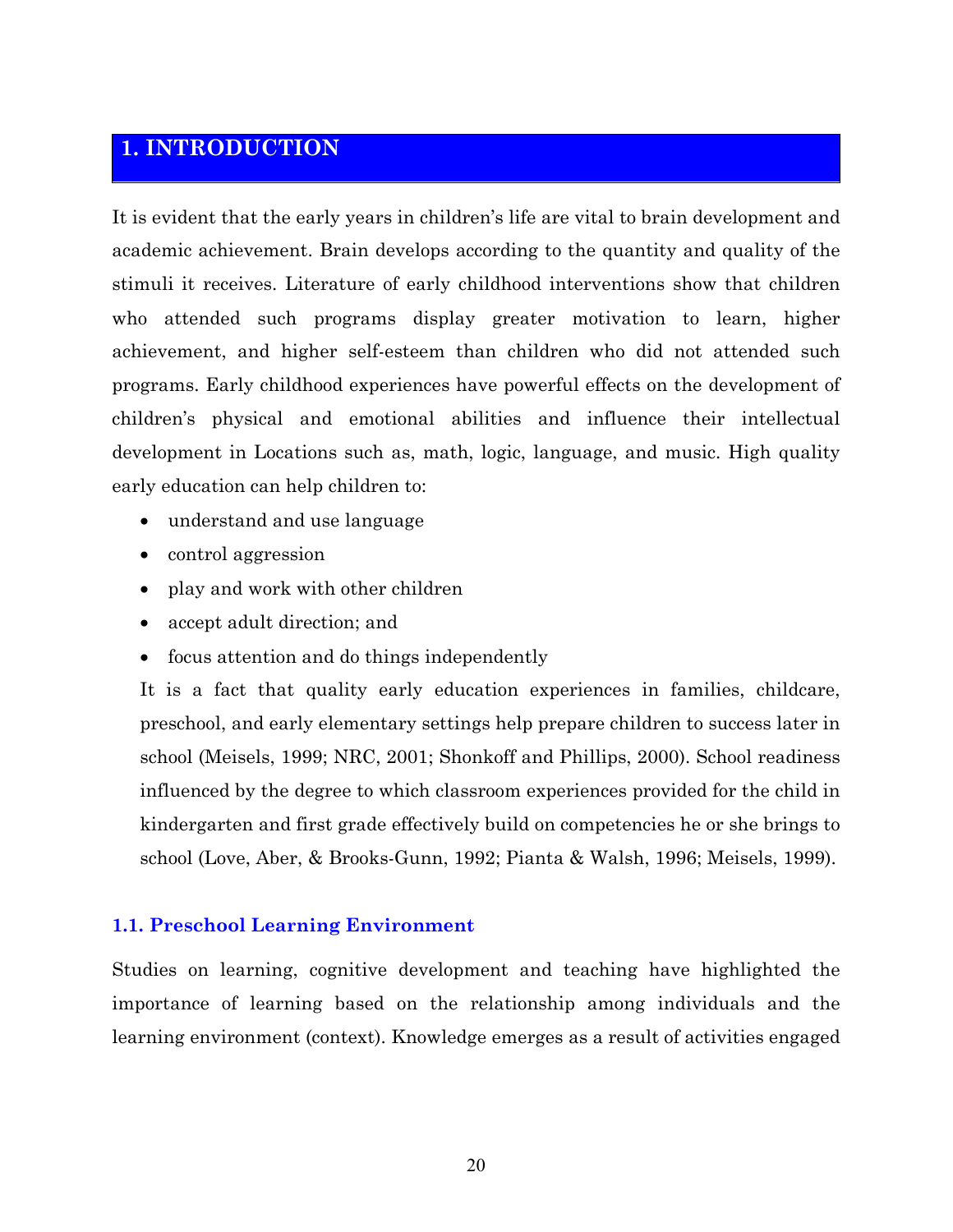and shared in an environment that connects individuals, materials, cultural tools, and symbol systems (Strozzi, 2001; National Research Council, 2000).

Knowledge and understanding are constructed through social interactions. Classrooms are inherently social places wherein teachers and children negotiate the curriculum together. The aim is to construct a teaching and learning environment in which children and teachers are given opportunities to make decisions, pursue authentic questions and concerns, connect what is known to the unknown, and be successful as they explore, test ideas, and discover through play, informal learning activities, and projects. Guided participation in the activities of children is the primary role of the teacher, and play and the expression of ideas through interactions with adults, peers, and the environment are the primary business of children (Hill, Fu, & Stremmel, in press; Fu, Stremmel, & Hill, 2002).

Teachers play an important role in planning, supporting and guiding children to learn about math and science pre-concepts through the use of various teaching strategies that scaffold the children in process. All of these begin with the teacher observing and listening carefully to the children's interests, and understanding how children learn in order to plan activities that are real and meaningful in the lives of the children. In scaffolding the children in activity settings, teachers may use a variety of techniques such as asking the open-ended questions of what, how, and why; modeling; giving feedback; and cognitive structuring (providing structure for acting and thinking). In short, preschool children should learn by engaging in activities that are real and meaningful to them - activities that encourage the development of skills, knowledge, ways of thinking and learning, and a disposition for learning. It is important to remember that preschools teach children the early skills for literacy and science and mathematics development in an environment that encourages learning through social relationships.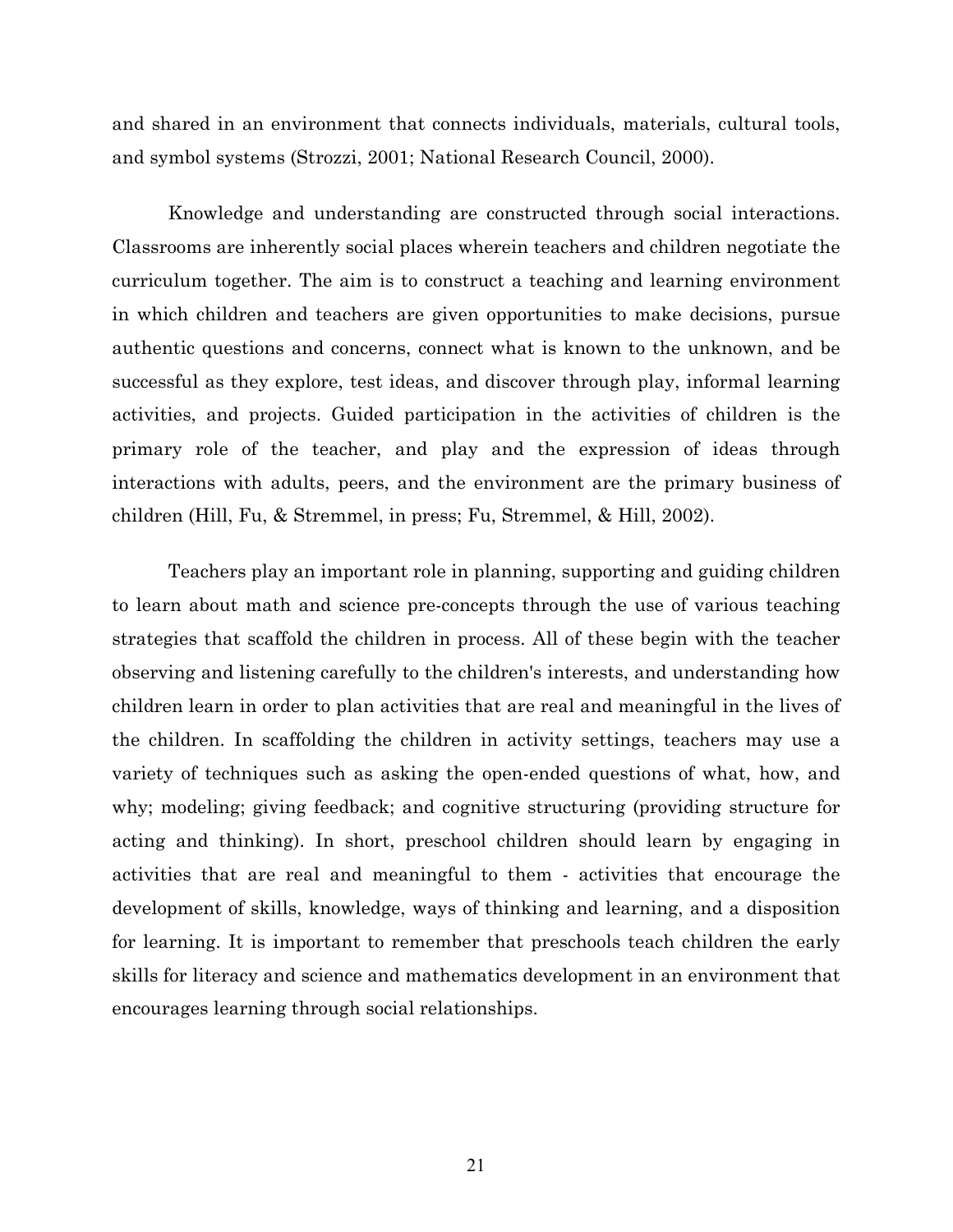Effective preschool classrooms are places where children feel well cared for and safe. They are places where children are valued as individuals and where their needs for attention, approval, and affection are supported. They are also places where children can be helped to acquire a strong foundation in the knowledge and skills needed for school success.

A child's experience in a classroom is made up of different types of interactions: interactions with the caregiver(s), interactions with other children, interactions with the physical space, interactions with available materials, etc. Such interactions can be of a social, academic, behavioral, or routine nature. There are many easily-measured characteristics that can be objectively observed that some may think of as representing quality in classrooms or programs. For instance, the number and type of materials in a classroom, the ratio of teachers to children, and the educational attainment of the staff are often used as components of a classroom's quality assessment. But such characteristics are only indirect measures of quality through which high-quality interactions between teachers and children may or may not occur. Alternatively, one can look directly at those interactive behaviors inside of the classroom, to develop a picture of classroom quality, but this alternate method can often be more time consuming, as well as more subjective.

Promoting school readiness is a national priority which guarantee that all Jordanian children will have access to high-quality early childhood programs to help prepare them for the next level of schooling. The national goals acknowledge the value of parental participation in promoting the social, emotional, and academic growth of children. A vital role for parents lies in the careful selection of a KG to ensure that the program gives the child the right start.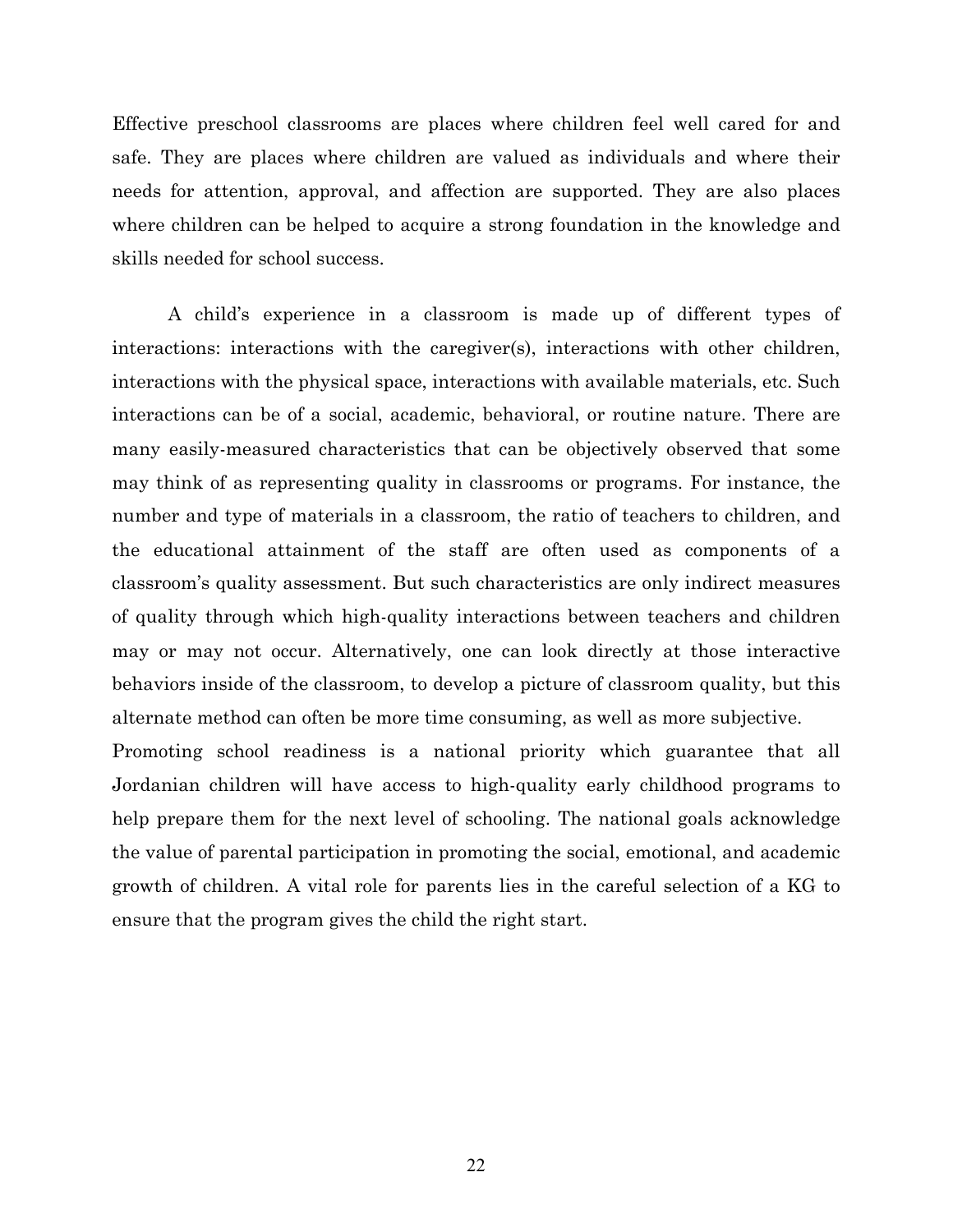#### 1.2. Education Reform in Jordan

To address the vision of King Abdullah in making Jordan the IT hub in the region and in developing the human capital for the knowledge economy, the MOE has launched a five year education reform for the knowledge economy project (ERfKE I) in July 2003 and ERfKE II will be launched in 2009. Enormous funds are being secured to address His Majesty's vision and to help the Ministry of Education undertake educational reform at the governance, program, and facility quality levels, in order to achieve sustainable learning outcomes relevant to a knowledge economy. This project is the first of its kind in the Region. Four major components were identified for investment: (1) Re-orienting education policy objectives and strategies and reforming governance and administrative systems; (2) Transforming education programs and practices to achieve the learning outcomes relevant to the knowledge economy; (3) Supporting the provision of quality physical learning environments; and importantly (4) Promoting learning readiness through expanded early childhood education (MOE, 2002).

The fourth component is about implementing a comprehensive approach to improving the scope and quality of essential early childhood services. This component aims at increasing institutional capacity building (curriculum framework, licensing standards for kindergarten), building the capacity of kindergarten teachers and administrators, expanding kindergartens for the poor (construction, furnishing and equipping kindergarten classrooms in the most disadvantaged communities), and encouraging parent and community participation (MOE, 2002).

#### 1.3. Kindergartens in numbers

Table 1 shows the number of KG students, number of sections, and number of teachers in all KGs in Jordan. Based on the 2007/2008 statistics, the total number of KG students is 99111. The majority of them (89171) are enrolling in private KGs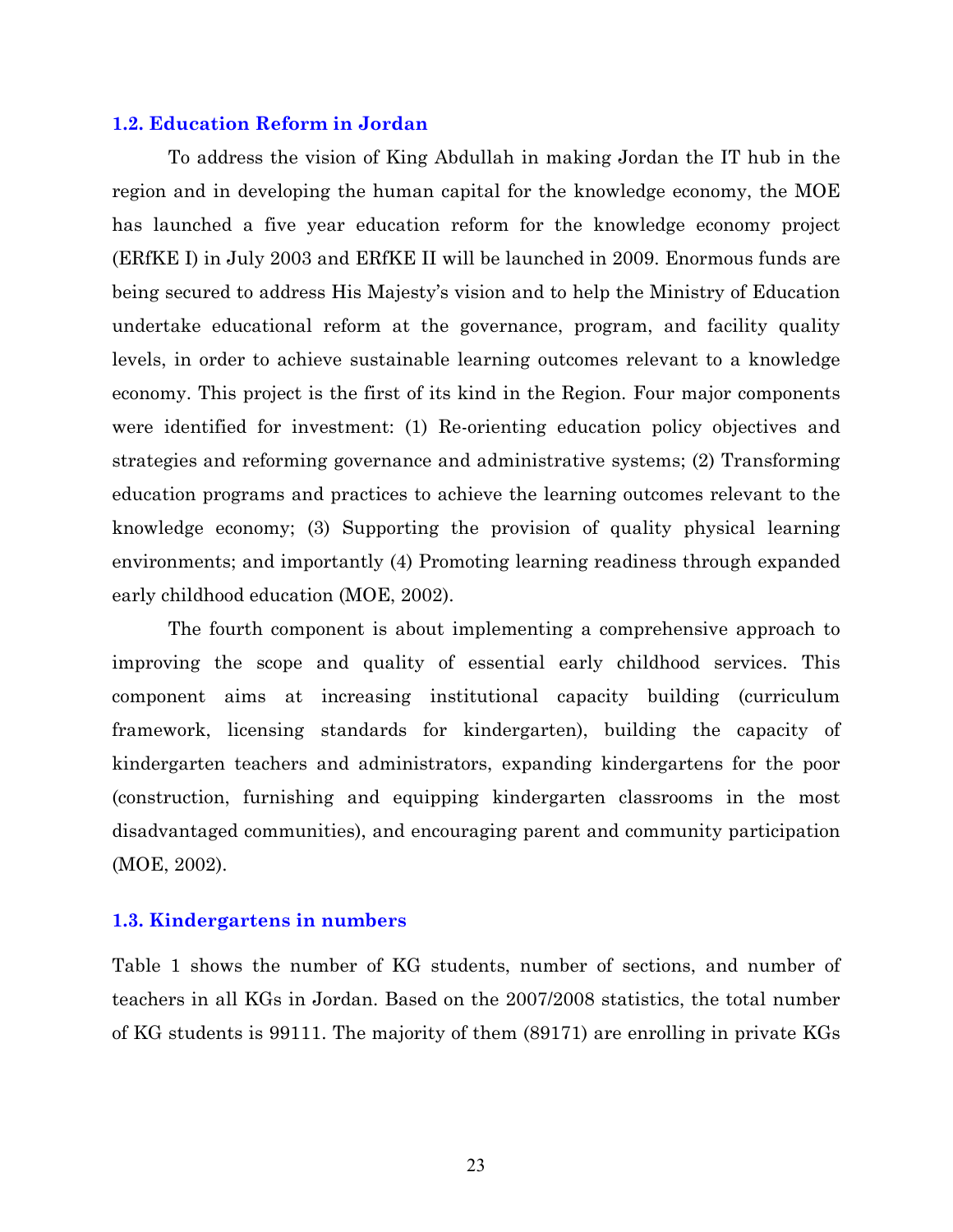while only 9828 enroll in the public ones. These students are taught by 5007 teachers of whom only 506 are teaching at the public KGs. The table also shows that there are 4663 KG sections.

| Table (1). The distribution of KG students, sections, and teachers         |  |  |
|----------------------------------------------------------------------------|--|--|
| according to the supervisory body and gender in the school year 2007/2008. |  |  |

| Supervisory |       | No. of Students |       |          | <b>No. of Sections</b> |               |      | <b>No. of Teachers</b> |      |                |
|-------------|-------|-----------------|-------|----------|------------------------|---------------|------|------------------------|------|----------------|
| body        | М     | F               | T     | M        | F                      | $_{\rm both}$ | T    | М                      | F    | T              |
|             |       |                 |       |          |                        |               |      |                        |      |                |
| MOE         | 4490  | 5338            | 9828  | 4        | 11                     | 517           | 532  | $\Omega$               | 506  | 506            |
|             |       |                 |       |          |                        |               |      |                        |      |                |
| Other       | 51    | 61              | 112   | $\Omega$ | $\Omega$               | 4             | 4    | $\Omega$               | 4    | $\overline{4}$ |
| Government  |       |                 |       |          |                        |               |      |                        |      |                |
| Private     | 47362 | 41809           | 89171 | $\Omega$ | $\Omega$               | 4127          | 4127 | 12                     | 4485 | 4497           |
|             |       |                 |       |          |                        |               |      |                        |      |                |
| Total       |       | 99111           |       |          |                        | 4663          |      |                        | 5007 |                |

#### **1.4. Study Objectives**

Early childhood development programs need to be evaluated in terms of their associations with and effects on different aspects of children's intellectual development that are crucial for education and the development of knowledge related to math, logic, language, etc. Quality of programs need to be assessed by the degree in which it helps children in understanding and using language; communicate with other children, develop positive communication, follow guidance and direction, do things independently and start inquiring and focusing attention to details. Also, in relation to ERfKE, quality of ECD will be assessed in terms of its effect on easing the transition from home to school. In general, the study will answer the following research questions: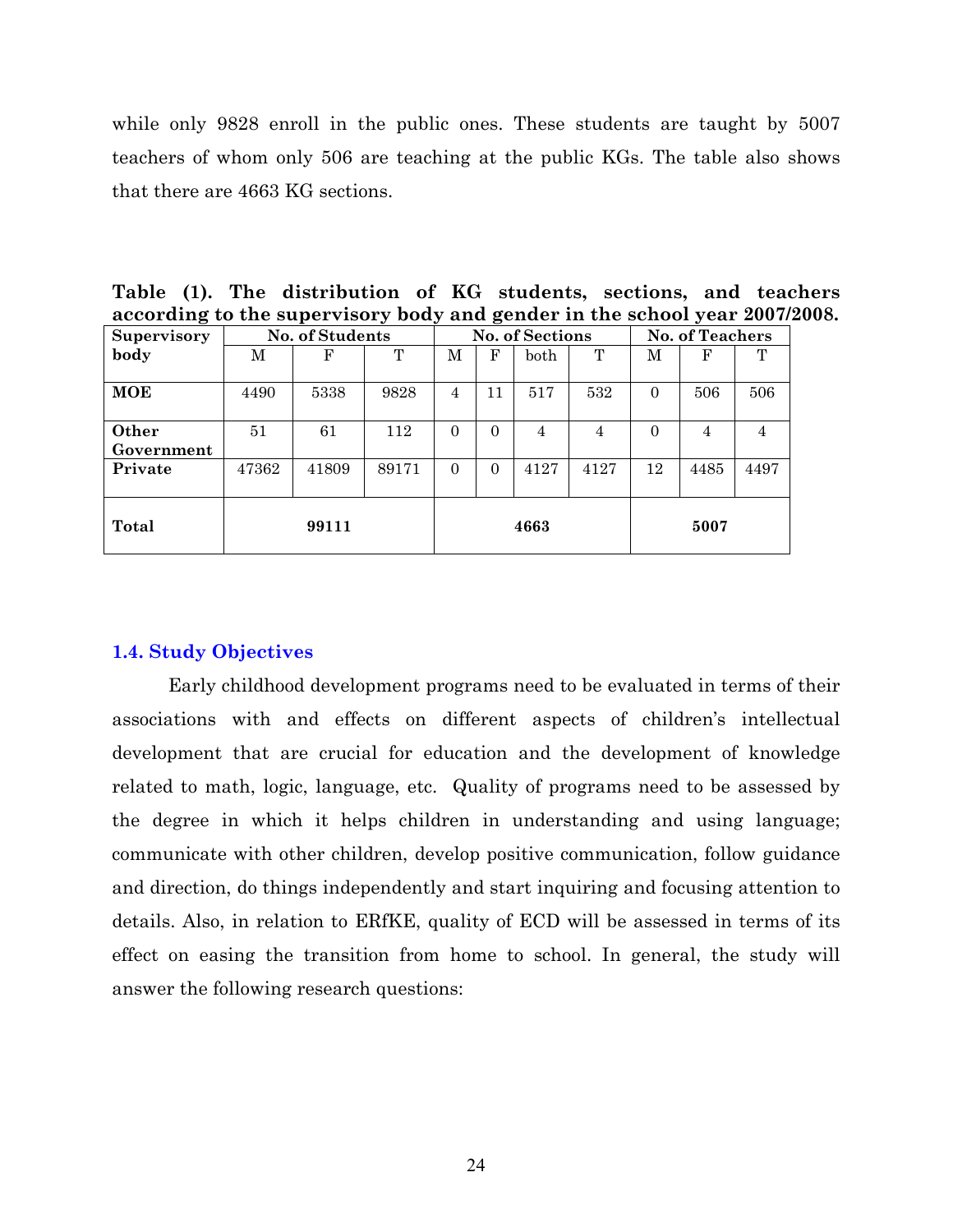- 1. What is the quality of public KG environment in Jordan?
- 2. Does the quality of Kindergarten environment differ significantly at .05 level of significance according to KG type (public and private)?
- 3. Does the quality of public Kindergarten environment differ significantly at .05 level of significance according to residential Location (urban, rural)?
- 4. Does the quality of public Kindergarten environment differ significantly at .05 level of significance according to geographical region (north, middle, south)?
- 5. What is the existing teaching and learning process in public KGs in Jordan?
- 6. What is the perception of parents, teachers, and principals regarding KGs?

## 2. METHODOLOGY

## 2.1 Sample

The sample of the present study was identified and selected by the National Center for Human Resources Development (NCHRD) from the Ministry of Education database. A stratified random sample of KGs was selected to represent: region (north, middle, south), rural/urban, and type of provider (MoE, and private). A sample was selected to represent the public kindergartens  $(n=84)$ , another comparative sample  $(n=23)$  was selected of mainstream private KGs (table 2). These are private KGs that are located around the same geographical Locations of the sample of public KGs. These private KGs are not representative of all private KGs and do not include the high-end private KGs which are usually located in Amman (middle region).

The school/KG principals and teachers were asked to participate in order to know their perceptions regarding the KG. In addition to that, two parents who have children enrolled in the sample KGs where asked to participate in the study (the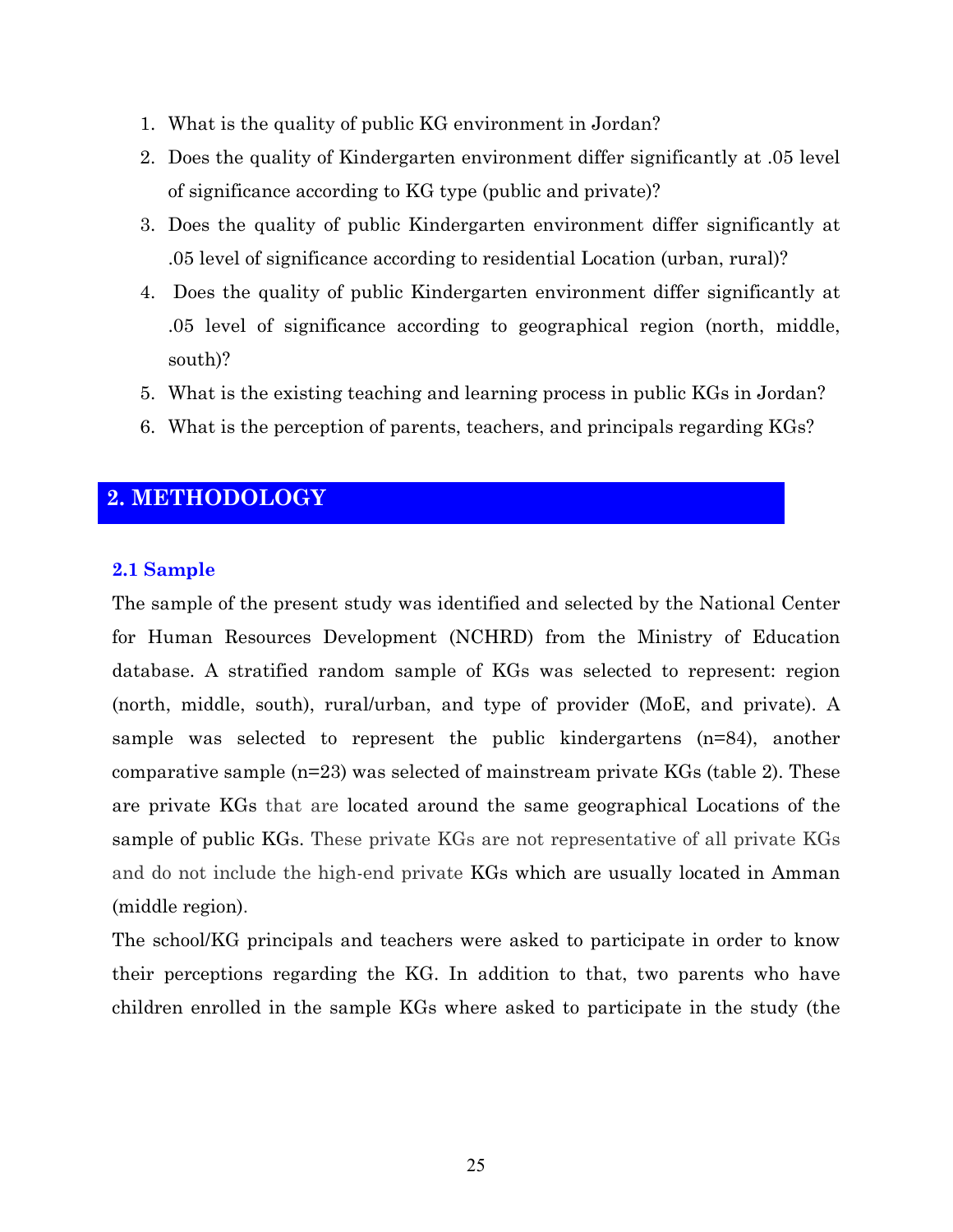sample characteristics is shown under the discussion of the perceptions on pages 41 and 44.

| Variable | Public    |         | Private        |         |  |
|----------|-----------|---------|----------------|---------|--|
|          | Frequency | Percent | Frequency      | Percent |  |
| Location |           |         |                |         |  |
| Urban    | 17        | 20.2    | 14             | 60.9    |  |
| Rural    | 67        | 79.8    | 9              | 39.1    |  |
| Region   |           |         |                |         |  |
| North    | 32        | 38.1    | 9              | 39.1    |  |
| Middle   | 27        | 32.1    | 9              | 39.1    |  |
| South    | 25        | 29.8    | $\overline{5}$ | 21.7    |  |

Table (2). Distribution of KG Sample According to the Study Variables

#### **2.2. Field Researchers**

The field researchers were qualified personnel who were hired to carry out the entitled task. All of them have a university degree in education or related fields. In addition, they had a specialized training in early childhood education. There were 25 field researchers distributed among the three regions north, middle, and south. Most of the field researchers participated as a field researchers in other national survey, thus having the expertise needed to conduct this study. A one day training workshop was organized at the NCHRD for the purpose of training them on administering and scoring the research instrument. They were provided with all the required materials. Each field researcher was assigned a number of KGs (4-5).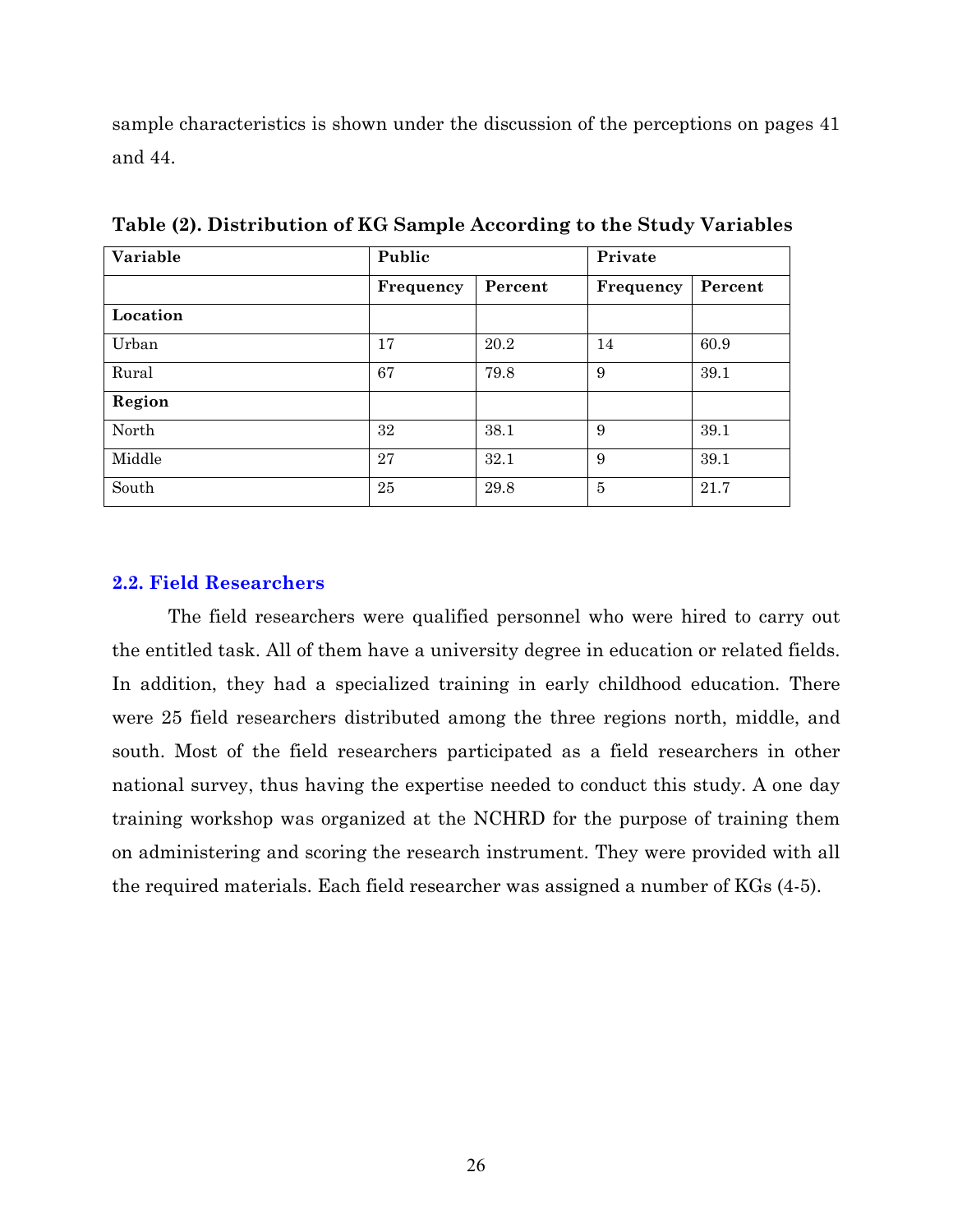#### **2.3. Research Instruments**

## 2.3.1. Early Childhood Environment Rating Scale-Revised Edition (ECERS-R)

To assess the quality of KG learning environment, the Early Childhood Environment Rating Scale, Revised Edition (ECERS-R) was used after being translated by the researchers into Arabic. The ECERS-R was developed at the Frank Porter Graham Child Development Institute of the University of North Carolina by Thelma Harms, Richard Clifford and Debby Cryer. The (ECERS-R) provides an overall picture of the surroundings that have been created for the children and adults who share an early childhood setting. The ECERS-R, an instrument used to rate the global quality of early childhood educational environments, is comprised of 470 individual indicators, organized into 43 items under seven subscales: Space and Furnishings, Personal Care, Language-Reasoning, Activities, Interaction, Program Structure, and Parents and Staff. The ECERS-R is the revision of the original ECERS instrument. The instrument is used primarily to assess the quality in classrooms serving children in preschool settings. Each of the 43 items has individual indicators that are used to determine a classroom's score on that item.

The ECERS-R is a reliable, valid instrument for measuring the quality of early childhood settings. It consists of 43 items organized into 7 subscales:

- 1. Space and Furnishings (e.g. indoor space, furniture for routine care, play and learning, furnishings for relaxation and comfort, room arrangement for play, space for privacy, child-related display, space for gross motor play, gross motor equipment).
- 2. Personal Care Routines (e.g. greeting/departing, meals/snacks, nap/rest, toileting/diapering, health practices, safety practices.).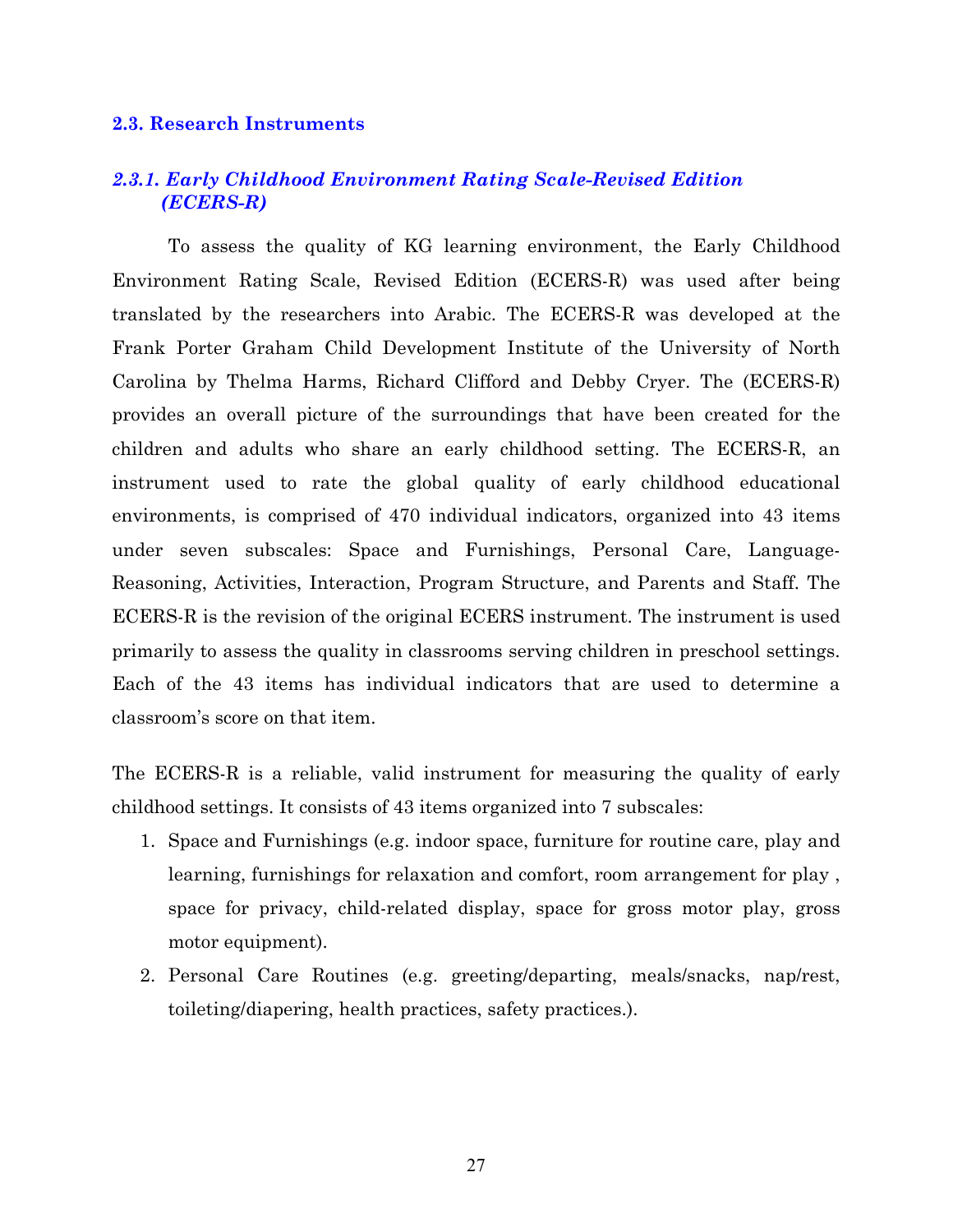- 3. Language-Reasoning (e.g. books and pictures, encouraging children to communicate, using language to develop reasoning skill, informal use of language).
- 4. Activities (e.g. fine motor, art, music/movement, blocks, sand/water, dramatic play, nature/science, math/number, use of computers, videos).
- 5. Interactions (e.g. supervision of gross motor activities, General supervision of children (other than gross motor), discipline, staff-child interactions, interactions among children).
- 6. Program Structure (e.g. schedule, free play, group time, provisions for children with disabilities).
- 7. Parents and Staff (e.g. provisions for parents, provisions for personal needs of staff, provisions for professional needs of staff, staff interaction and cooperation, supervision and evaluation of staff, opportunities for professional growth).

The first section of the instrument includes information for possible investigation of the type of KG (public, private), Location, and geographical region. It also includes information regarding teacher's quality of education, specialization, and experience in KG, age, and training courses. In addition, information about number of children in the classroom, the existence of academic and medical files for the children, and evaluation for the children were also collected.

## 2.3.2. Perceptions of Parents, Teachers, and Principals Survey

The researchers developed three separate question aires, in Arabic, to measure the perceptions of parents of children who attend KGs, KG teachers, and school/KG principals. Parents questionnaire consisted of 13 fixed response items as well as three open ended questions, while teachers and principals questionnaires included 11 fixed response items and three open ended questions.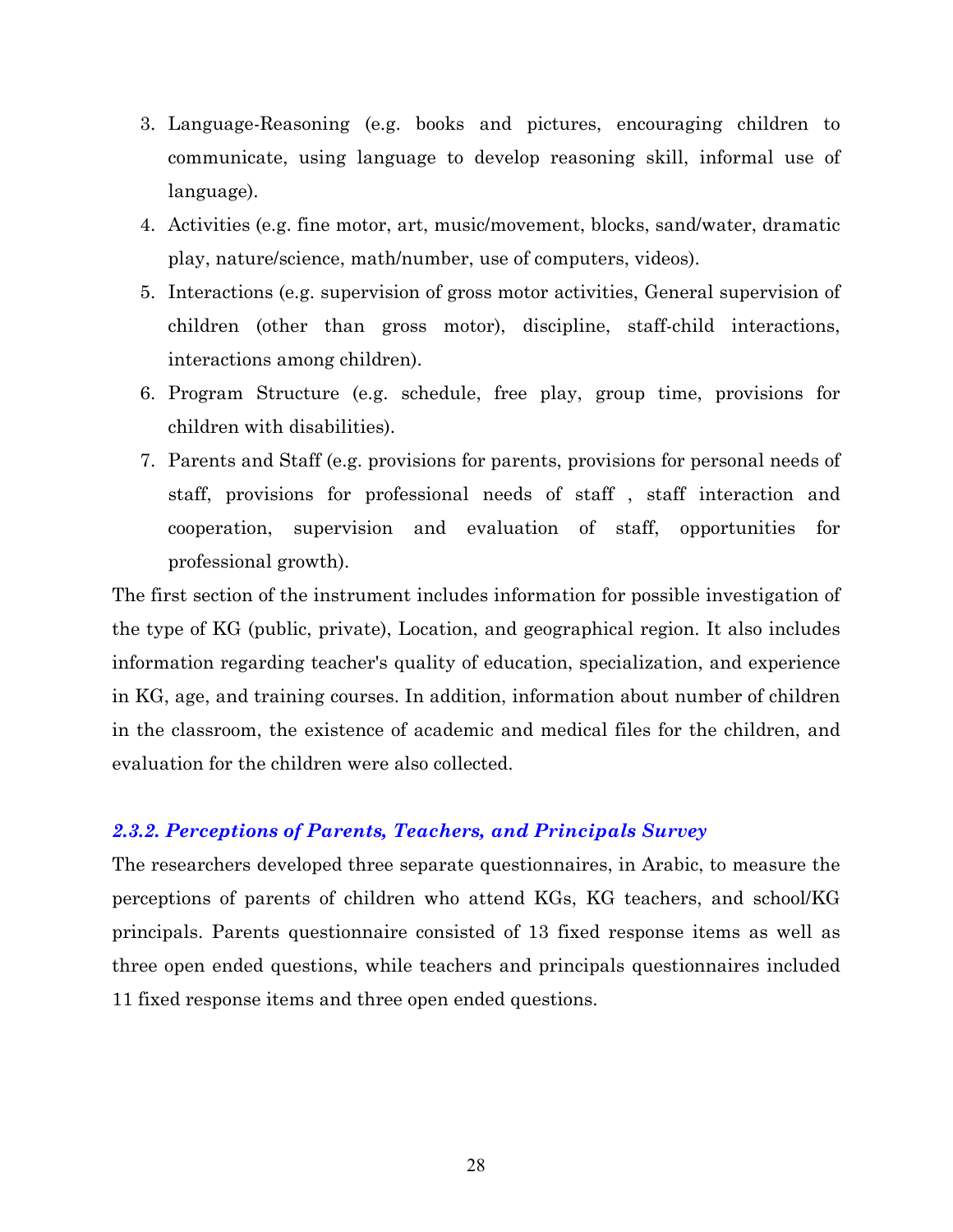#### 2.4. Scoring and recording procedures

The Early Childhood Environment Rating Scale, Revised Edition (ECERS-R) is ranked from 1 to 7. A ranking of 1 describes inadequate conditions while a ranking of 7 describes excellent conditions. The indicators are grouped under four scale points, 1, 3, 5, and 7, representing anchors of Inadequate, Minimal, Good, and Excellent. Each indicator, beginning with the ones under the inadequate anchor, are scored as present or not by the observer. All of the indicators under ECERS-R anchors are positively worded except for the indicators under the "Inadequate" anchor, which are always negatively worded. Checking "yes" for any of the indicators under "1" is equivalent to checking "no" for any of the indicators under "3", "5", or "7", and leads to discontinuing scoring the item. A classroom receives a score on an item based on the anchor under which the first negatively-scored indicator appears. For example, if all of the indicators under "1" are absent (which is positive) and all of the indicators under "3" are present (which is positive) but only half of the indicators under "5" are present, a classroom cannot receive a higher score than a 4 for that item. Item scores under each subscale are averaged for subscale scores and, ultimately, total quality scores that range on an interval scale from one to seven. The field researchers observed the KG classrooms for at least three hours, followed by a brief teacher interview to answer questions about items that were not observed. The parents, teachers, and principals were interviewed by the field researchers to obtain the required information which included qualitative and quantitative type of questions.

#### 2.5. Instrument Reliability and Validity

After data collection and analysis, the reliability coefficient (Cronbach Alpha) was calculated for each subscale and for the total scale. The reliability data is presented in Table (3).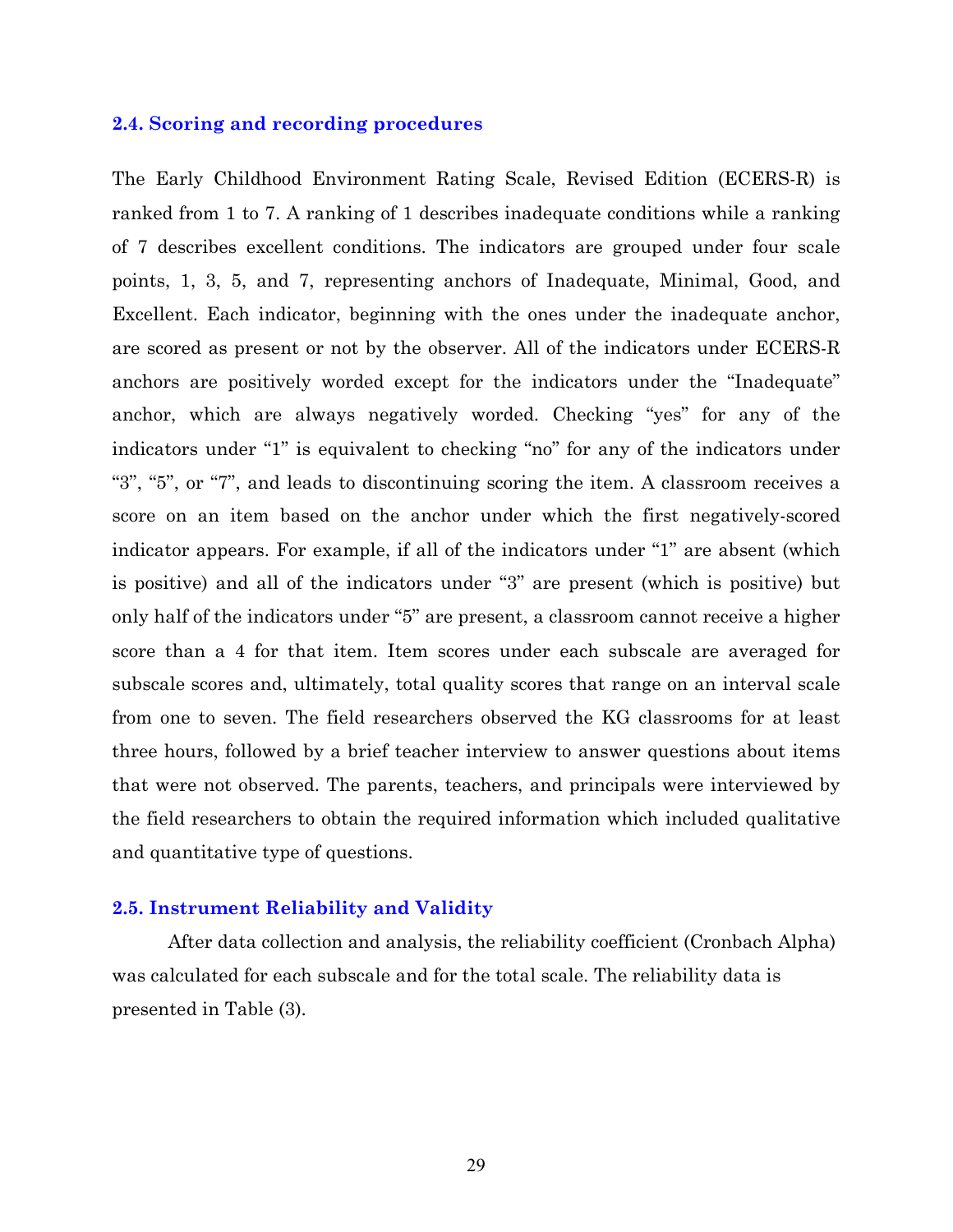| Subscale               | No. of items | Alpha |
|------------------------|--------------|-------|
| Space and Furnishing   | 8            | 0.83  |
| Personal Care          | 6            | 0.69  |
| Language and Reasoning | 4            | 0.80  |
| Activities             | 10           | 0.84  |
| Interactions           | 5            | 0.79  |
| Program Structure      | 4            | 0.68  |
| Parents and Staff      | 6            | 0.63  |
| Total Scale            | 43           | 0.94  |

Table (3). Reliability Coefficients for ECERS-R Subscales

Table 3 shows the reliability coefficient for each subscale and for the total scale. The reliability of the subscales ranged between 0.63 and 0.84; these values were considered acceptable for this study. The reliability for the total scale was 0.94, which indicate a high reliability value.

To calculate inter-rater reliability of the instrument, eighteen KGs were observed by two well-trained researchers. After data collection and analysis, the reliability coefficient (Cronbach Alpha) was calculated for inter-rater reliability. The reliability data is presented in Table (4). The value of the calculated reliability was approximately 0.50 which is statistically significant ( $P < 0.05$ )

Table (4). Reliability Coefficient for Test-retest

|                              | INT1 | INT <sub>2</sub> |
|------------------------------|------|------------------|
| INT1 Pearson Correlation   1 |      | $.495*$          |
| $Sig. (2-tailed)$            |      | .037             |
|                              | 18   |                  |

\* Correlation is significant at the 0.05 level (2-tailed)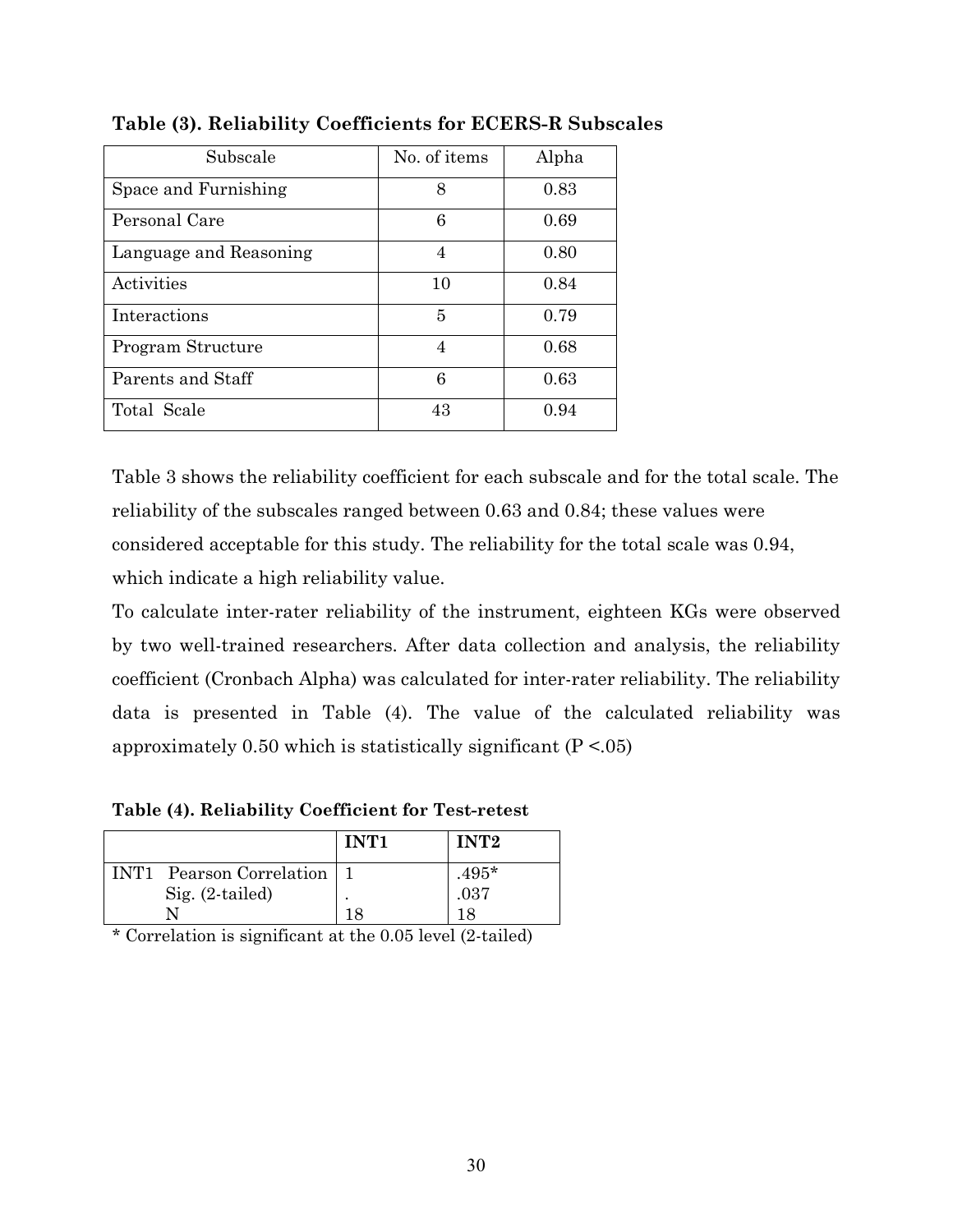To ensure the validity of the instrument, after the instrument was translated to Arabic language, it was given to a group of professionals in the fields of early childhood education and evaluation and measurement in order to validate the instrument's language clarity and the suitability of the item to what is measuring especially in the Jordanian context. The feedback received took into consideration and some modifications were made to some items of the instrument to become more sensitive to the culture.

#### **2.6. Data Collection**

The data for this national study was collected by the end of the school year 2007/2008. The field researchers collected the data from KGs that were identified for their Location (rural, urban) and Region (middle, north, south). These distributions were obtained from the Ministry of Education's data base through NCHRD. The data collected through direct observation for the KG environment including the interaction between teacher(s) and children. Each KG was observed for one school day.

#### 2.7. Data Analysis

To answer the questions of this study the total score was converted to a 7.00 point scale as the instrument suggested. The data was analyzed using descriptive statistics (frequencies and percentages), in addition to t-test, analysis of variance (ANOVA), correlation coefficient. The qualitative data collected to measure the perceptions were analyzed by categorizing them into themes around the research questions.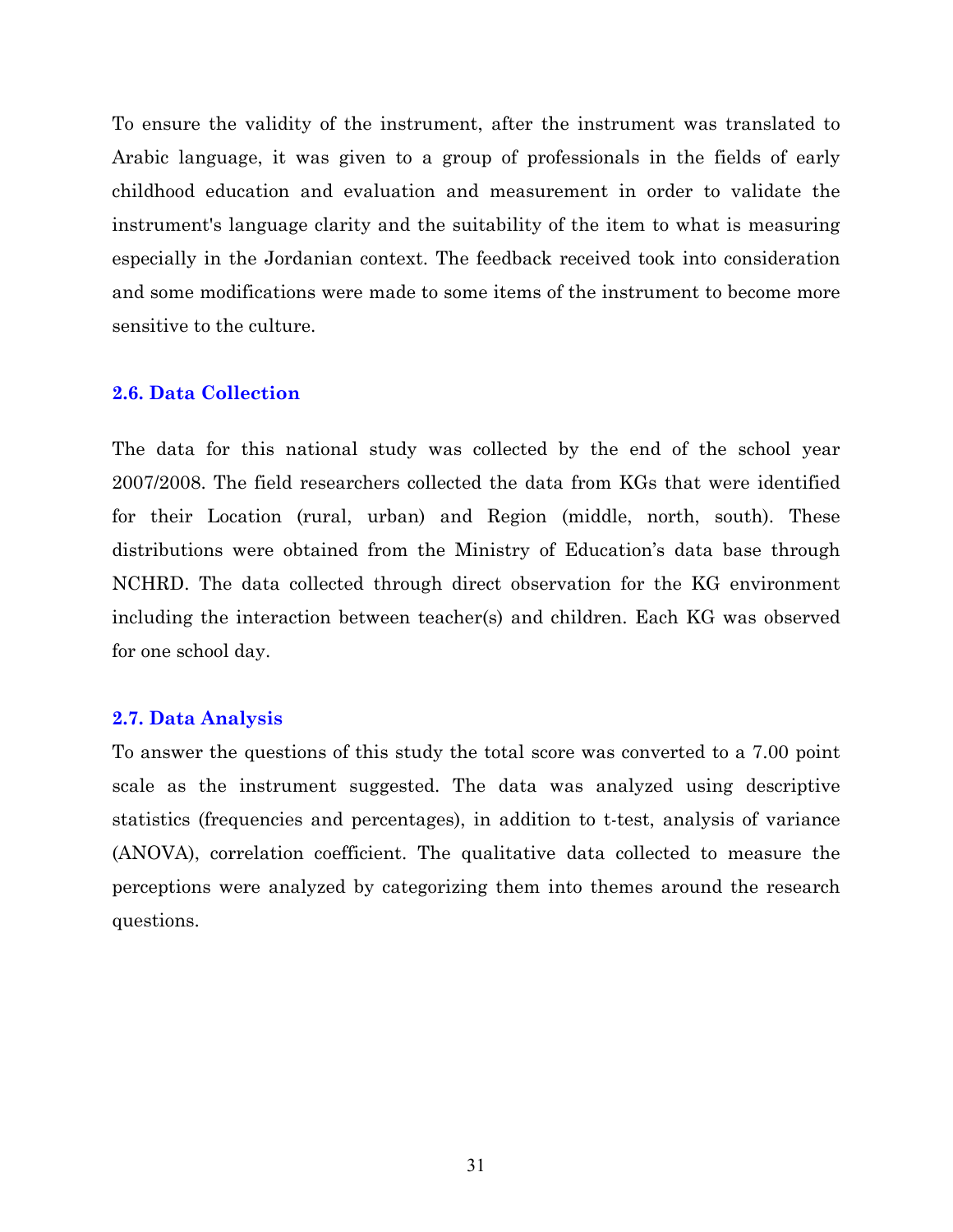# 3. FINDINGS

This study aimed at achieving different objectives through answering specific questions. Therefore, the findings of this study are presented for those questions. Regarding the first question, the total score was converted to a 7.00 point scale as the instrument suggested. The quality levels were defined according to the average score on a certain subscale or the whole scale. Accordingly, the quality of KGs environment in Jordan was classified to four groups. Table 5 shows the cut points that were used to achieve the mentioned goal.

Table (5). Mean scores corresponding to each quality level of KG environment

| Mean score  | <b>Quality of KG Environment</b> |
|-------------|----------------------------------|
| $\langle 2$ | Inadequate                       |
| $2 < - < 4$ | Minimal                          |
| $4 < - < 6$ | Good                             |
| > 6         | Excellent                        |

## 3.1. Definitions of the different quality levels of KG environment

**1. Inadequate:** the KG environment is lacking the basic requirements and resources/materials indicating a lack of care that is not good for children's development.

2. Minimal: the KG environment has the minimum basic requirements and resources indicating type of care that meets to some small degree basic developmental needs.

3. Good: the KG environment has adequate and suitable requirements and resources indicating that the basic tenets of developmentally appropriate care exist.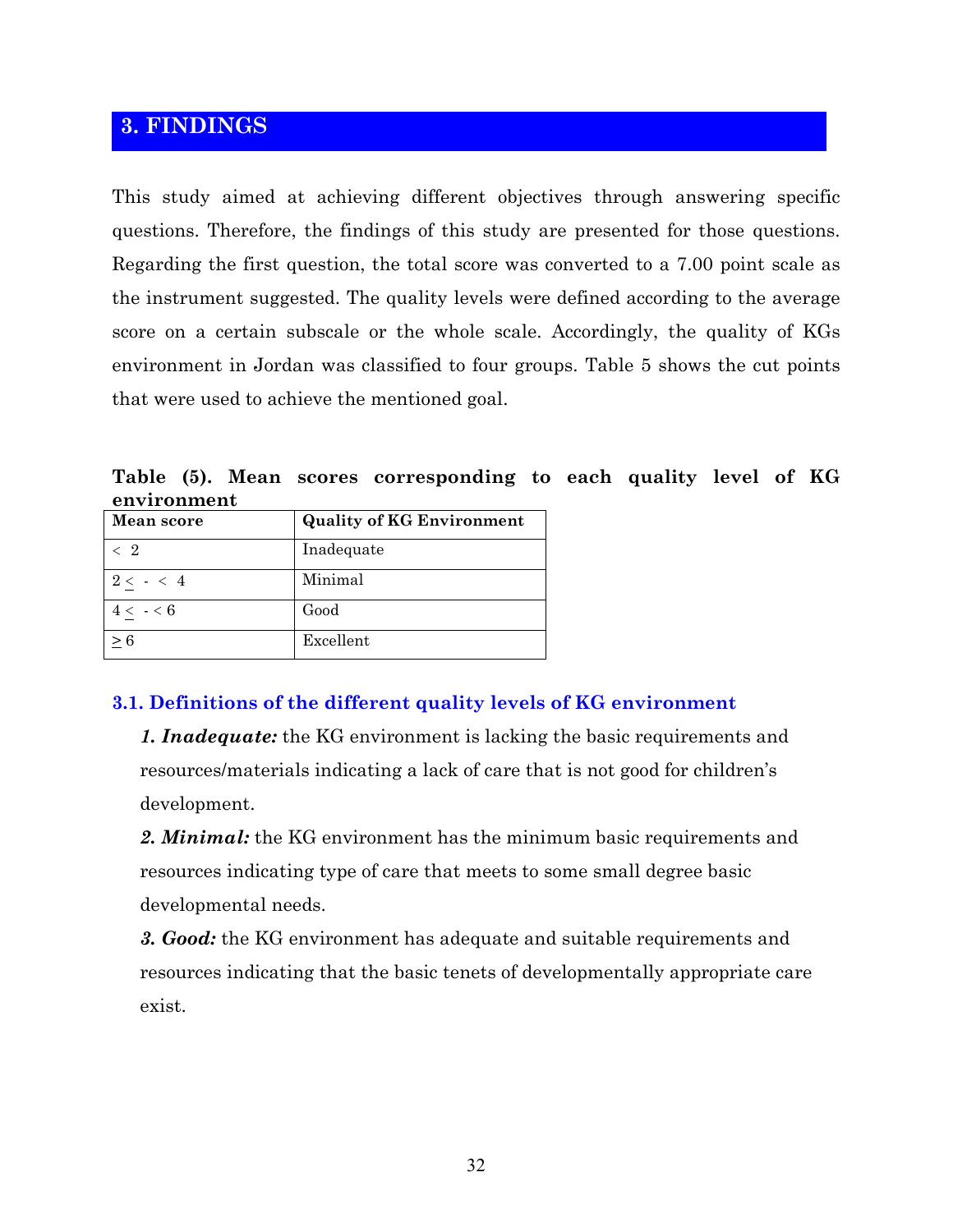4. Excellent: the KG environment has outstanding requirements and resources which provide high quality care that expands children's experiences, extends their learning, and provides warm and caring support.

Table 5 shows that mean score that is less than 2 is considered as inadequate, KGs that got mean score equal or larger than 2 and less than 4 is considered as minimal. KGs who got mean score equal or larger than 4 and less than 6 is considered as good, and KGs who got mean score equal or larger than 6 is considered as excellent.

## 3.2. The quality of public KGs environment in Jordan

Table 6 shows that 13.1% of public KGs environment in Jordan are considered inadequate; 42.9% are considered minimal; 42.9% are considered good; and 1.2% are considered excellent.

Table (6). Frequencies and percentages of the four quality levels of KG Environment

| Quality of KG Environment | Frequency | Valid Percent |
|---------------------------|-----------|---------------|
|                           |           |               |
| Inadequate                | 11        | 13.1          |
| Minimal                   | 36        | 42.9          |
| Good                      | 36        | 42.9          |
| Excellent                 |           | 1.2           |
| Total                     | 84        | 100.0         |

The table also shows that only 1.2% of public KGs environment can be described as excellent and high quality. Similarly, 42.9% of public KGs environment can be described as good and adequate. However, 42.9% of the KGs can be described as minimal and less adequate. Table 6 shows also that 13.1% public KGs are considered inadequate.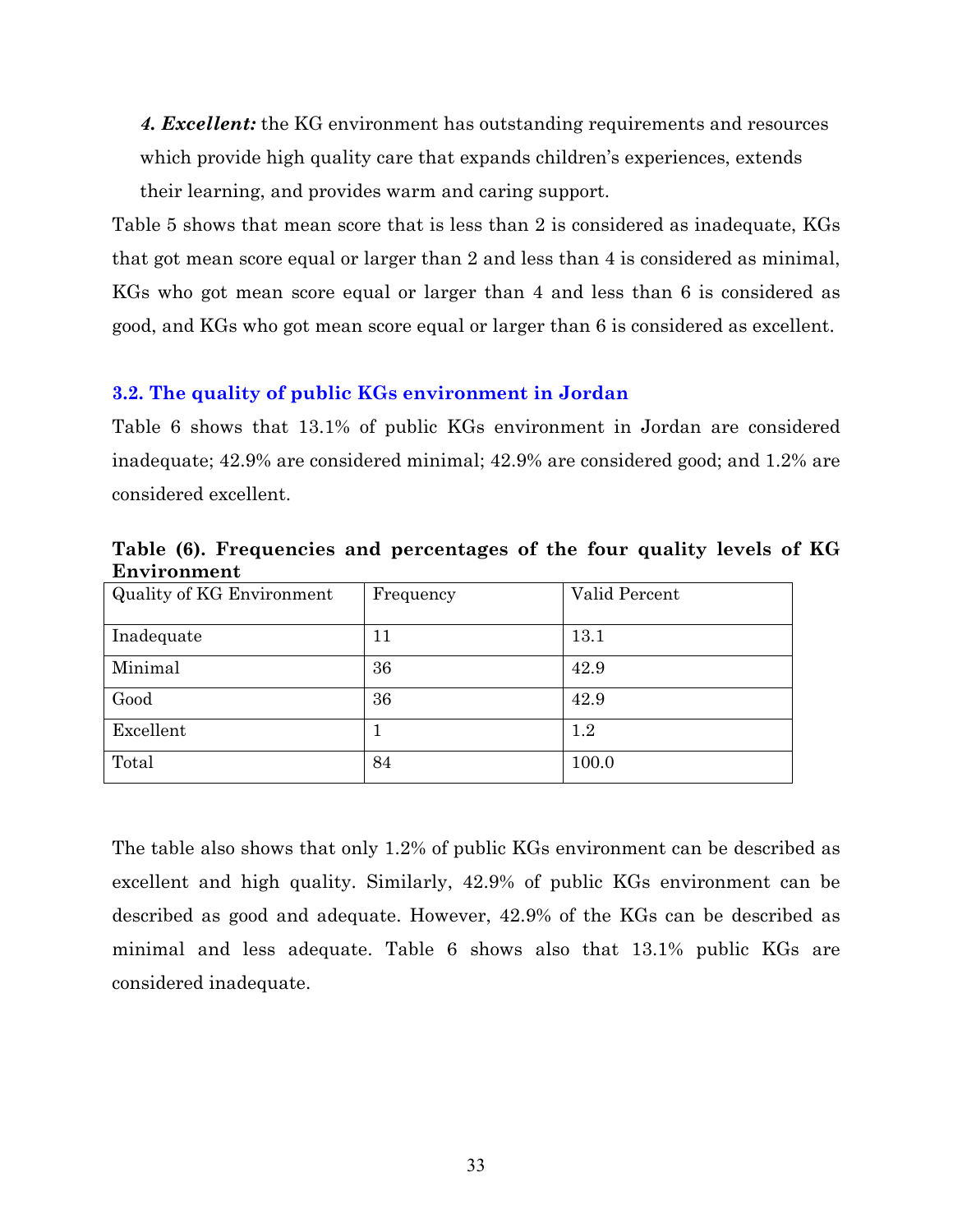Table 7 shows the mean scores for the overall ECERS-R and the 7 subscales. As shown, interaction subscale has the highest mean score (5.48) followed by language and reasoning (4.45) and the lowest mean score was for the activities subscale  $(2.99)$  followed by space and furnishing  $(3.19)$ .

| ovruall                      |                   |
|------------------------------|-------------------|
| <b>ECERS-R Subscale</b>      | Means<br>$(n=84)$ |
| Space and Furnishing         | 3.19              |
| Personal Care                | 4.30              |
| Language and Reasoning       | 4.45              |
| Activities                   | 2.99              |
| Interactions                 | 5.48              |
| Program Structure            | 4.51              |
| Parents and Staff            | 3.35              |
| <b>Overall ECERS-R Score</b> | 4.03              |

Table (7). ECERS-R Total and Subscale Mean Scores across public KGs in Jordan

## 3.2.1. Subscale (1): Space and Furnishings

Table 8 shows that only 6% of public KGs environment can be described as excellent and high quality with respect to space and furnishing. Similarly, 27.7% of public KGs environment with respect to space and furnishing can be described as good and adequate. However, 27.7% can be described as minimal and less adequate, 38.6% of public KGs are considered inadequate with respect to space and furnishing.

Table (8). Frequencies and percentages of the four quality levels of KG environment with respect to space and furnishing

| <b>Quality of KG Environment</b> | Frequency | <b>Valid Percent</b> |
|----------------------------------|-----------|----------------------|
| Inadequate                       | 32        | 38.6                 |
| Minimal                          | 23        | 27.7                 |
| Good                             | 23        | 27.7                 |
| Excellent                        | 5         | 6.0                  |
| Total                            | 83        | 100.0                |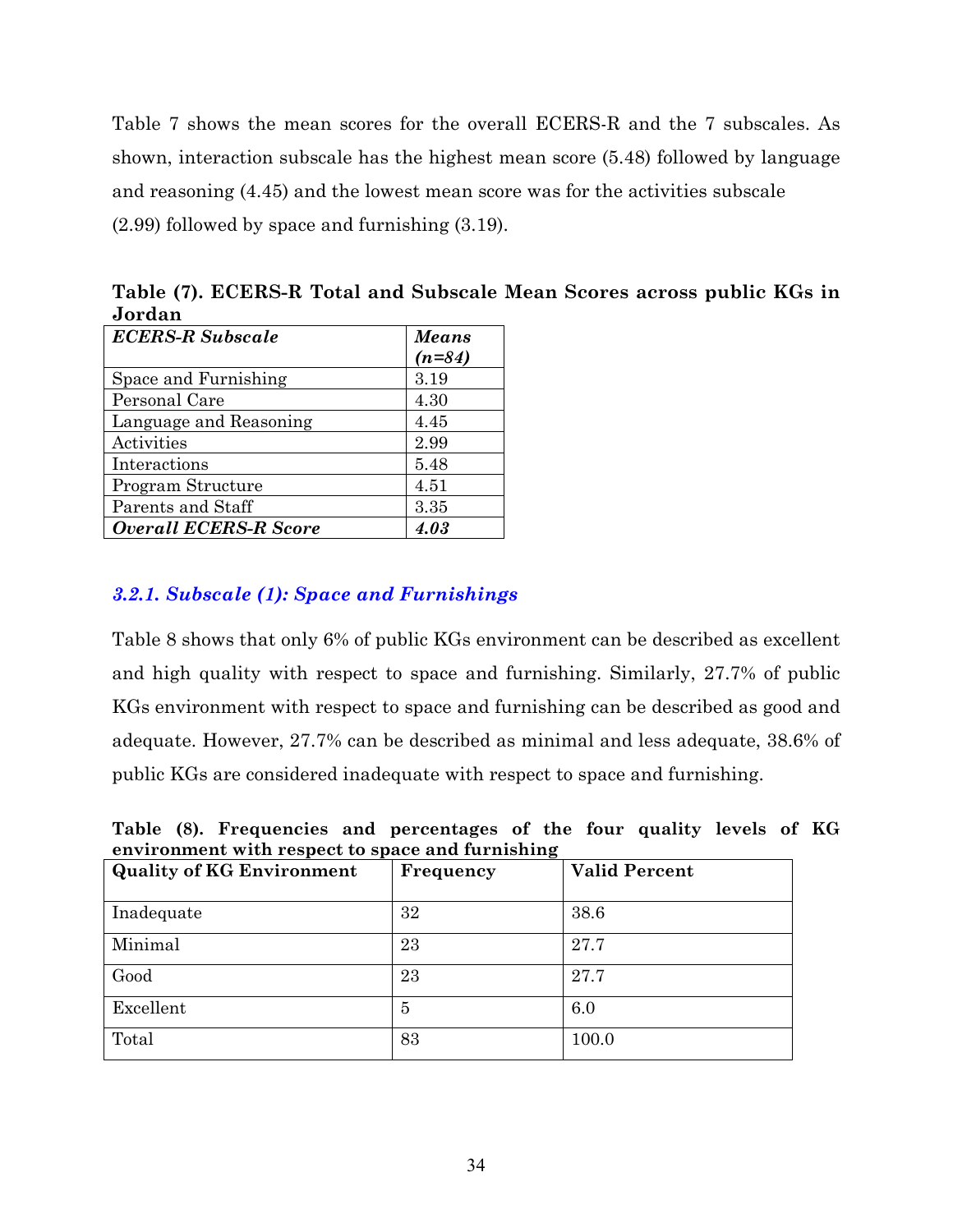Table 9 shows that within space and furnishing subscale the Furniture for routine care, play and learning has the highest mean (3.76) while space for gross motor play and equipments have the lowest means  $(2.51)$  and  $(2.64)$  respectively.

Table (9). Means and standard deviations of space and furnishing subscale items

| <b>Subscale: Space and Furnishing</b>         | $Mean*$ | <b>St Deviation</b> |
|-----------------------------------------------|---------|---------------------|
| Furniture for routine care, play and learning | 3.76    | 2.492               |
| Room arrangement for play                     | 3.69    | 2.488               |
| Child-related display                         | 3.48    | 2.235               |
| Indoor Space                                  | 3.35    | 2.609               |
| Space for privacy                             | 2.96    | 2.297               |
| Furnishing for relaxation and comfort         | 2.95    | 2.532               |
| Gross motor equipment                         | 2.64    | 2.438               |
| Space for gross motor play                    | 2.51    | 2.075               |

\* The minimum score is 1 and the maximum is 7

## 3.2.2. Subscale (2): Personal Care Routines

Table 10 shows that 13.3% of public KGs environment can be described as excellent and high quality with respect to personal care routines. Similarly, 42.2% of public KGs environment with respect to personal care routines can be described as good and adequate. However, 34.9% can be described as minimal and less adequate and only 9.6% of public KGs are considered inadequate with respect to personal care routines.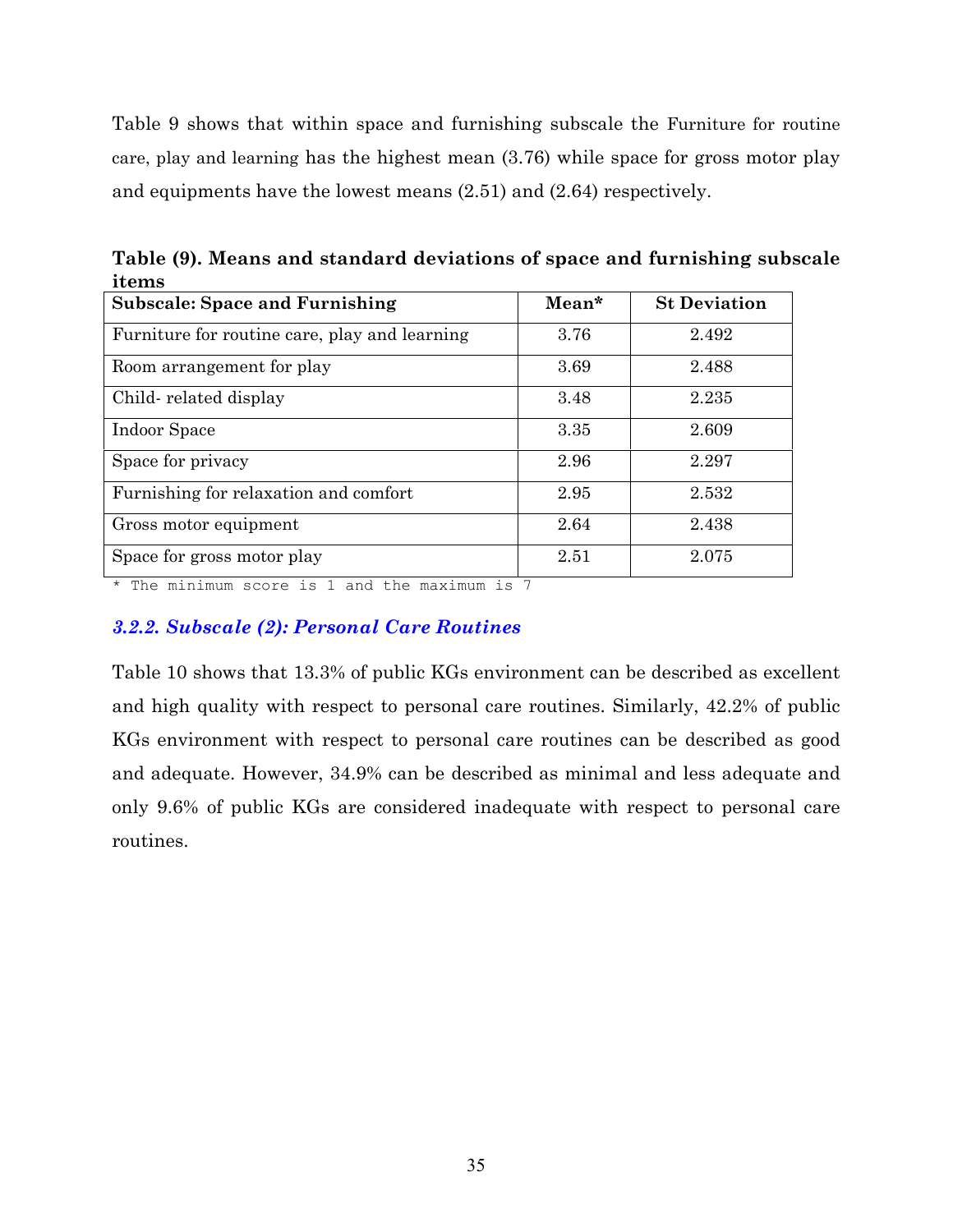Table (10). Frequencies and percentages of the four quality levels of KG Environment with respect to personal care routines

| <b>Quality of KG Environment</b> | Frequency | <b>Valid Percent</b> |
|----------------------------------|-----------|----------------------|
| Inadequate                       | 8         | 9.6                  |
| Minimal                          | 29        | 34.9                 |
| Good                             | 35        | 42.2                 |
| Excellent                        | 11        | 13.3                 |
| Total                            | 83        | 100.0                |

Table 11 shows that within personal care routines subscale Greeting/departing has the highest mean (5.48) while nap/rest and toileting/diapering have the lowest means  $(2.17)$  and  $(2.64)$  respectively.

Table (11). Means and standard deviations of personal care routines subscale items

| <b>Subscale: Personal Care Routine</b> | Mean* | <b>St. Deviation</b> |
|----------------------------------------|-------|----------------------|
| Greeting/departing                     | 5.48  | 2.122                |
| Health practices                       | 5.44  | 2.194                |
| Meals/snacks                           | 4.49  | 2.431                |
| Safety practices                       | 4.09  | 2.616                |
| Toileting/diapering                    | 2.64  | 2.325                |
| Nap/rest                               | 2.17  | 2.329                |

\* The minimum score is 1 and the maximum is 7

## 3.2.3. Subscale (3): Language and Reasoning

Table 12 shows that 22.9% of public KGs environment can be described as excellent and high quality with respect to language and reasoning. Similarly, 31.3% of public KGs environment with respect to language and reasoning can be described as good and adequate. However, 32.5% can be described as minimal and less adequate and 13.3% of public KGs are considered inadequate with respect to language and reasoning.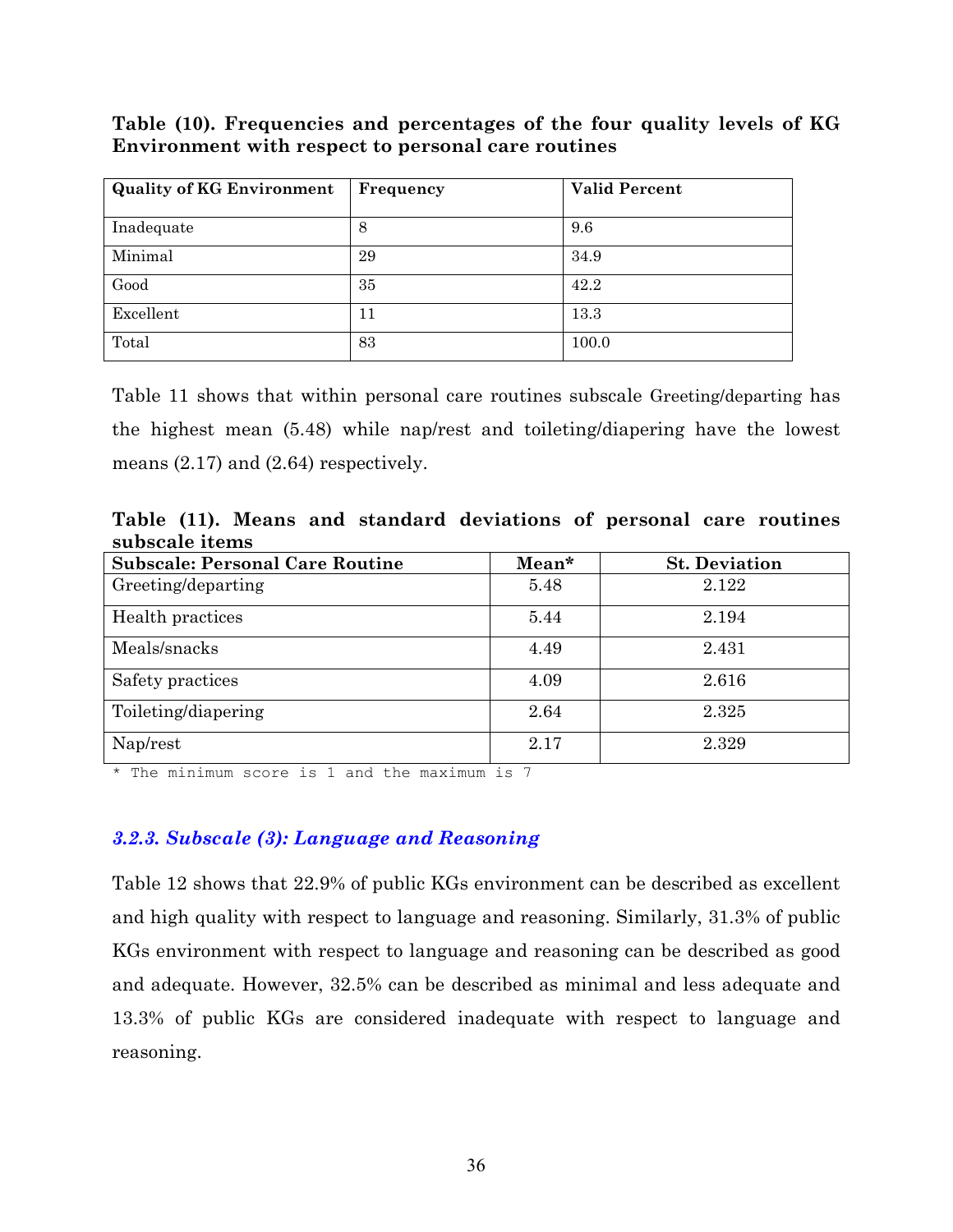Table (12). Frequencies and percentages of the four quality levels of KG Environment with respect to language and reasoning

| <b>Quality of KG Environment</b> | Frequency | <b>Valid Percent</b> |
|----------------------------------|-----------|----------------------|
| Inadequate                       | 11        | 13.3                 |
| Minimal                          | 27        | 32.5                 |
| Good                             | 26        | 31.3                 |
| Excellent                        | 19        | 22.9                 |
| Total                            | 83        | 100.0                |

Table 13 shows that within language and reasoning subscale using language to develop reasoning skills has the highest mean (5.46) while books and pictures has the lowest mean  $(3.69)$ .

Table (13). Means and standard deviations of language and reasoning subscale items

| <b>Subscale: Language-Reasoning</b>        | $Mean*$ | <b>St. Deviation</b> |
|--------------------------------------------|---------|----------------------|
| Using language to develop reasoning skills | 5.46    | 2.019                |
| Encouraging children to communicate        | 4.56    | 2.480                |
| Informal use of language                   | 4.34    | 2.672                |
| Books and pictures                         | 3.69    | 2.464                |

\* The minimum score is 1 and the maximum is 7

#### 3.2.4. Subscale (4): Activities

Table 14 shows that none of public KGs environment can be described as excellent and high quality with respect to activities. While only 24.1% of public KGs environment with respect to activities can be described as good and adequate. However, 39.8% can be described as minimal and less adequate and 36.1% of public KGs are considered inadequate with respect to activities.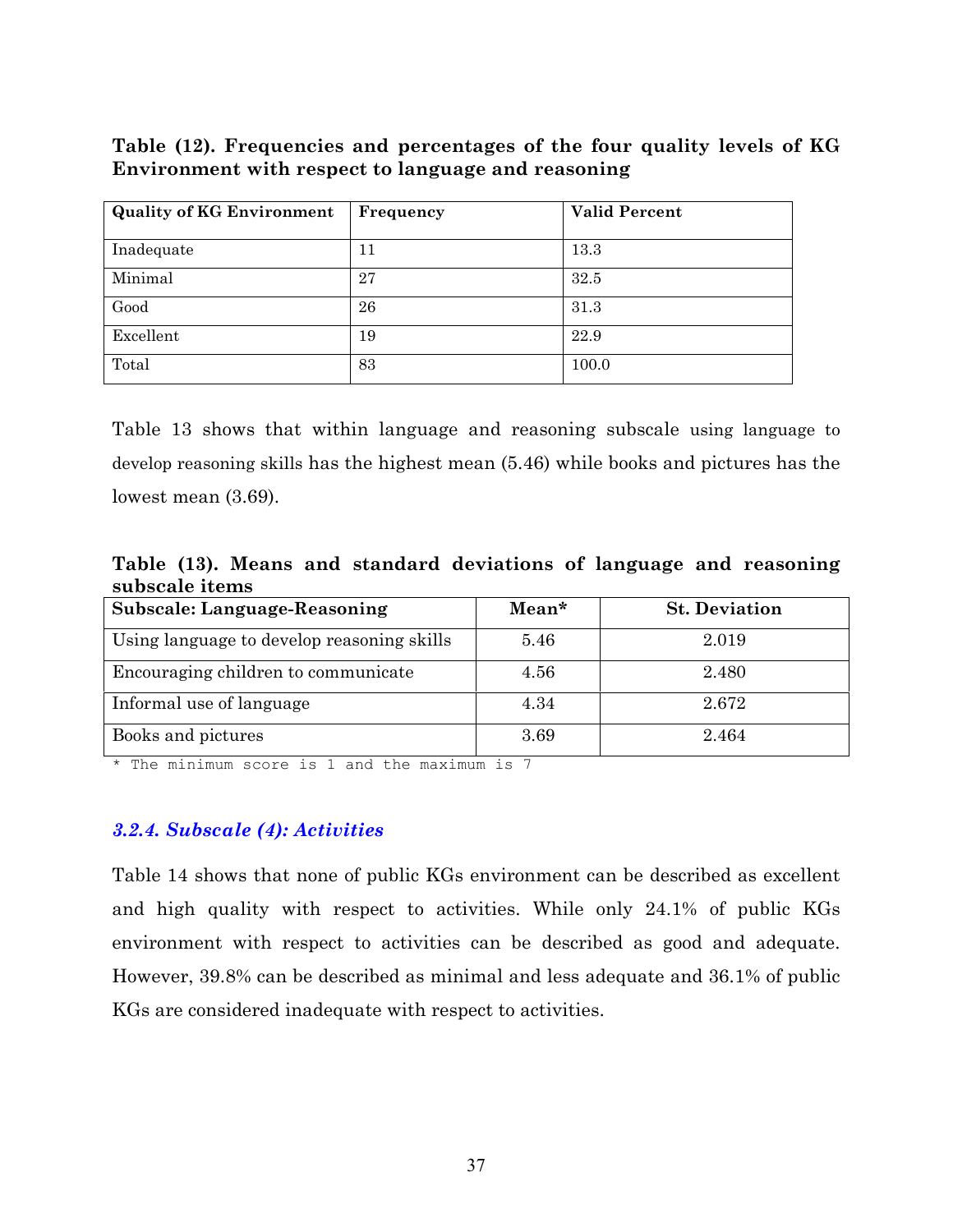| <b>Quality of KG Environment</b> | Frequency | Percent |  |  |
|----------------------------------|-----------|---------|--|--|
| Inadequate                       | 30        | 36.1    |  |  |
| Minimal                          | 33        | 39.8    |  |  |
| Good                             | 20        | 24.1    |  |  |
| Excellent                        | $\theta$  | 0.0     |  |  |
| Total                            | 83        | 100.0   |  |  |

Table (14). Frequencies and percentages of the four quality levels of KG **Environment with respect to activities** 

Table 15 shows that within activities subscale Use of TV, video, and/or computers has the highest mean (4.33) while dramatic play, music/movement, and sand/water have the lowest means  $(1.31)$ ,  $(1.97)$ , and  $(2.44)$  respectively.

| <b>Subscale: Activities</b>        | Mean* | <b>St. Deviation</b> |  |  |
|------------------------------------|-------|----------------------|--|--|
| Use of TV, video, and/or computers | 4.33  | 2.579                |  |  |
| Art                                | 3.92  | 2.304                |  |  |
| Fine motor                         | 3.52  | 2.465                |  |  |
| <b>Blocks</b>                      | 3.36  | 2.476                |  |  |
| Music/movement                     | 1.97  | 1.357                |  |  |
| Promoting acceptance of diversity  | 3.05  | 2.313                |  |  |
| Nature/science                     | 3.05  | 2.358                |  |  |
| Math/number                        | 3.00  | 2.368                |  |  |
| Sand/water                         | 2.44  | 2.068                |  |  |
| Dramatic play                      | 1.31  | .891                 |  |  |

Table (15). Means and standard deviations of activities subscale items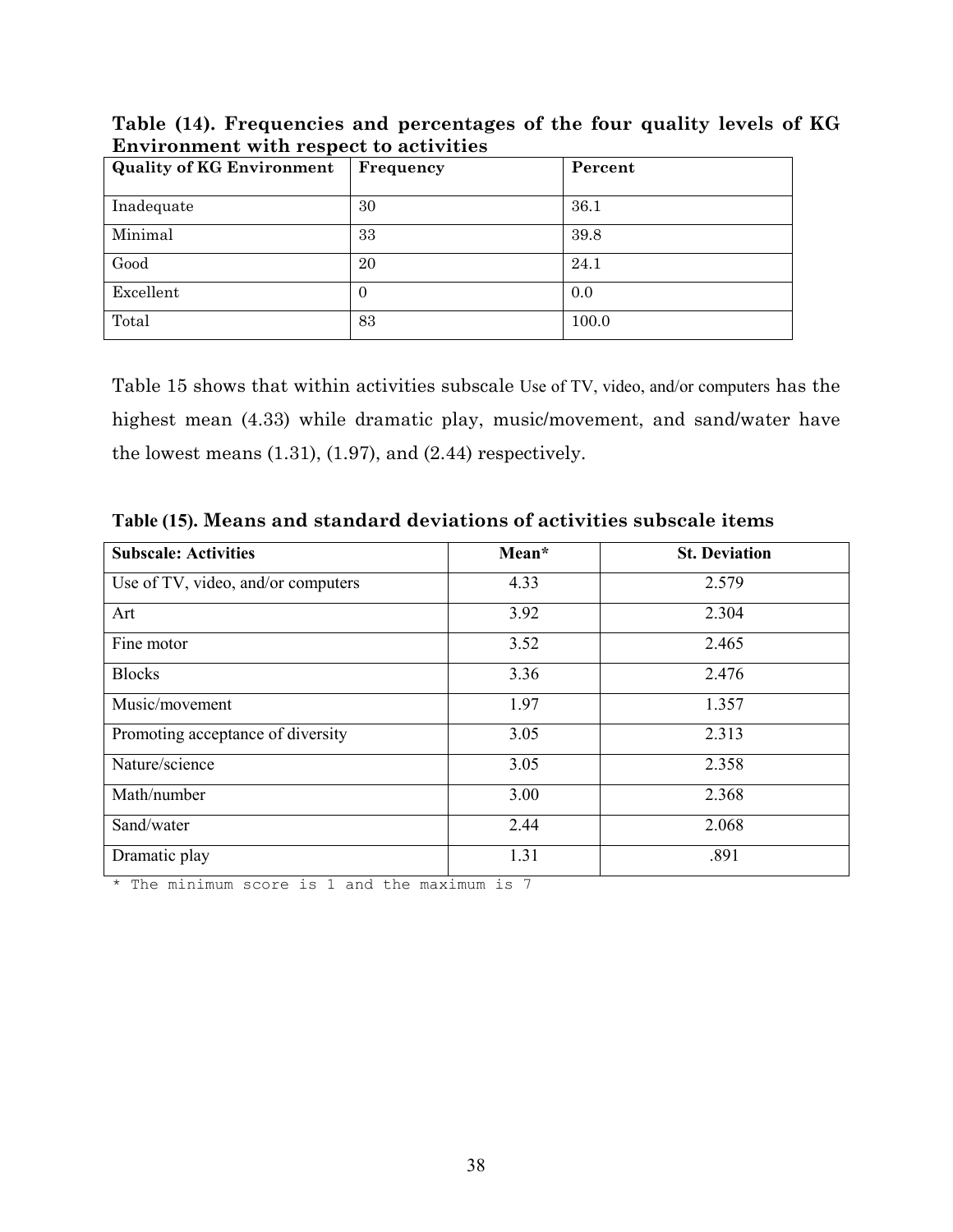#### 3.2.5. Subscale (5): Interaction

Table 16 shows that 43.4% of public KGs environment can be described as excellent and high quality with respect to interaction. Similarly, 39.8% of public KGs environment with respect to interaction can be described as good and adequate. However, 12% can be described as minimal and less adequate and only 4.8% of public KGs are considered inadequate with respect to interaction.

Table (16). Frequencies and percentages of the four quality levels of KG **Environment with respect to Interaction** 

| <b>Quality of KG Environment</b> | Frequency | <b>Valid Percent</b> |
|----------------------------------|-----------|----------------------|
| Inadequate                       | 4         | 4.8                  |
| Minimal                          | 10        | 12.0                 |
| Good                             | 33        | 39.8                 |
| Excellent                        | 36        | 43.4                 |
| Total                            | 83        | 100.0                |

Table 17 shows that within interaction subscale interactions among children has the highest mean (5.99), while Supervision of gross motor activities has the lowest mean  $(4.87).$ 

Table (17). Means and standard deviations of interaction subscale items

| <b>Subscale: Interaction</b>                             | Mean* | <b>St. Deviation</b> |
|----------------------------------------------------------|-------|----------------------|
| Interactions among children                              | 5.99  | 1.899                |
| General supervision of children (other than gross motor) | 5.77  | 1.817                |
| Staff-child interactions                                 | 5.60  | 2.261                |
| Discipline                                               | 5.04  | 2.035                |
| Supervision of gross motor activities                    | 4.87  | 2.325                |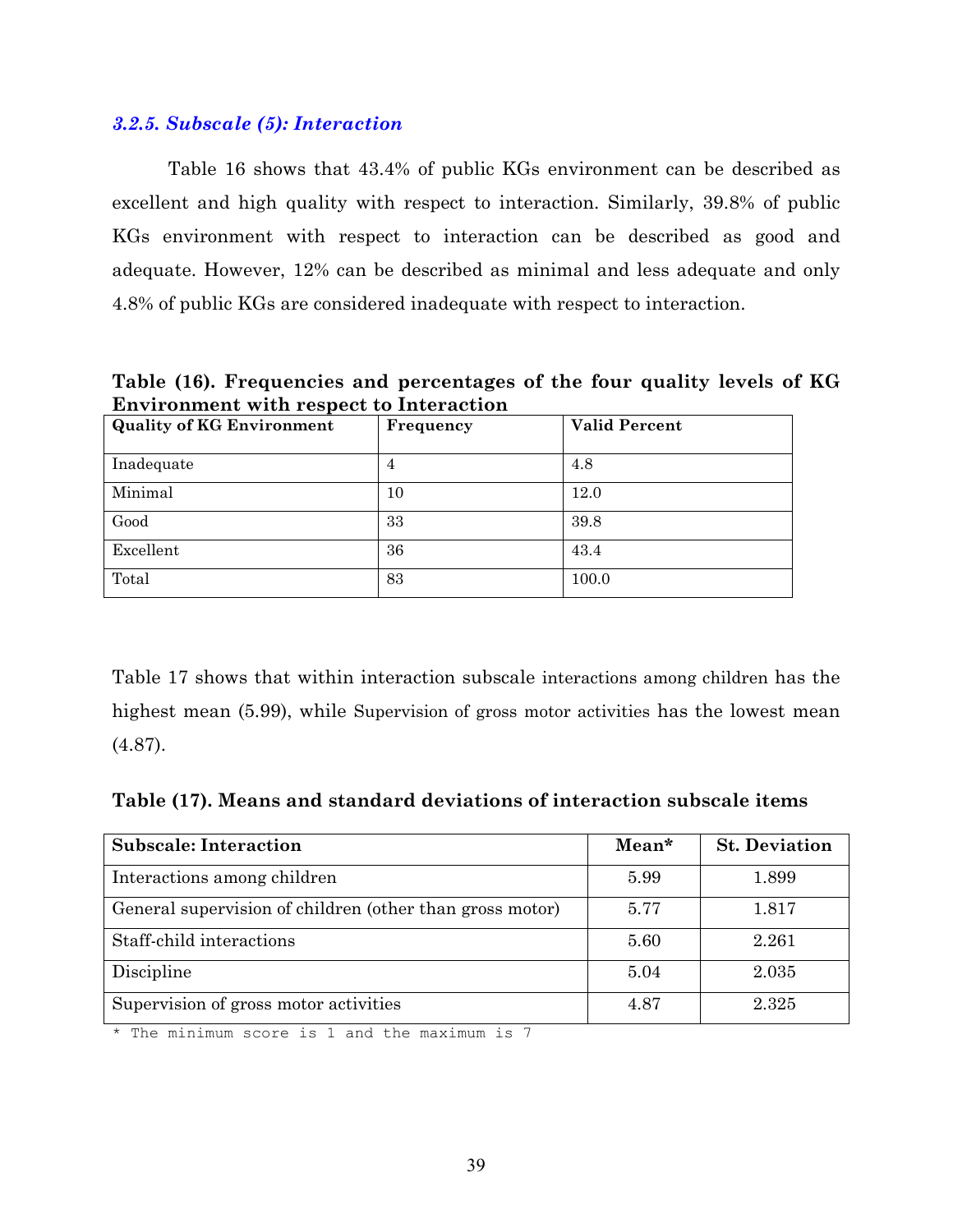#### 3.2.6. Subscale (6): Program Structure

Table 18 shows that 31.3% of public KGs environment can be described as excellent and high quality with respect to program structure. Similarly, 26.5% of public KGs environment with respect to program structure can be described as good and adequate. However, 22.9% can be described as minimal and less adequate and 19.3% of public KGs are considered inadequate with respect to program structure.

Table (18). Frequencies and percentages of the four quality levels of KG Environment with respect to program structure

| <b>Quality of KG Environment</b> | ິ<br>Frequency | <b>Valid Percent</b> |  |
|----------------------------------|----------------|----------------------|--|
| Inadequate                       | 16             | 19.3                 |  |
| Minimal                          | 19             | 22.9                 |  |
| Good                             | 22             | 26.5                 |  |
| Excellent                        | 26             | 31.3                 |  |
| Total                            | 83             | 100.0                |  |

Table 19 shows that within program structure subscale schedule has the highest mean  $(5.28)$ , while provisions for children with disabilities has the lowest mean  $(1.20)$ .

Table (19). Means and standard deviations of program structure subscale items

| <b>Subscale: Program Structure</b>        | Mean*    | <b>St. Deviation</b> |
|-------------------------------------------|----------|----------------------|
| Schedule                                  | 5.28     | 2.254                |
| Group time                                | 4.95     | 2.594                |
| Free play                                 | 3.47     | 2.491                |
| Provisions for children with disabilities | $1.20\,$ | .447                 |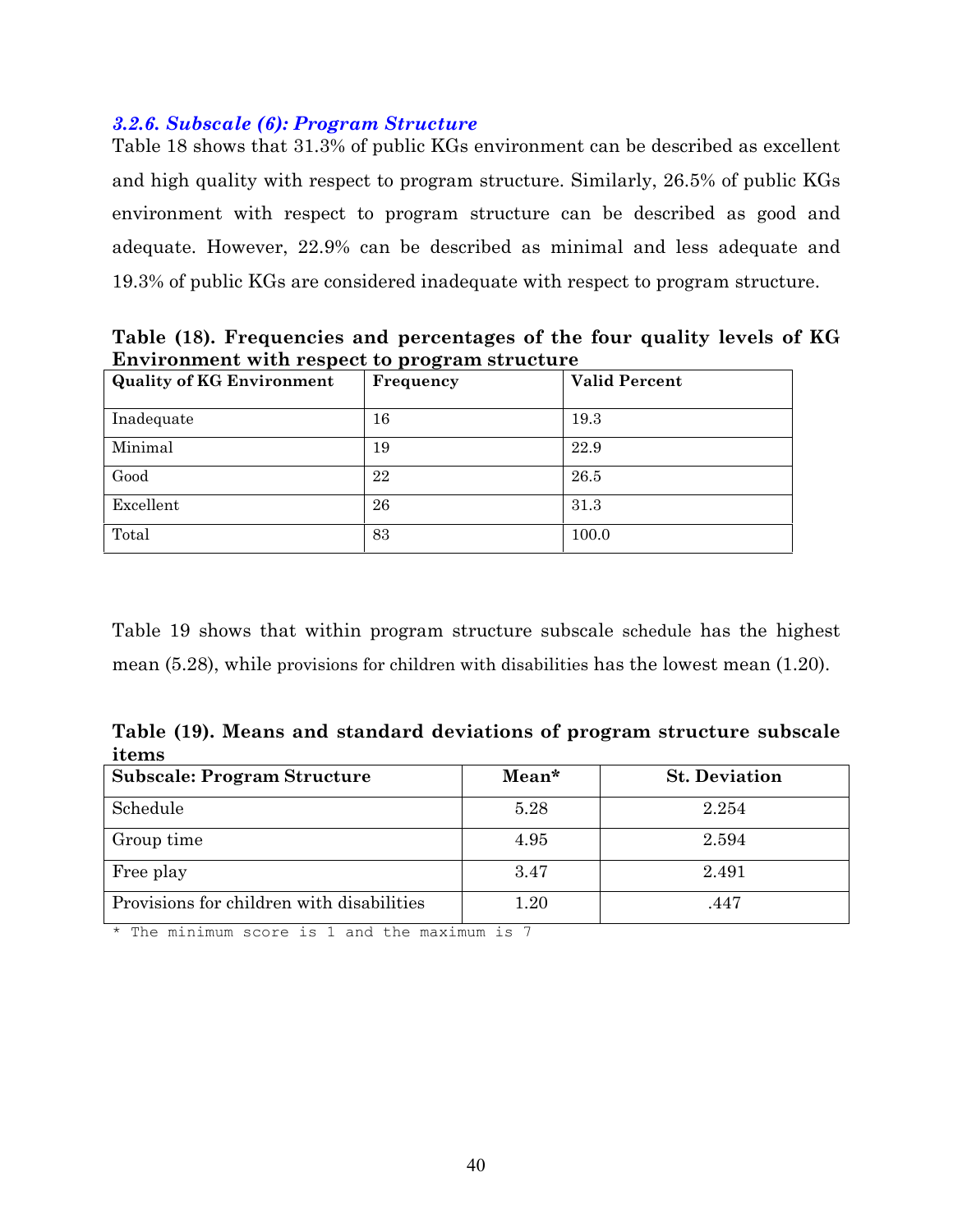#### 3.2.7. Subscale (7): Parents and Staff

Table 20 shows that only 2.4% of public KGs environment can be described as excellent and high quality with respect to parents and staff subscale. Similarly, 16.9% of public KGs environment with respect to parents and staff can be described as good and adequate. However, 67.5% can be described as minimal and less adequate and 13.3% of public KGs are considered inadequate with respect to parents and staff subscale.

Table (20). Frequencies and percentages of the four quality levels of KG Environment with respect to parents and staff

| <b>Quality of KG Environment</b> | Frequency      | <b>Valid Percent</b> |  |
|----------------------------------|----------------|----------------------|--|
| Inadequate                       | 11             | 13.3                 |  |
| Minimal                          | 56             | 67.5                 |  |
| Good                             | 14             | 16.9                 |  |
| Excellent                        | $\overline{2}$ | 2.4                  |  |
| Total                            | 83             | 100.0                |  |

Table 21 shows that within parents and staff subscale supervision and evaluation of staff has the highest mean (5.39) while Provisions for personal needs of staff and Provisions for professional needs of staff have the lowest means  $(1.36)$  and  $(1.46)$ respectively.

Table (21). Means and standard deviations of parents and staff subscale items

| <b>Subscale: Parents and Staff</b>         | $Mean*$ | <b>St. Deviation</b> |
|--------------------------------------------|---------|----------------------|
| Supervision and evaluation of staff        | 5.39    | 2.035                |
| Opportunities for professional growth      | 4.59    | 1.968                |
| Provisions for parents                     | 3.90    | 2.083                |
| Staff interaction and cooperation          | 3.17    | 2.622                |
| Provisions for professional needs of staff | 1.46    | 1.337                |
| Provisions for personal needs of staff     | 1.36    | 1.354                |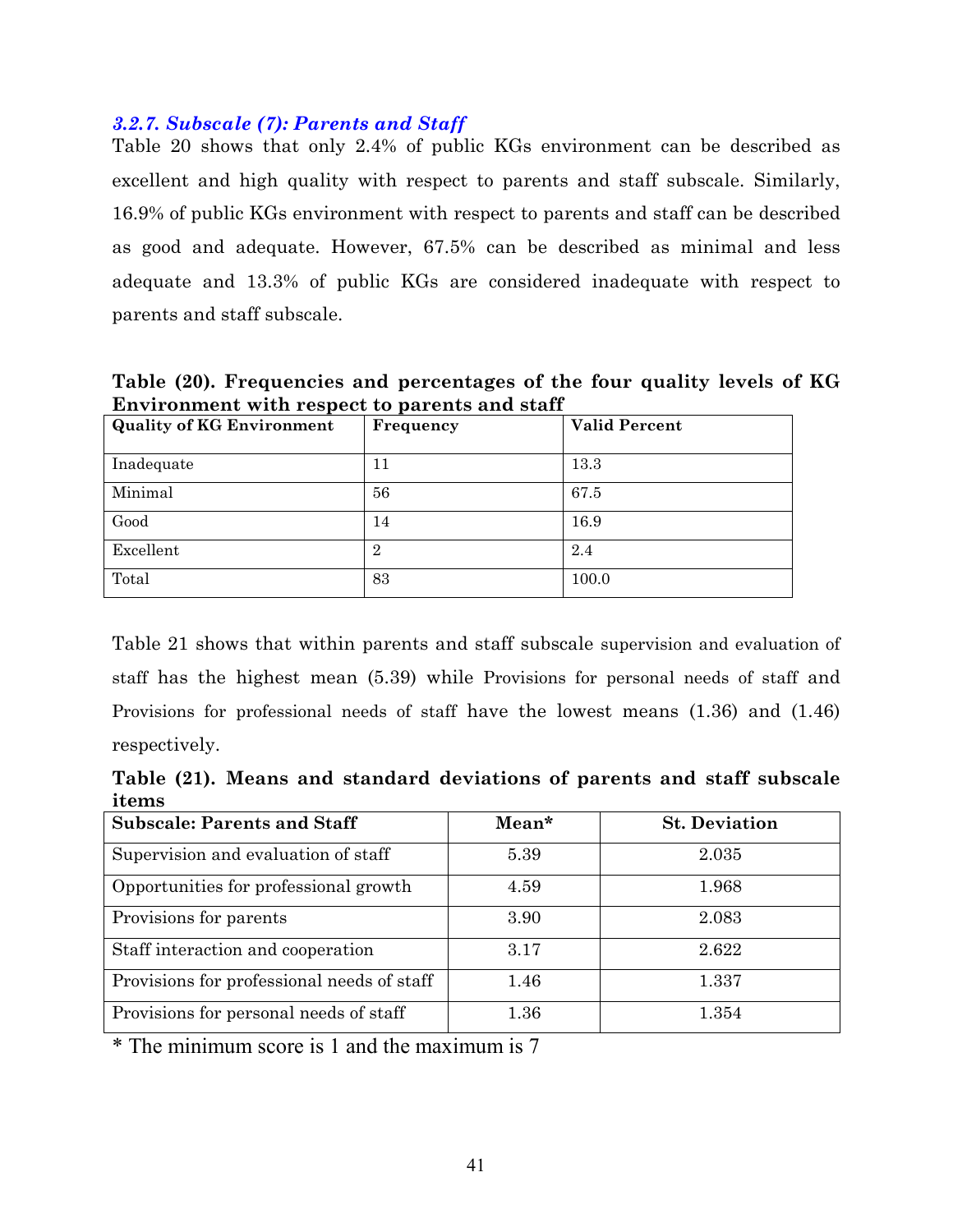#### 3.3. The quality of Kindergarten environment according to KG type

Table 22 indicates 1.2% of public KGs environment can be described as excellent and high quality, while none of private KGs can be describes as such. Similarly, 42.9% of public KGs environment can be described as good and adequate, while 17.4% of private KGs can be described as such. However, 42.9% of public KGs can be described as limited and less adequate, while 60.9% of private KGs can be described as such. Table 15 shows also that 13.1% public KGs are considered inadequate, while 21.7% of private KGs can be described as inadequate.

Table (22). Frequencies and percentages of the four quality levels of KG **Environment according to KG Type** 

| <b>KG</b> type | Public    |                      | Private   |                      |  |
|----------------|-----------|----------------------|-----------|----------------------|--|
| Quality        | Frequency | <b>Valid Percent</b> | Frequency | <b>Valid Percent</b> |  |
| Inadequate     | 11        | 13.1                 | 5         | 21.7                 |  |
| Minimal        | 36        | 42.9                 | 14        | 60.9                 |  |
| Good           | 36        | 42.9                 | 4         | 17.4                 |  |
| Excellent      |           | $1.2\,$              | 0         | 0.0                  |  |
| Total          | 84        | 100.0                | 23        | 100.0                |  |

To ensure whether there are significant differences between KGs environment's quality according to KG type on the total score, t-test was performed. As shown in table 23, there are significant differences ( $P < .05$ ) between the two means of KG type (public, private).

| Table (23). Mean, standard deviations, and t-test values of KG Type |  |  |  |  |  |
|---------------------------------------------------------------------|--|--|--|--|--|
|---------------------------------------------------------------------|--|--|--|--|--|

| KG Type |    | Mean  | Std. Dev. |       | df  | Significance |
|---------|----|-------|-----------|-------|-----|--------------|
| Public  | 84 | 145.4 | 51.098    | 2.558 | 105 | 0.012        |
| Private | 23 | 114.5 | 52.409    |       |     |              |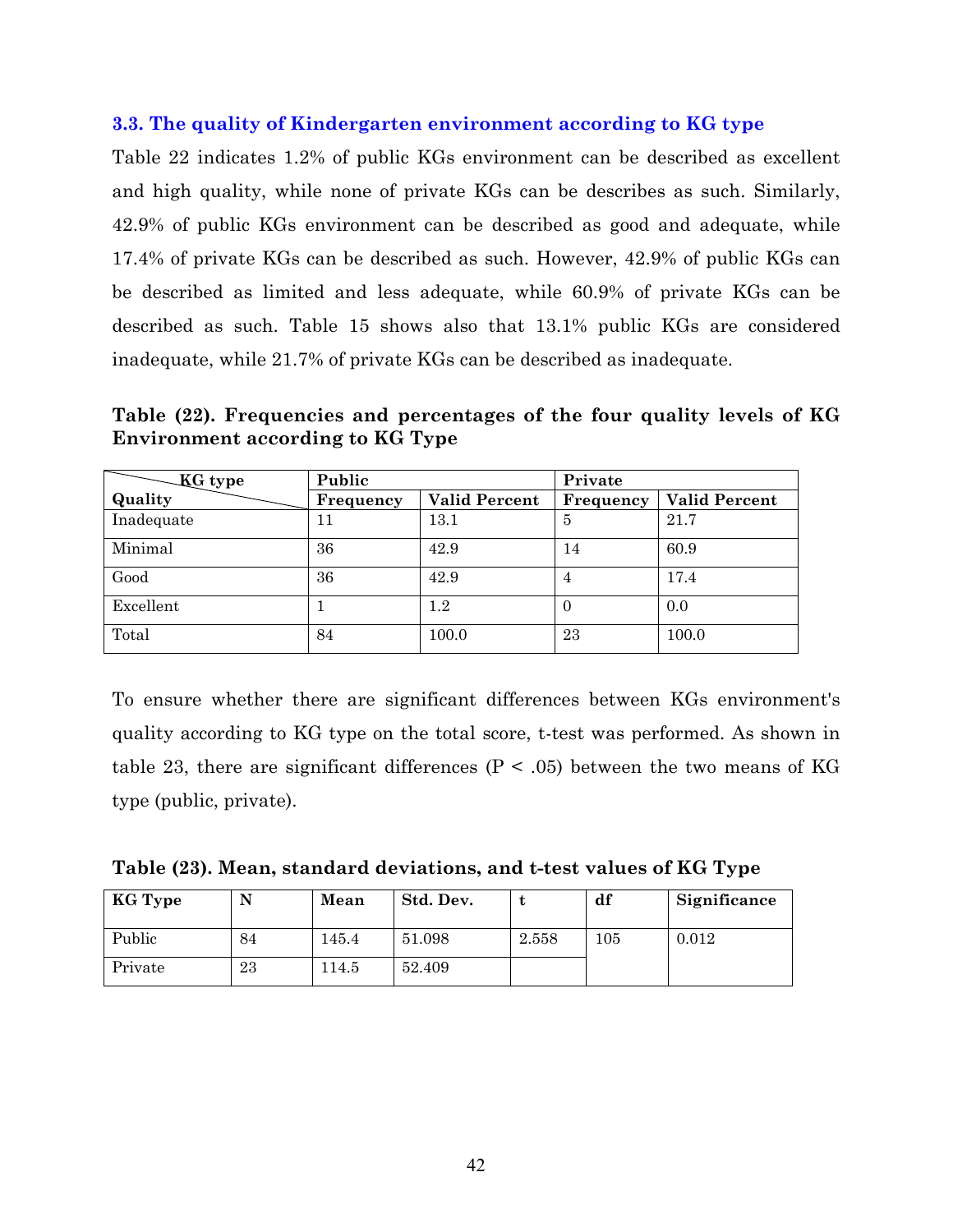Table 24 shows the total and subscale mean scores for public and private KGs. As shows in the table, the mean score of all the subscales, except for personal care, is higher in the public KGs compared with the private ones.

| <b>ECERS-R Subscale</b>      | Public   | Private  |
|------------------------------|----------|----------|
|                              | $(n=84)$ | $(n=23)$ |
| Space and Furnishing         | 3.19     | 2.63     |
| Personal Care                | 4.30     | 4.41     |
| Language and Reasoning       | 4.45     | 3.02     |
| Activities                   | 2.99     | 1.94     |
| Interactions                 | 5.48     | 4.47     |
| Program Structure            | 4.51     | 2.86     |
| Parents and Staff            | 3.35     | 2.69     |
| <b>Overall ECERS-R Score</b> | 4.03     | 3.14     |

Table (24). ECERS-R Total and Subscale Mean Scores across Public and **Private KGs** 

## 3.4. The quality of Kindergarten environment subscale according to KG type

Table 25 shows that 38.6% of public KGs have "inadequate" space and furnishing compared with 47.8% of private KGs. Only 6% of public KGs have "excellent" space and furnishing compared with 4.3% of private KGs. The table also shows that only 9.6% of public KGs have "inadequate" personal care routines while 42.2% have "good" personal care routines compared with 21.7% of private KGs with "inadequate" care routines and 26.1% with "excellent" routines.

Almost 40% of the public KGs have "minimal" activities while most of the private ones have "inadequate" activities. Regarding the interaction subscale, the table shows that 43.4% of public KGs have "excellent" interaction compared with 21.7% of private KGs. When it comes to the program structure subscale, 26.5% and 31.3% of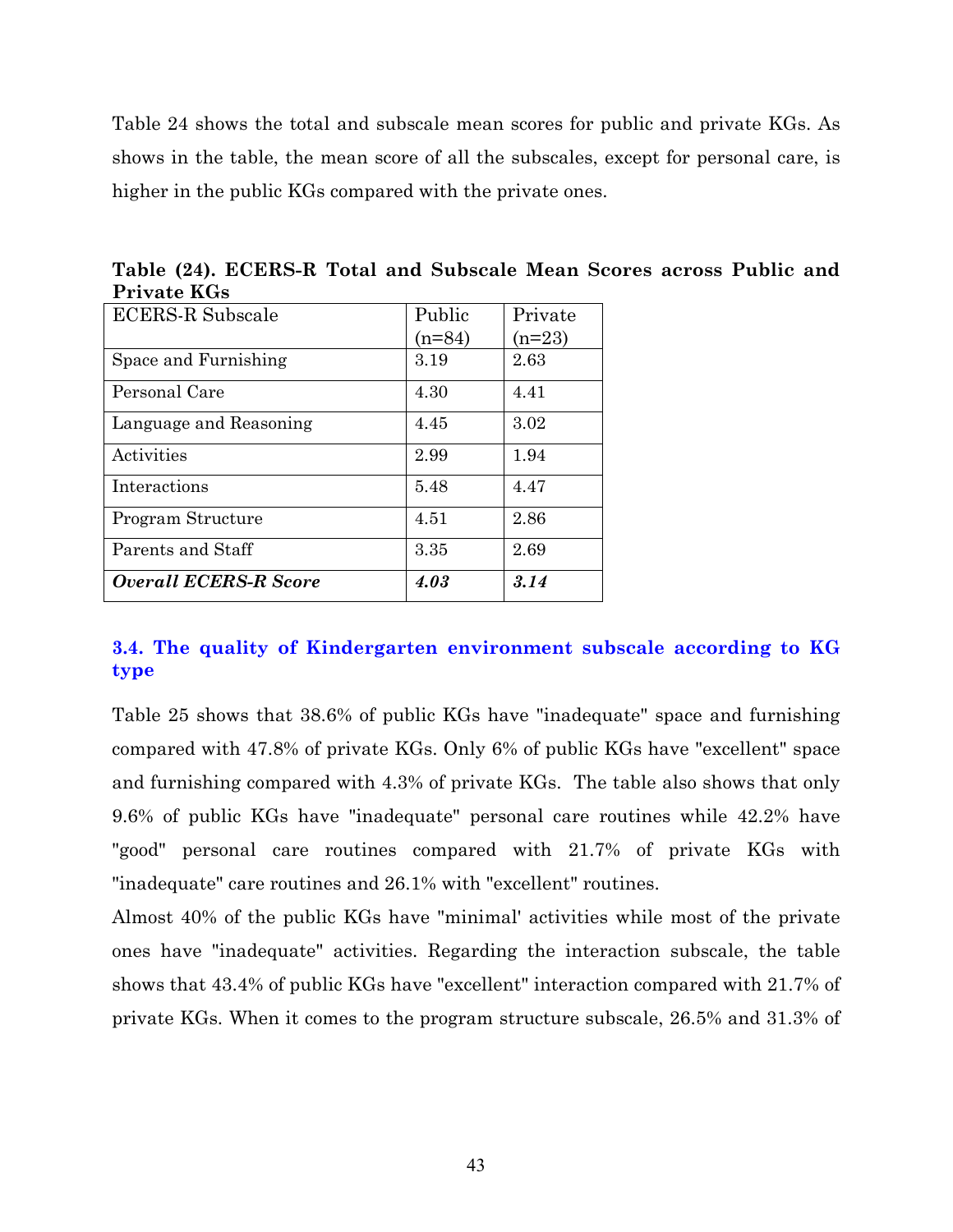public KGs are "good" and "excellent" respectively. Finally, most of the public as well as private KGs have "minimal" level in terms of parents and staff subscale.

| <b>Quality /KG Type</b> | Inadequate |         | Minimal |         | Good   |         | Excellent |         |
|-------------------------|------------|---------|---------|---------|--------|---------|-----------|---------|
| <b>Subscales</b>        | public     | private | public  | private | public | private | public    | private |
| Space and furnishing    | 38.6       | 47.8    | 27.7    | 30.4    | 27.7   | 17.4    | 6.0       | 4.3     |
| Personal care routines  | 9.6        | 21.7    | 34.9    | 26.1    | 42.2   | 26.1    | 13.3      | 26.1    |
| Language-reasoning      | 13.3       | 39.1    | 32.2    | 34.8    | 31.3   | 17.4    | 22.9      | 8.7     |
| Activities              | 36.1       | 69.6    | 39.8    | 26.1    | 24.1   | 4.3     | 0.0       | 0.0     |
| Interaction             | 4.8        | 17.4    | 12.0    | 21.7    | 39.8   | 39.1    | 43.4      | 21.7    |
| Program structure       | 19.3       | 52.2    | 22.9    | 17.4    | 26.5   | 17.4    | 31.3      | 13.0    |
| Parents and staff       | 13.3       | 30.4    | 67.5    | 60.9    | 16.9   | 4.3     | 2.4       | 4.3     |

Table (25). Percentages of the four quality levels of KG Environment with respect to the subscales according to KG Type

To ensure whether there are significant differences between the quality of KG's environment with respect to the seven subscales according to KG type, t-test was performed. Table 26 indicates that there are significant differences  $(P < .05)$  exist between the quality of KG environment according to Kindergarten type with respect to language-reasoning, activities, interaction, and program structure. On the other hand, table 26 shows that there are no significant differences  $(P < .05)$  exist between the quality of KG environment according to Kindergarten type with respect to space and furnishing, personal care routines, and parents and staff.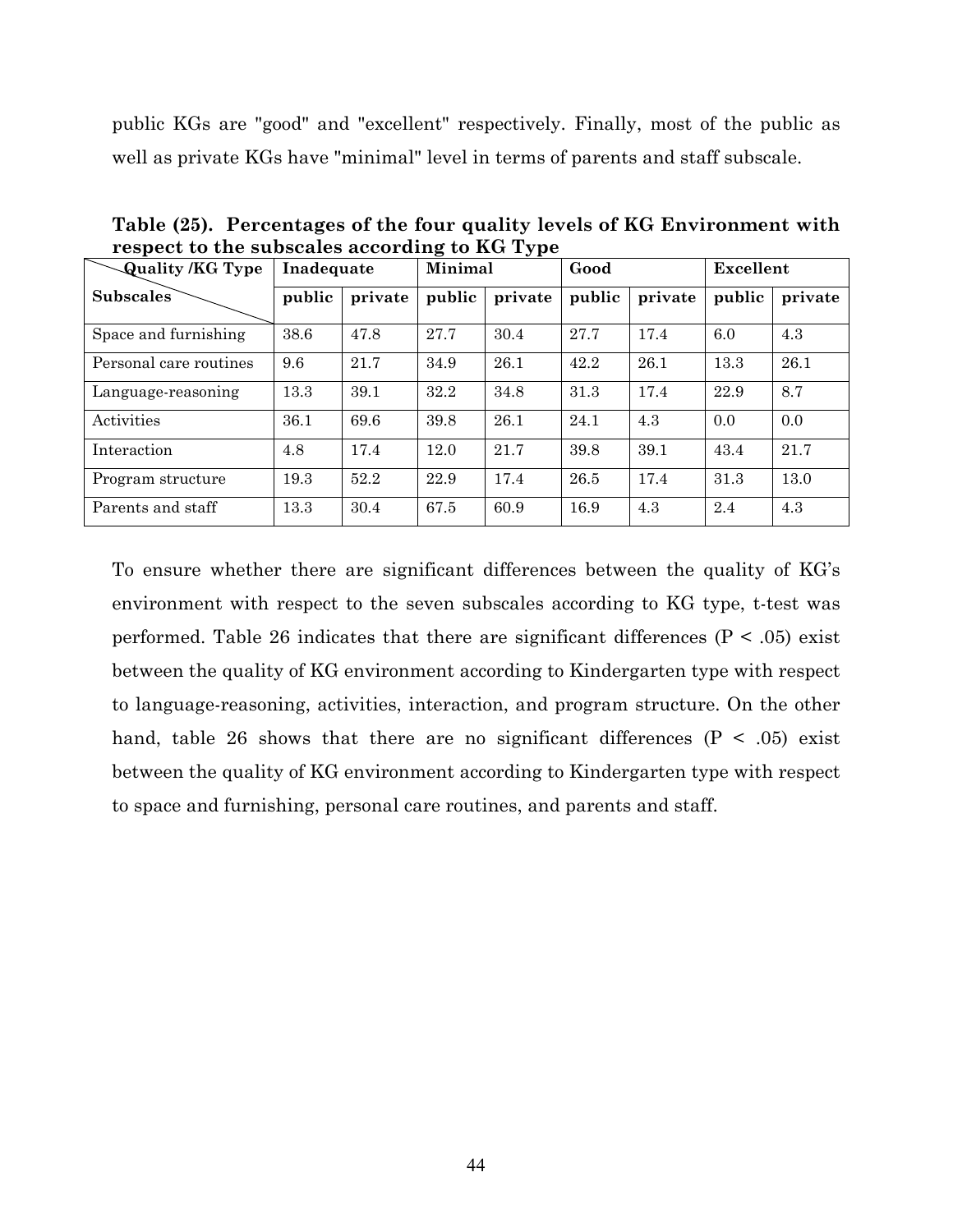|                        | <b>KG Type</b> | N  | Mean  | Std. Dev. | $\mathbf t$ | df  | Significance |
|------------------------|----------------|----|-------|-----------|-------------|-----|--------------|
| <b>Subscale</b>        |                |    |       |           |             |     |              |
| Space and furnishing   | Public         | 84 | 23.67 | 13.572    | 1.165       | 105 | .247         |
|                        | Private        | 23 | 20.04 | 12.009    |             |     |              |
| Personal care routines | Public         | 84 | 20.72 | 8.851     | .383        | 105 | .703         |
|                        | Private        | 23 | 19.91 | 9.657     |             |     |              |
| Language-reasoning     | Public         | 84 | 17.59 | 7.861     | 3.058       | 105 | .003         |
|                        | Private        | 23 | 11.95 | 7.737     |             |     |              |
| Activities             | Public         | 84 | 25.92 | 14.350    | 2.788       | 105 | .006         |
|                        | Private        | 23 | 16.95 | 10.759    |             |     |              |
| Interaction            | Public         | 84 | 26.14 | 8.36      | 2.260       | 105 | .026         |
|                        | Private        | 23 | 21.52 | 9.820     |             |     |              |
| Program structure      | Public         | 84 | 13.48 | 6.104     | 3.199       | 105 | .002         |
|                        | Private        | 23 | 8.73  | 7.020     |             |     |              |
| Parents and staff      | Public         | 84 | 17.84 | 7.440     | 1.357       | 105 | .178         |
|                        | Private        | 23 | 15.34 | 9.113     |             |     |              |

Table (26). Means, standard deviations, and t-test values for KG Type

## 3.5. The quality of public Kindergarten environment according to residential location (Urban, Rural)

To find out whether there are significant differences between the quality of KG's environment according to residential Location (urban, rural) on the total score, ttest was performed. Table 27 indicates that there are no significant differences ( $P \leq$ .05) exist between KG environment's quality according to residential Location (urban, rural).

Table (27). Means, standard deviations, and t-test values for residential Location

| <b>KG Type</b> |    | Mean  | Std. Dev. |          | df | Significance |
|----------------|----|-------|-----------|----------|----|--------------|
| Urban          |    | 147.1 | 47.2      | $-0.012$ | 82 | 0.99         |
| Rural          | 67 | 147.2 | 51.8      |          |    |              |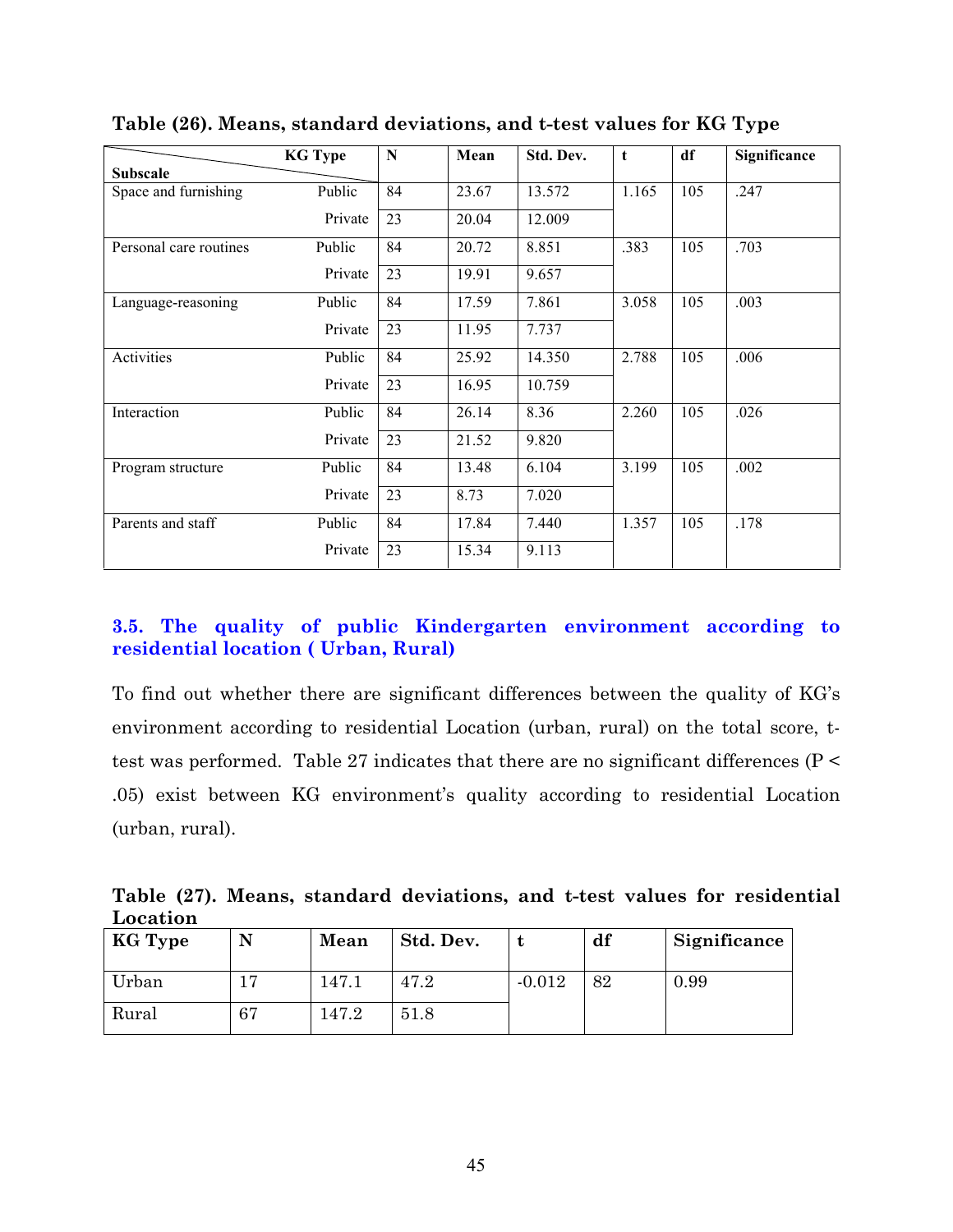#### 3.6. The quality of public Kindergarten environment according to region

Analysis of variance (ANOVA) was performed to find out whether there are significant differences between the quality of KG environment according to geographical region on the total score. Table 28 reveals that the overall result for differences between the different quality levels according to geographical region was significant ( $P < 0.05$ ).

Table (28). Analysis of Variance for Differences between Regions

|                | Sum of   | df             | М.            | F     | Significance |
|----------------|----------|----------------|---------------|-------|--------------|
|                | Squares  |                | <b>Square</b> |       |              |
| Between Groups | 24385.27 | $\overline{2}$ | 12192.63      | 5.135 | .008         |
| Within Groups  | 192331.0 | 81             | 2374.45       |       |              |
| Total          | 216716.2 | 83             |               |       |              |

To explore the differences between each pair of the quality levels that included in the geographical region the multiple comparison procedure was used and table 29 shows these results.

According to Table 29 there are significant differences  $(P<.05)$  exist between north and south in favor of south, while there were no significant differences between north and middle and between middle and south.

| <b>Dependent Variable</b> | (I) region | (J) region | M. Differences | Significance |
|---------------------------|------------|------------|----------------|--------------|
|                           | North      | Middle     | $-16.8$        | .188         |
|                           |            | South      | $-39.3*$       | .003         |
|                           | Middle     | North      | 16.8           | .188         |
|                           |            | South      | $-22.4$        | .099         |
|                           | South      | North      | $39.3*$        | .003         |
|                           |            | Middle     | 22.4           | .099         |

Table (29). Multiple Comparisons between Regions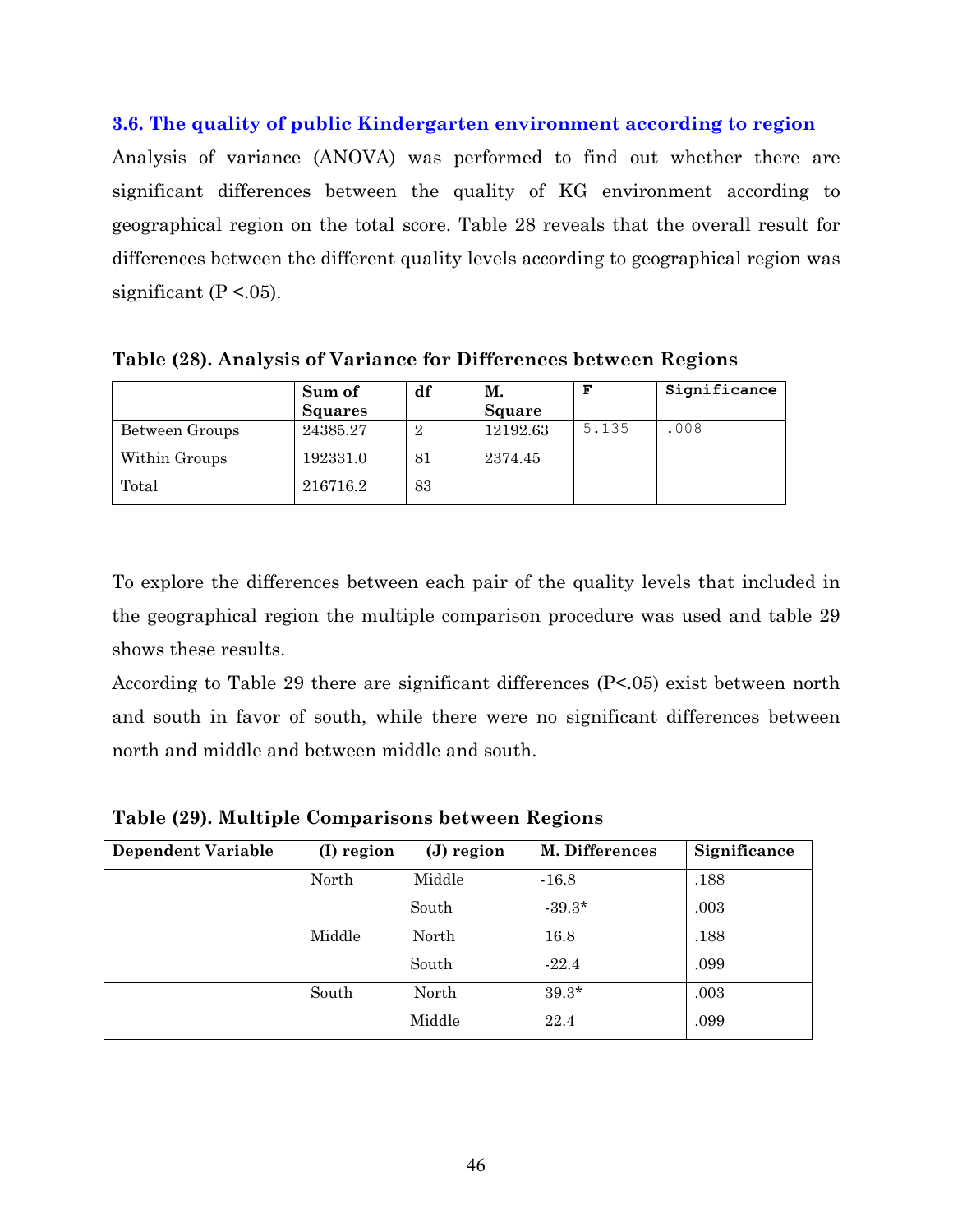# 3.7. The quality of teaching and learning process in public and private Kindergartens

In order to obtain the total score for the quality of teaching and learning at the KGs, four subscales of the (ECERS-R) were analyzed together. The four subscales are Language-reasoning, activities, interaction, and program structure. Table 30 shows the total score of the four subscales reflecting the quality of teaching and learning at the KGs as the instrument suggested.

| KG Type    | Public    |         | Private   |         |  |
|------------|-----------|---------|-----------|---------|--|
| Quality    | Frequency | Percent | Frequency | Percent |  |
| Inadequate | 6         | 7.2     | 6         | 26.1    |  |
| Minimal    | 36        | 43.4    | 13        | 56.5    |  |
| Good       | 36        | 43.4    | 4         | 17.4    |  |
| Excellent  | 5         | 6.0     | $\theta$  | 0.0     |  |
| Total      | 83        | 100.0   | 23        | 100.0   |  |

Table (30). Frequencies and percentages of the four quality levels of KGs environment with respect to teaching and learning according to KG type

The t- test was used to ensure whether there are significant differences between the quality of KG environment with respect to teaching and learning according to KG type on the total score. Table 31 indicates that there are significant differences ( $P \leq$ .05) exist between KG environment's quality with respect to teaching and learning according to KG type (public, private).

Table (31). Mean, standard deviations, and t score for KG Type

| KG Type |    | Mean  | Std. Dev. |       | df  | Significance |
|---------|----|-------|-----------|-------|-----|--------------|
| Public  | 84 | 83.15 | 30.82     | 3.383 | 105 | .001         |
| Private | 23 | 59.17 | 27.31     |       |     |              |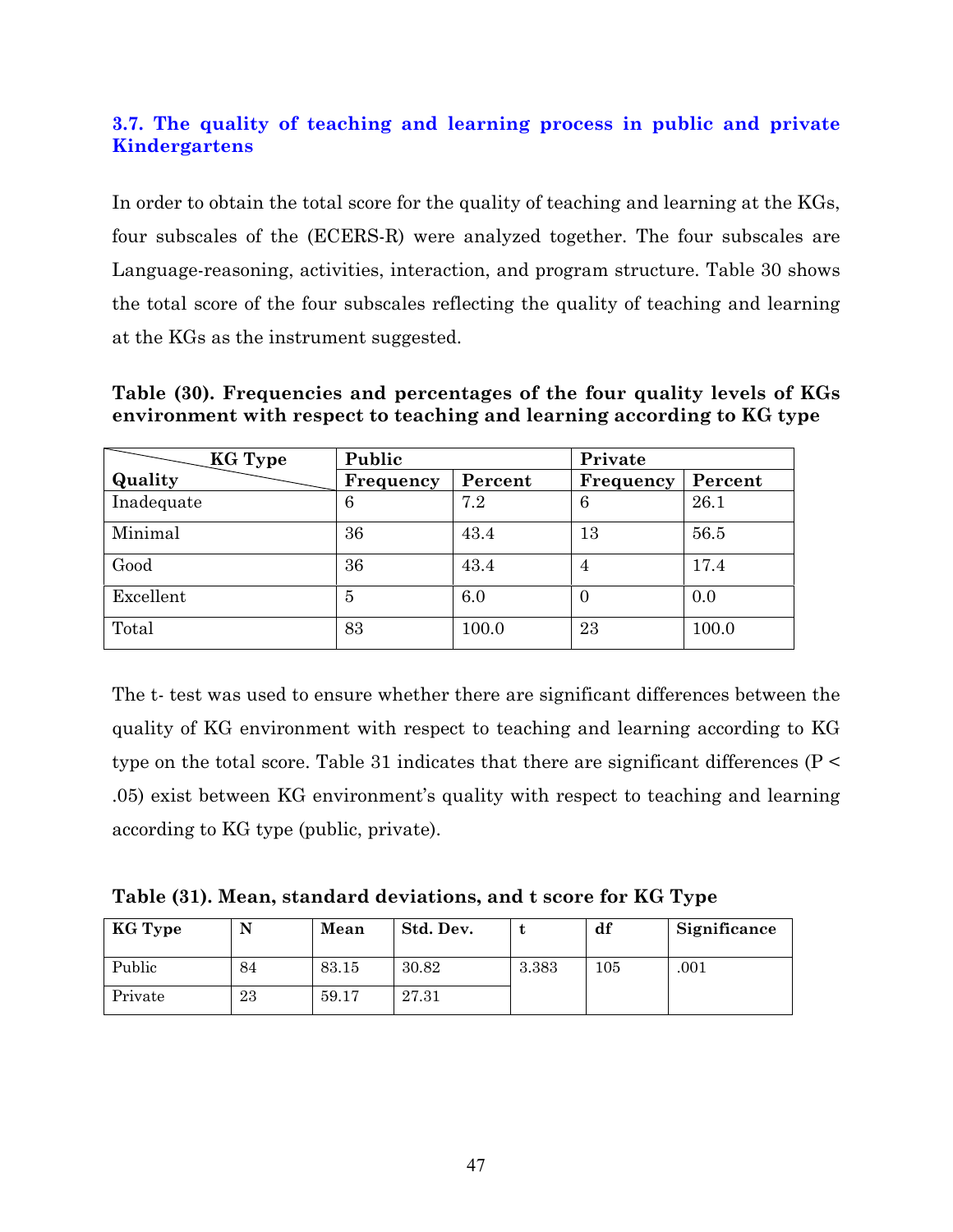## 3.8. The quality of teaching and learning process according to teacher training

To find out whether there are significant differences between quality of teaching and learning process according to teacher training (trained, not trained) on the total score in public KGs, t-test was used and Table 32 shows these results.

Table (32). Means, standard deviations, and t-test values for teacher training

| -<br><b>Teacher</b><br>Training | N  | Mean | Std. Dev. |      | df | Significance |
|---------------------------------|----|------|-----------|------|----|--------------|
| Trained                         | 78 | 85.5 | 30.329    | 2.61 | 82 | .011         |
| Not Trained                     |    | 52.5 | 19.806    |      |    |              |

Table 32 indicates that there are significant differences ( $P < .05$ ) exist between quality of teaching and learning process according to teacher's training.

# 3.9. The perception of principals, teachers, and parents

## **3.9.1. Perceptions of Principals**

As table 33 shows, 107 principal from the public and the private sector responded to the questionnaire. Almost 97% of the participants from the public KGs were females compared with 100% in the private KGs. Most the public KG's principals have a higher diploma while those of private KGs have a bachelor degree. The majority of principals in the public KGs have less than 5 years of experience as principals in general or as KG principals while most of private KGs principals have more than 9 years of experience.

Except one statement that is related to facilities and equipment, the principals of public KGs seem very satisfied and have positive attitudes towards the KGs. The principals mostly agreed with the statement that asks about the safety, the existence of well-trained teachers, and on the effectiveness of the KG programs.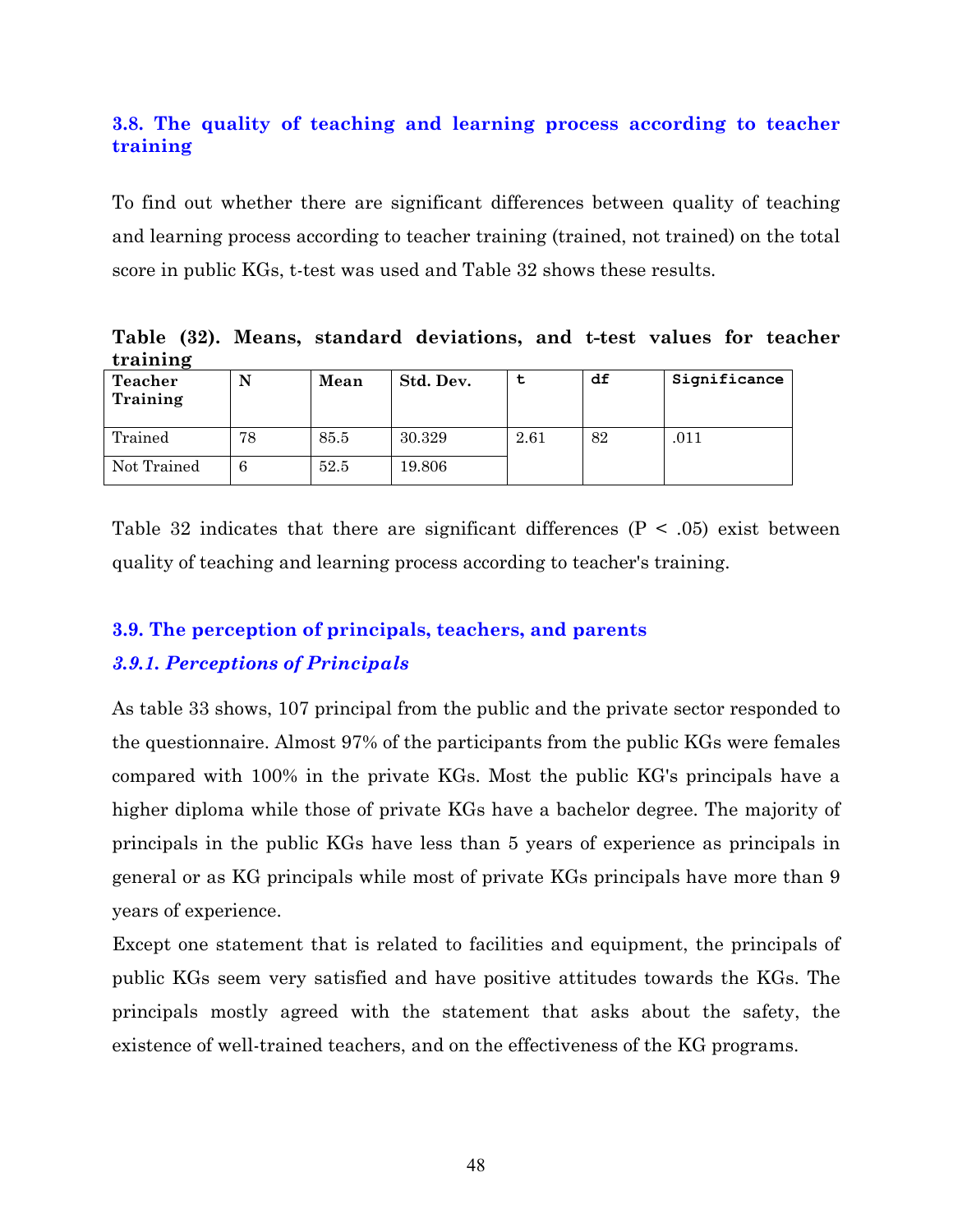Those in the private KGs have positive attitude towards the effectiveness of KGs and they are highly satisfied. Principals showed a 100 percent agreement on several statements such as the existence of well-trained teachers, the safety of the KG, on the satisfaction of being principals of the KG, and the effectiveness of the programs (see table 34).

| Variable                                    |                                      | <b>Public KG principals</b> | Private KG principals |
|---------------------------------------------|--------------------------------------|-----------------------------|-----------------------|
| Gender                                      | Male                                 | $\overline{2}$              | $\Omega$              |
|                                             | Female                               | 82                          | 23                    |
|                                             | Total                                | 84                          | 23                    |
| Education                                   | Bachelor                             | 22                          | 16                    |
|                                             | Higher Diploma                       | 37                          | $\overline{2}$        |
|                                             | Masters                              | 15                          | $\Omega$              |
|                                             | Doctorate                            | 1                           | $\Omega$              |
|                                             | <b>Total</b>                         | 75                          | 18                    |
| Experience                                  | Less than5 years                     | 36                          | 3                     |
| as                                          | $5-10$                               | 20                          | 7                     |
| principal                                   | $11 - 15$                            | 9                           | $\Omega$              |
|                                             | More than 15                         | 19                          | 13                    |
|                                             | <b>Total</b>                         | 84                          | 23                    |
| <b>Experience as</b><br><b>KG</b> principal | $5^{\circ}$<br>Less<br>than<br>years | 60                          | $\overline{4}$        |
|                                             | $5 - 10$                             | 17                          | 8                     |
|                                             | $11 - 15$                            | $\overline{2}$              | $\overline{2}$        |
|                                             | More than 15                         | $\boldsymbol{0}$            | 9                     |
|                                             | Total                                | 79                          | 23                    |

Table (33). Characteristics of the principals who participated in the study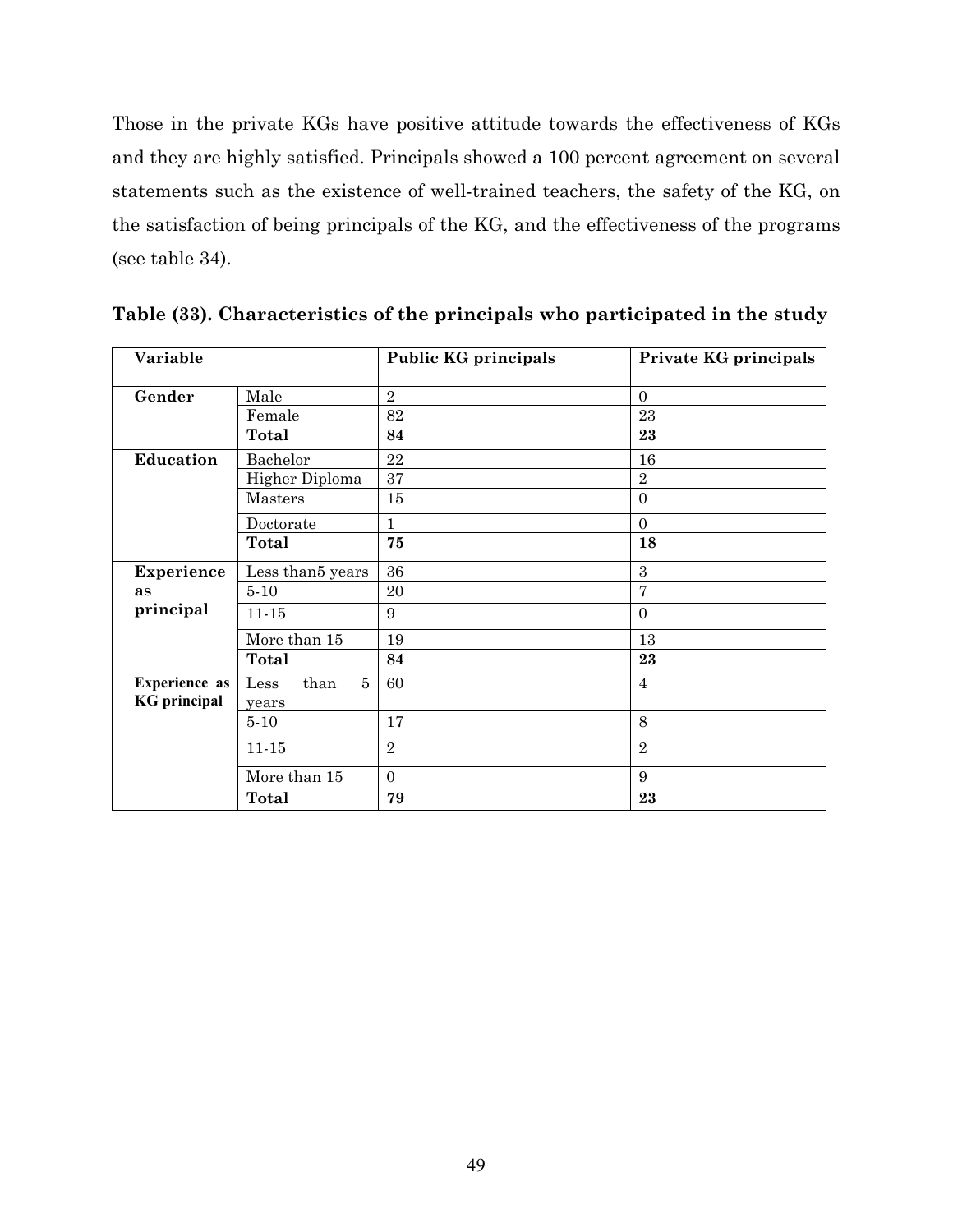Percentage of public and private Table  $(34).$  $\mathbf{KG}$ principals' agreement/disagreement on statements that measure the effectiveness of  $KGs$ 

| No.            | statement                                              | Public KGs |      |      | Private KGs |
|----------------|--------------------------------------------------------|------------|------|------|-------------|
|                |                                                        | yes        | no   | yes  | no          |
| 1              | Is the space available for children suitable           | 55.8       | 44.2 | 91.3 | 8.2         |
| $\overline{2}$ | Are the facilities and equipments for playing and      | 31.2       | 68.8 | 78.3 | 21.7        |
|                | learning adequate                                      |            |      |      |             |
| 3              | Are the teachers well-trained to supervise children    | 93.2       | 6.8  | 100  | 0.0         |
| 4              | Is the KG safe from inside for the children            | 97.4       | 2.6  | 100  | 0.0         |
| 5              | Is the KG safe from outside for the children           | 63.6       | 36.4 | 91.3 | 8.7         |
|                |                                                        |            |      |      |             |
| 6              | Do the supervisors collaborate well with the KG        | 88.0       | 12.0 | 73.9 | 26.1        |
| 7              | Are you satisfied of being a principal for the KG      | 89.5       | 10.5 | 100  | $0.0\,$     |
| 8              | Do parents collaborate with the KG                     | 85.7       | 14.3 | 95.5 | 4.5         |
| 9              | Do you think the KG program is effective and diversify | 90.0       | 9.1  | 100  | 0.0         |
| 10             | Are the facilities needed to teach the children        | 68.4       | 31.6 | 82.6 | 17.4        |
|                | available at the KG                                    |            |      |      |             |
| 11             | Do you feel that the KG is another burden on the       | 29.3       | 70.7 | 39.1 | 60.9        |
|                | school management                                      |            |      |      |             |
| 12             | Generally speaking, are you satisfied with<br>the      | 88.2       | 11.8 | 95.7 | 4.3         |
|                | performance of the KG                                  |            |      |      |             |

To find out whether there are significant differences between principals perception of KG effectiveness according to KG type (public, private) on the total score, t-test was used. Table 35 indicates that there are significant differences ( $P < .05$ ) exist between principals satisfaction of KGs according to KG type.

Table (35). Mean, standard deviations, and t score for principals satisfaction with the KGs

| KG Type |             | Mean | Std. Dev. |          | df | Significance |
|---------|-------------|------|-----------|----------|----|--------------|
| Public  | <b>6767</b> | 7.84 | 0.630     | $-4.471$ | 98 | .000         |
| Private | 23          | 9.47 | 1.162     |          |    |              |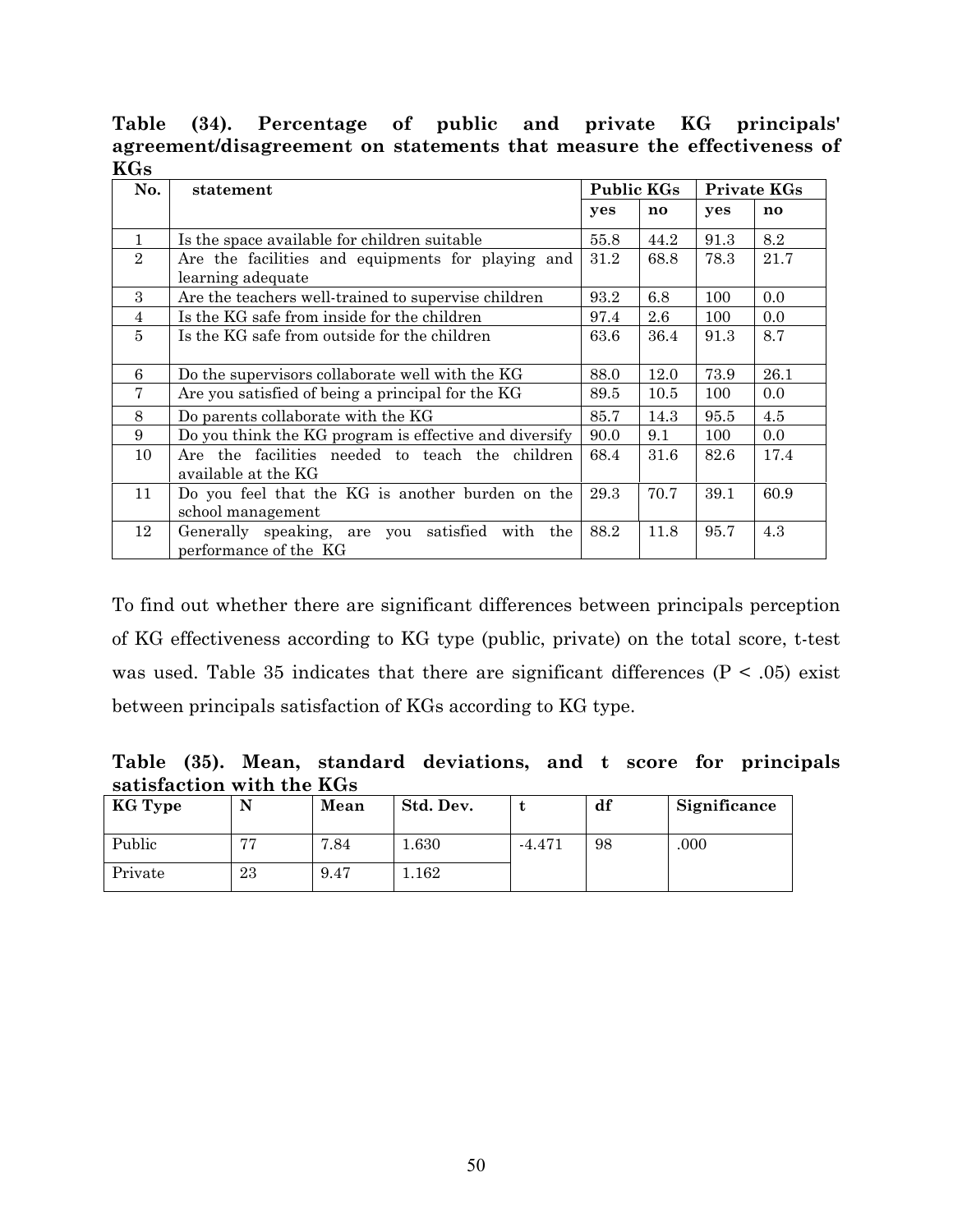#### 3.9.1.1. Challenges

Despite their high satisfaction and positive attitudes towards the kindergarten, the principals still encounter many challenges. The most important of these is the lack of adequate resources and facilities such as educational material, toys, computers, and carpeting (this was mentioned by 65% of principals). "Another challenge is the large number of children in the classroom and the small classroom size (this was mentioned by 35% of principals). As one principals mentioned "the most important" challenge faces me is the large number of people in my region therefore two sections for the KG is not enough. Another important challenge is the Lack of private toilets for the KG students (this was mentioned by 28%) of principals. A less frequent challenge is the lack of playgrounds in the school. As one principal complained "there is no playground for the children, therefore, they have to share the playground with older students in the school." Finally, principals complained about the frequent change, transfer, and hiring substitute teachers for the KG.

In addition to the challenges mentioned above, principals in the North mentioned their lack of experience as a challenge. As one of them mentioned, "[I] do not know how to follow up the kindergarten teachers since it is different and I am not experienced in doing that." Principals in the south face, to a large extent, the same challenges. However, one point that was raised by these principals is the weak role of supervisors and lack of follow up from them too. Principals of the private kindergarten seem to face very few challenges and most of them claimed that "there" are no challenges to [their work]. Everything is provided". However those who face challenge listed the lack of facilities, computers, and carpeting. Another challenge is how to get tuition from parents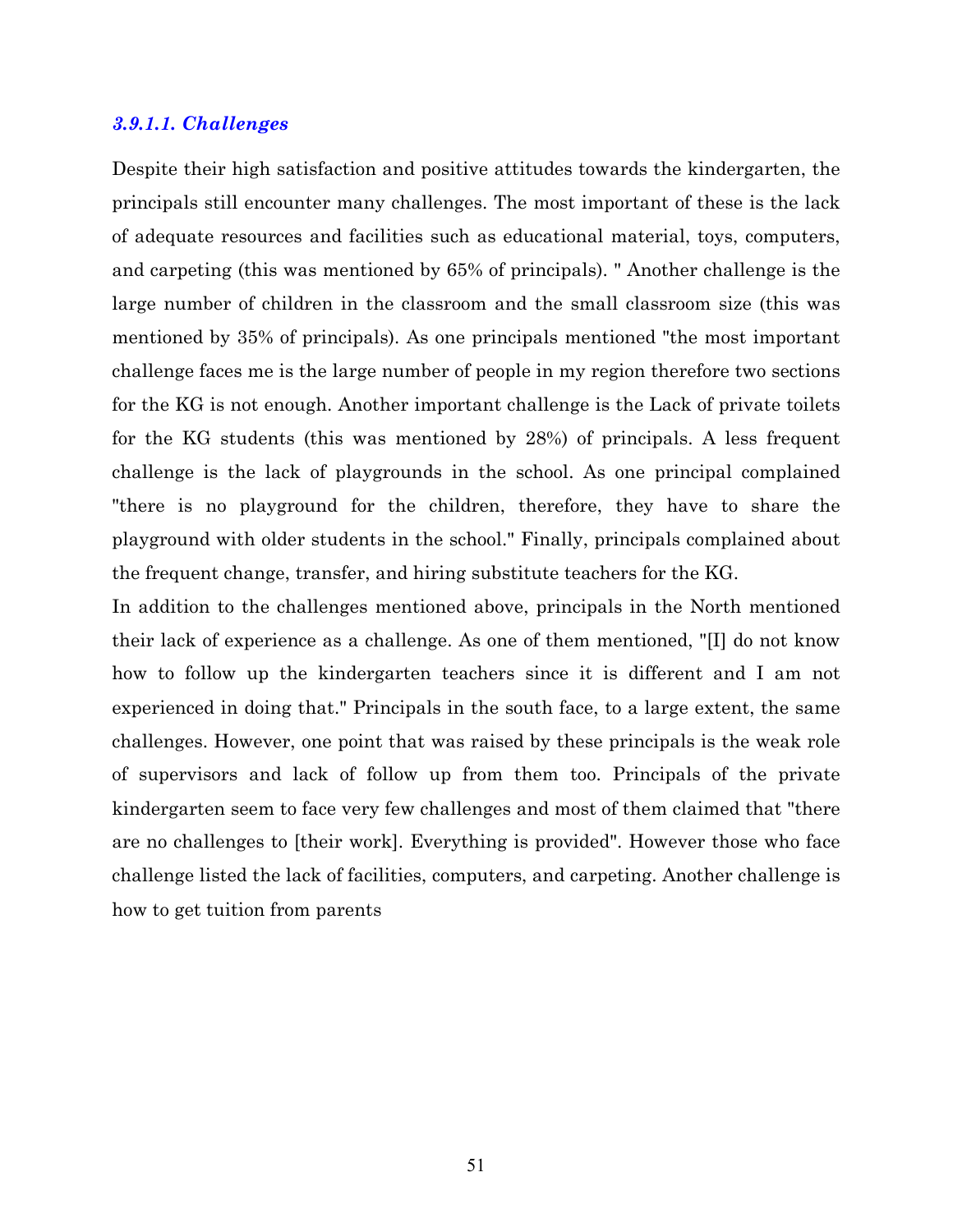## 3.9.1.2. Improving the services

In order to improve the services provided in the kindergartens, principals suggested the following:

- Provide facilities and equip the KG with needed material, toys, and provide playground.
- Provide a well-trained full time (not substitute) teachers, supervisors, and assistant teachers
- The KG should be designed based on different educational corners (i.e., play, toys, reading, computer, etc...)
- Provide computers for the teachers
- Provide shelters for the playgrounds especially in the sunny days
- Expand the existing classrooms or establish new large ones
- It is very important to provide a separate and age-appropriate toilet and sinks
- Train principals and provide them with professional development opportunities related to the management of KGs

Principals of the private kindergartens did not make any suggestions since they believe their kindergartens have all the services. The only suggestion came from two principals was to provide computers.

#### **3.9.2. Perceptions of teachers**

Eighty four teachers from the public kindergarten and 23 teachers from the private kindergarten participated in this study. As shown in table 36, almost 76% of public KG teachers have at least a bachelor degree compared with 21.7% of those in the private KGs. Also the majority of public KG teachers are between 20-29 years old while most of private kindergartens teachers are within the 30-39 age range. Most than 70% of public KG teachers have attended training compared with no more than 9 percent of those in the private KGs. The majority of teachers in both kindergartens have a degree in early childhood education.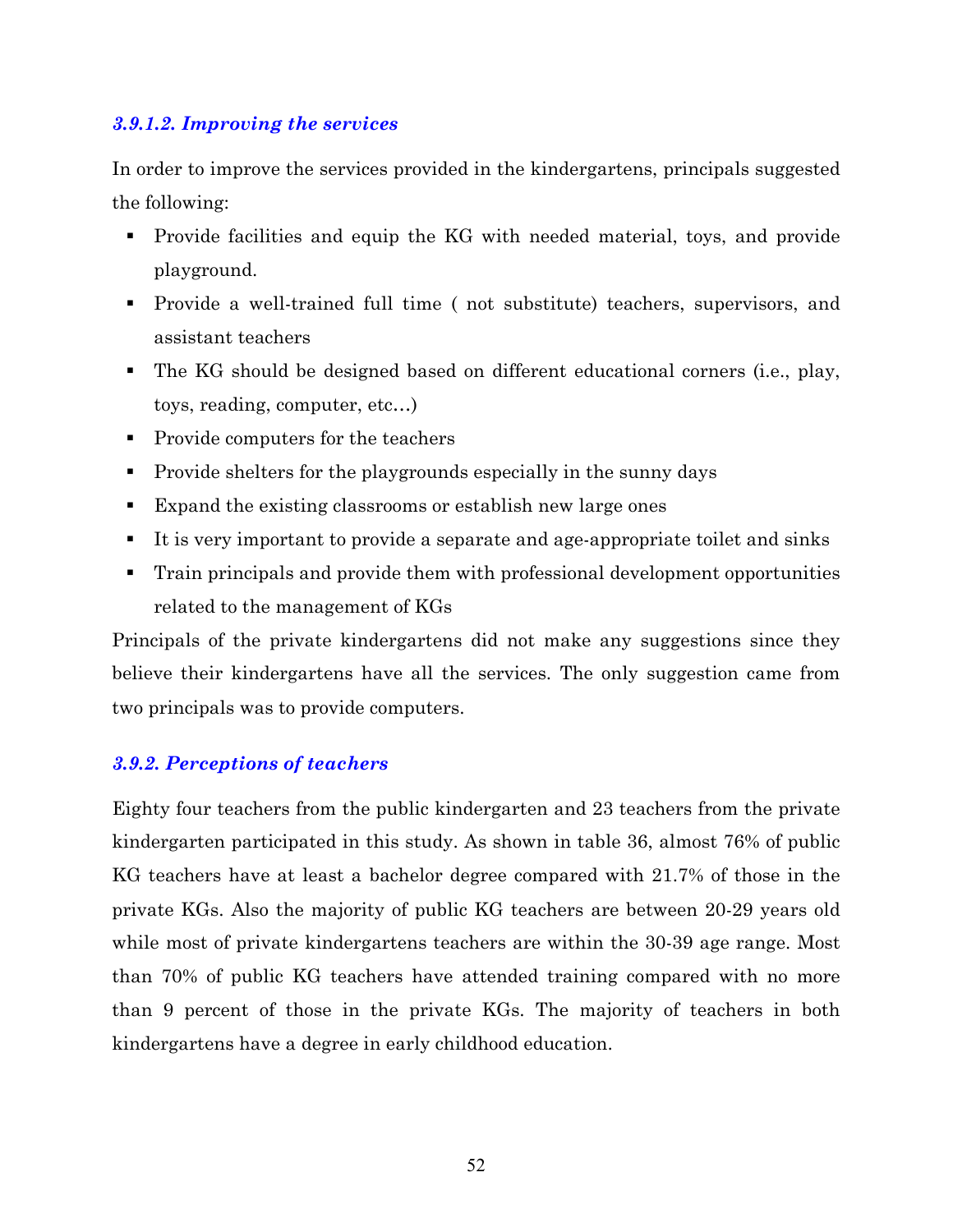| Variable                  |                           | <b>Public KG teachers</b> | <b>Private KG teachers</b> |
|---------------------------|---------------------------|---------------------------|----------------------------|
| Academic<br>Qualification | Diploma/Junior<br>college | 18.1                      | 78.3                       |
|                           | Bachelor                  | $75.9\,$                  | $21.7\,$                   |
|                           | Higher diploma            | 3.6                       | $\overline{0}$             |
|                           | Masters                   | $1.2\,$                   | $\boldsymbol{0}$           |
|                           | Doctorate                 | 0.0                       | $\Omega$                   |
| Age                       | 20-29                     | 65.1                      | 34.8                       |
|                           | 30-39                     | 25.3                      | 43.5                       |
|                           | 40-49                     | 8.4                       | 21.7                       |
|                           | 50 and above              | 0.0                       | 0.0                        |
| Years of experience       | Less than 5 years         | 75.3                      | 17.4                       |
|                           | $5 - 10$                  | 19.2                      | 43.5                       |
|                           | $11 - 15$                 | 3.6                       | 26                         |
|                           | More than 15 years        | 1.2                       | 13.2                       |
| Training                  | Wisconsin                 | 75.9                      | 0.0                        |
|                           | Interactive curricula     | 83.1                      | 4.3                        |
|                           | Parents involvement       | 71.1                      | 8.7                        |
|                           | <b>KIDSMART</b>           | 37.3                      | 0.0                        |
| Field of study            | Arabic                    | 2.4                       | 8.7                        |
|                           | Math                      | 0.0                       | 17.4                       |
|                           | Early childhood           | 93.9                      | 78.3                       |
|                           | other                     | 6.1                       | 21.7                       |

Table (36). Characteristics of teachers who participated in the study.

Table 37 shows teachers' perception of the effectiveness of the kindergartens they work in. It also measure their attitudes towards the service provided in these KGs. Teachers at public KGs are highly satisfied and positively perceive the interactive curriculum they use, the collaboration from the KG management and supervisors. They are less satisfied with the facilities and equipment, and space available for children.

Teachers is private kindergartens are highly satisfied with the collaboration of the KG management, with the safety provided for children, with parents collaboration, and of being teachers in their KGs. at the same time, those teachers were less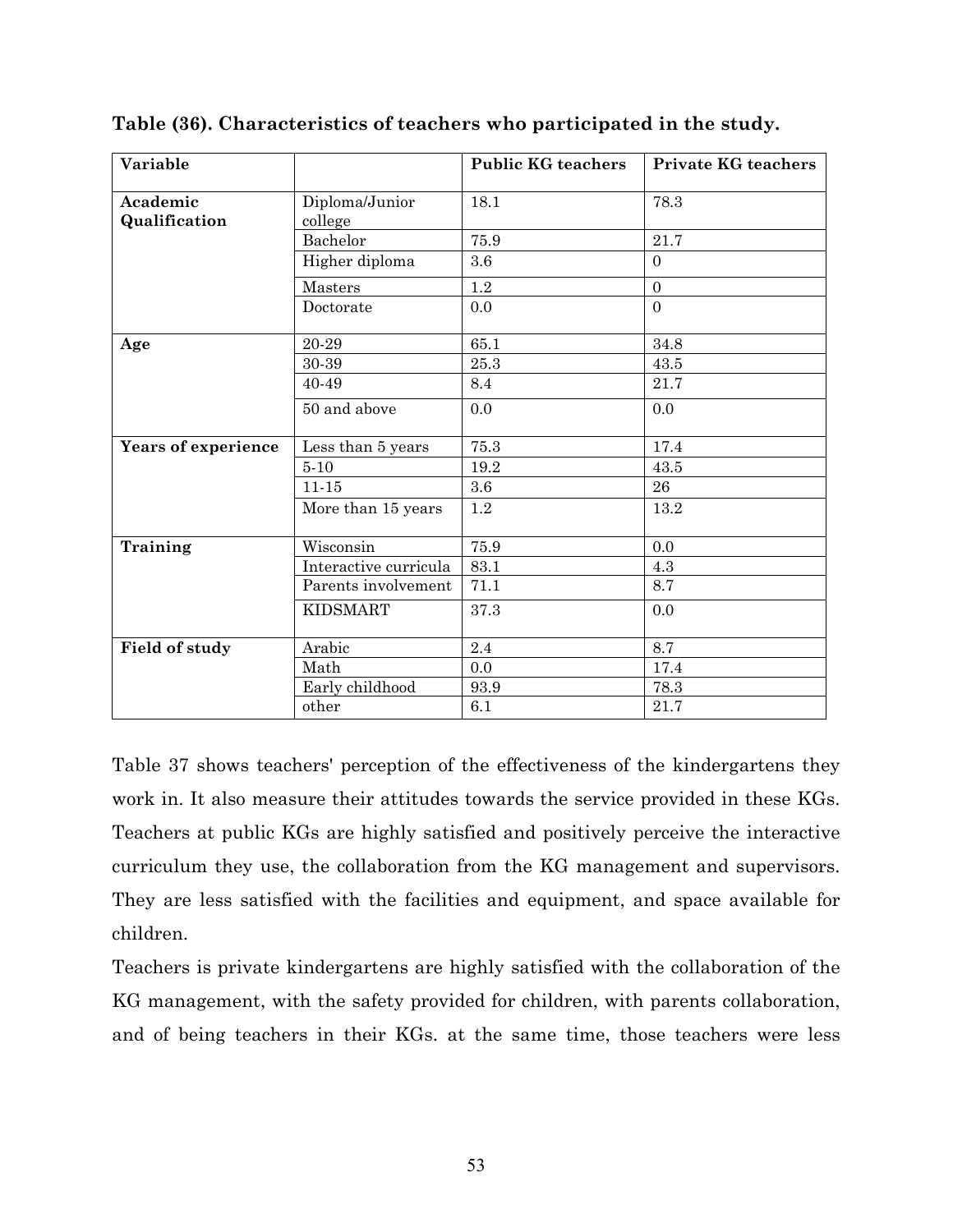satisfied with the facilities and equipments and space available for children, and with the interactive curriculum.

public Table Percentage of and private KG teachers'  $(37).$ agreement/disagreement on statements that measure the effectiveness of **KGs** 

| No.            | <b>Item</b>                                                                   | <b>Public KGs</b> |               | <b>Private KGs</b> |               |
|----------------|-------------------------------------------------------------------------------|-------------------|---------------|--------------------|---------------|
|                |                                                                               | yes               | $\mathbf{no}$ | yes                | $\mathbf{no}$ |
| 1              | Is the space available for children suitable                                  | 56.2              | 43.8          | 76.0               | 24.0          |
| $\overline{2}$ | Does the facilities and equipments for playing and<br>learning adequate       | 37.1              | 62.9          | 60.0               | 40.0          |
| 3              | Is the KG management collaborative                                            | 95.5              | 4.5           | 96.0               | 4.0           |
| $\overline{4}$ | Is the KG safe for the children from inside                                   | 88.8              | 11.2          | 100.0              | 0.0           |
| 5              | Is the KG safe for the children from outside                                  | 58.4              | 41.6          | 88.0               | 12.0          |
| 6              | Does the supervisors collaborate well with the KG                             | 92.0              | 8.0           | 82.6               | 17.4          |
| $\overline{7}$ | Are you satisfied of being a KG Teacher                                       | 73.9              | 26.1          | 96.0               | 4.0           |
| 8              | Does parents collaborate with the KG                                          | 80.7              | 19.3          | 100.0              | 0.0           |
| 9              | Do you use the interactive KG curriculum                                      | 100.0             | 0.0           | 56.0               | 44.0          |
| 10             | Do you think the interactive KG curriculum is<br>adequate and effective       | 93.1              | 6.9           | 73.7               | 26.3          |
| 11             | Do you have enough freedom to select the suitable<br>activities               | 85.2              | 14.8          | 88.0               | 12.0          |
| 12             | Generally speaking, are you<br>satisfied with<br>the<br>performance of the KG | 88.6              | 11.4          | 92.0               | 8.0           |

To find out whether there are significant differences between teachers perception of KG effectiveness according to KG type (public, private) on the total score, t-test was used. Table 38 indicates that there are no significant differences ( $P < .05$ ) exist between teachers satisfaction of KGs according to KG type.

|  |                           | Table (38). Means, standard deviations, and t-test values for Teachers |  |  |  |
|--|---------------------------|------------------------------------------------------------------------|--|--|--|
|  | satisfaction with the KGs |                                                                        |  |  |  |

| KG Type |    | Mean | Std. Dev. |          | df  | Significance |
|---------|----|------|-----------|----------|-----|--------------|
| Public  | 89 | 8.55 | $1.67\,$  | $-0.866$ | 112 | 0.389        |
| Private | 25 | 8.88 | . 69      |          |     |              |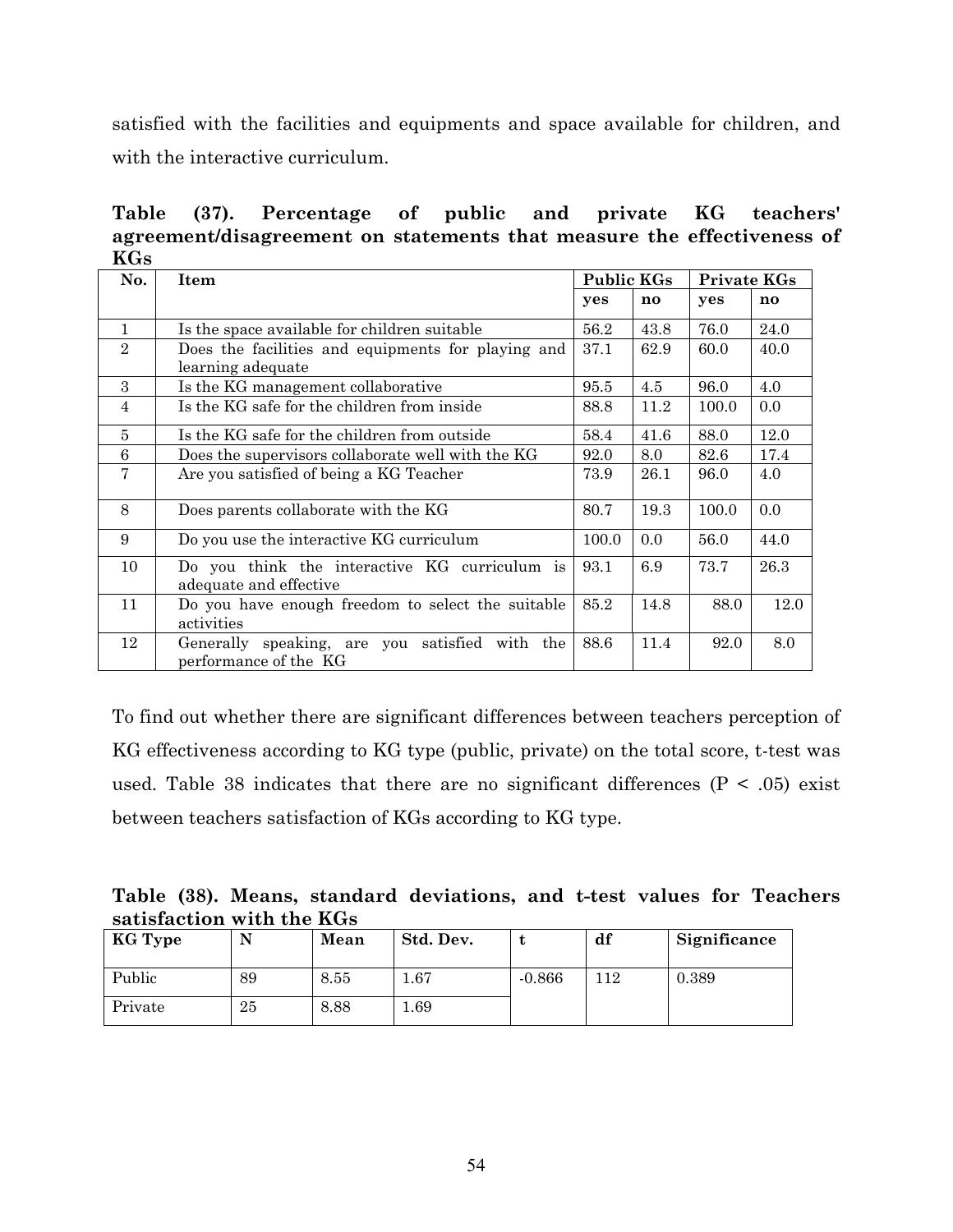#### 3.9.2.1. Challenges

Despite the fact that 88.6% of teachers from the public kindergartens and 92.0% from the private kindergartens are satisfied with the performance of their kindergartens, they listed many challenges that they are encountering. This quotation from a teacher summarizes most of the prevailing challenges "the kindergarten is not equipped with toys and material. The room size is not suitable for the large number of children. The playground also is not good enough." Teachers from the different geographical Locations listed the following challenges:

- $\blacksquare$  The large number of children
- Lack of resources including toys, playground, and educational materials
- Frequent interference from the KG management which affect their work
- The KG are not designed based on corners
- Difficulty to manage the behavior of kids, their aggressiveness which means there is a need for an assistant teacher
- Limited ability to teach English for children
- Not having a separate toilet for children.
- Parents are not collaborative with teachers
- Lack of professional development opportunities that prepare teachers to teach. As one teacher pointed out "I feel not competent because I am fresh graduate and I do not have the experience on the curriculum. I fee that the program needs too much time to be implemented."
- The condense daily schedule which leaves no break for teachers

Private KG's teachers listed the following challenges:

- $\blacksquare$  The interference from the KG management
- Low salaries
- Large number of students in the classroom
- $\blacksquare$  Not having a break
- Lack of professional development opportunities.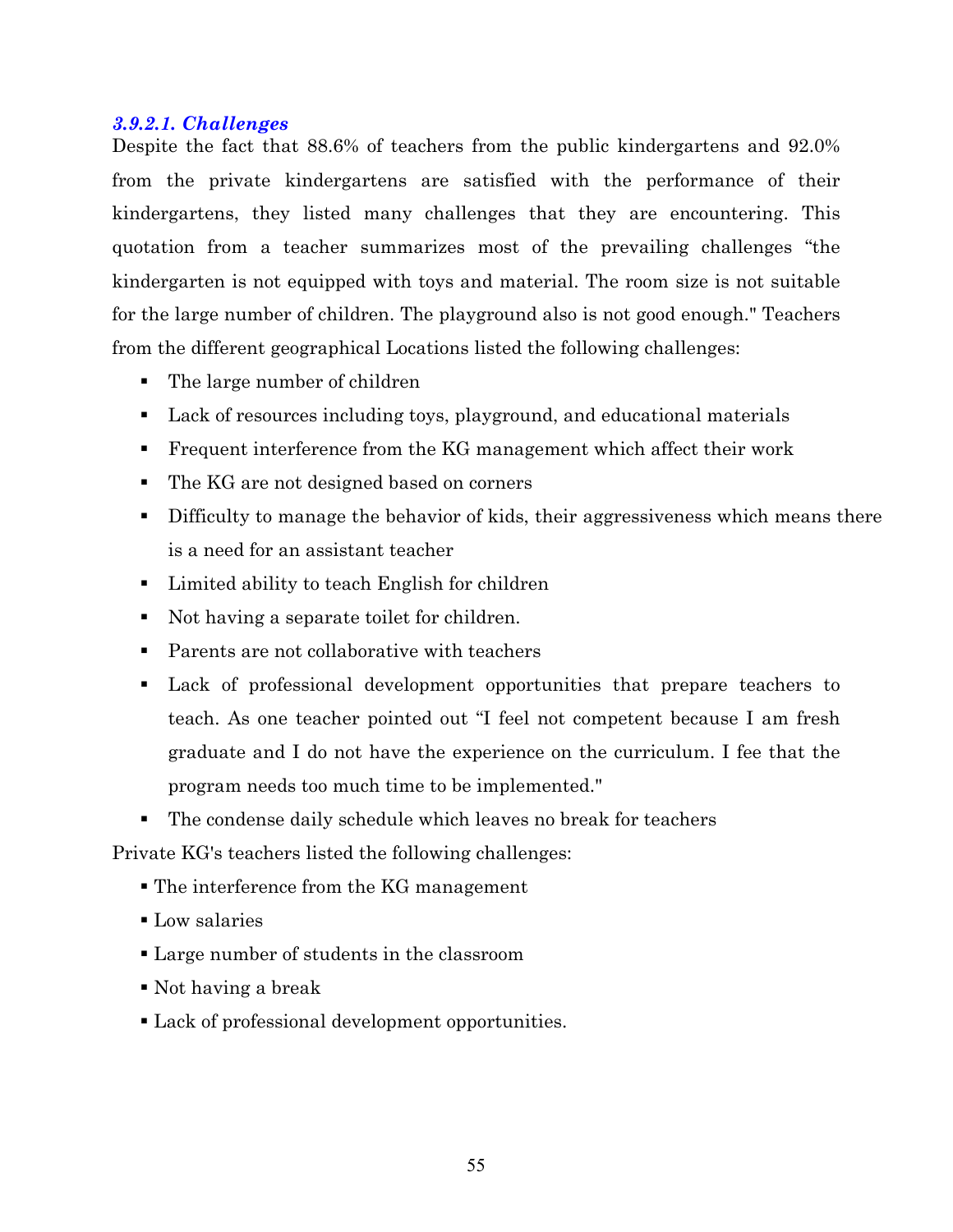#### 3.9.2.2. Improving the services

Teachers believe that many challenges they listed can be overcome by increasing the KG Location and provide it with indoor and outdoor facilities, by hiring assistant teachers, and by limiting the number of children in the classroom. Teachers also listed the following:

- Provide training and professional development opportunities for teachers.
- Modify the curriculum
- Provide an English teacher
- Increase parental involvement
- Provide more support from the supervisors
- Design the room according to corners
- Reduce the load and give teachers a break
- $\blacksquare$  Provide toilets to the KG

## **3.9.3. Perceptions of Parents**

Two hundred and twenty one parents participated in this study. The majority of them were mothers (192). As shown in table 39, most parents who send their children to public kindergartens have university degree while those who have children in the private kindergarten have a community college diploma. The table also shows that only 10.2% of parents who send their children to public KGs have an income between JD 600-900 compared with 92.3% of the parents who send their children to private KGs.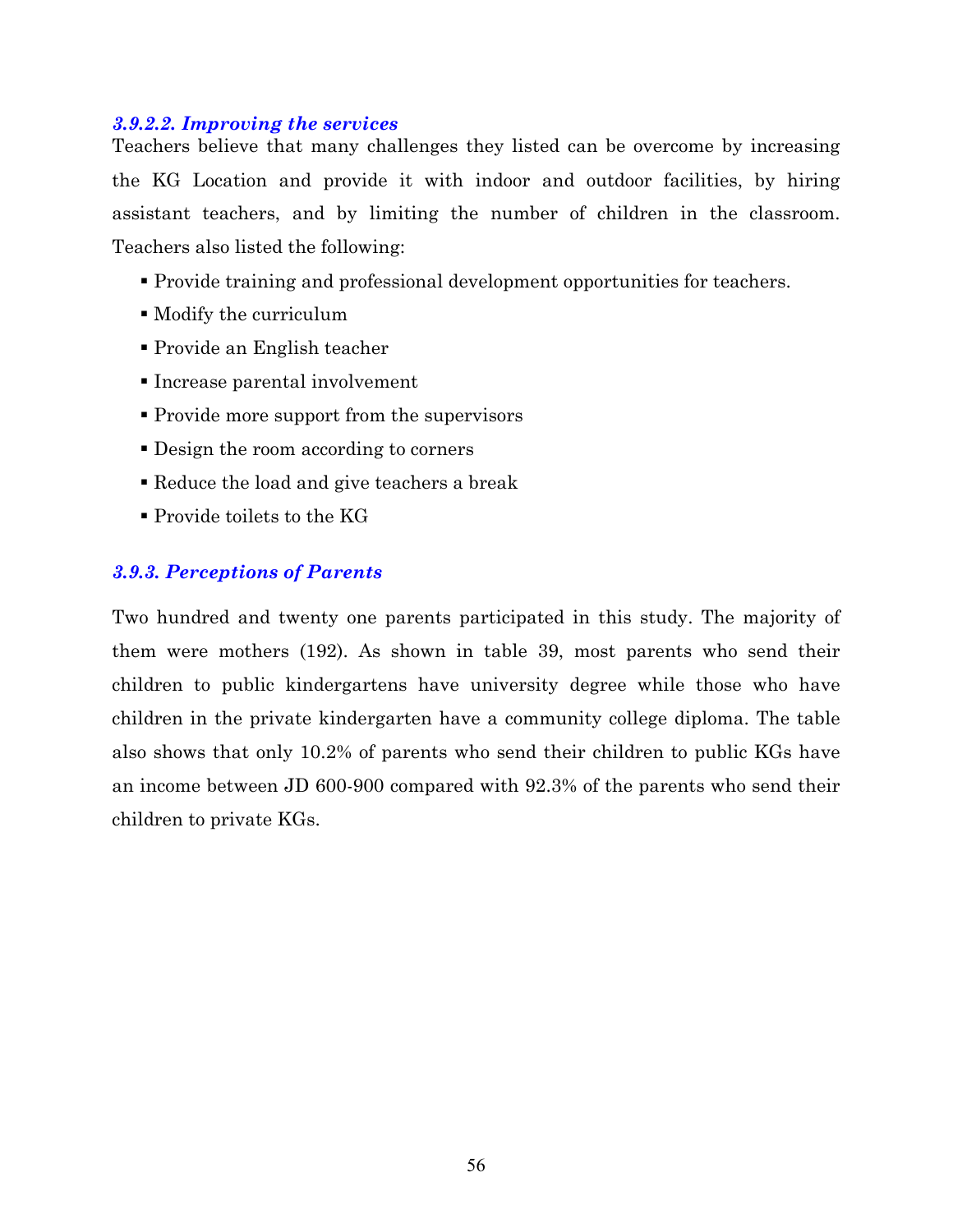| Variable         |                           | <b>Public KGs</b> | <b>Private KGs</b> |
|------------------|---------------------------|-------------------|--------------------|
|                  |                           |                   |                    |
| Gender           | Male                      | 22                | 7                  |
|                  | Female                    | 148               | 44                 |
| <b>Education</b> | Illiterate                | 6.1%              | 1.9%               |
|                  | Lower basic               | 4.5%              | 7.7%               |
|                  | High basic education      | 11.2%             | 1.9%               |
|                  | Secondary                 | 13.4%             | 13.5%              |
|                  | Community college diploma | 22.3%             | 57.7%              |
|                  | University degree         | 41.9%             | 17.3%              |
| Income           | Less than JD300           | 38.6%             | 48.1%              |
|                  | JD300-599                 | 50.6%             | 38.5%              |
|                  | JD 600-900                | 10.2%             | 92.3%              |
|                  | More than 900             | 0.6%              | $0.0\%$            |

Table. (39). Characteristics of parents who participated in the study.

When it comes to satisfaction of parents with the kindergarten both parents are satisfied with their children's KG (table 40). Parents of children in public and private kindergartens show almost similar attitudes towards the effectiveness of KGs. The only exception is that parents who have children at public KGs seems less satisfied with the physical activities provided for their children.

Table(40). Percentage of parents who agree/disagree with statements that measure the effectiveness of public and private KGs.

| No.            | <b>Item</b>                                                                                              | <b>Public KGs</b> |               | <b>Private KGs</b> |               |
|----------------|----------------------------------------------------------------------------------------------------------|-------------------|---------------|--------------------|---------------|
|                |                                                                                                          | yes               | $\mathbf{no}$ | yes                | $\mathbf{no}$ |
| $\mathbf{1}$   | In general, are you satisfied with the KG                                                                | 93.3              | 6.7           | 100.0              | 0.0           |
| $\overline{2}$ | Does the KG provide good activities for your child                                                       | 84.7              | 14.8          | 98.1               | 1.9           |
| $\mathcal{S}$  | Does the KG provide a sate environment for your child                                                    | 93.4              | 6.6           | 100.0              | 0.0           |
| $\overline{4}$ | Does the KG provide a diversified educational<br>activities for your child                               | 88.4              | 11.6          | 94.1               | 5.9           |
| 5              | Does the KG teach your child discipline                                                                  | 98.9              | 1.1           | 100.0              | 0.0           |
| 6              | Does the KG help developing your child's social skills<br>such as playing with others and making friends | 98.3              | 1.7           | 100.0              | 0.0           |
| $\overline{7}$ | Does the KG prepare your child for success in the<br>school                                              | 95.5              | 4.5           | 100.0              | 0.0           |
| 8              | Does the KG meets the educational needs of your child                                                    | 85.9              | 14.1          | 94.1               | 5.9           |
| 9              | Does the KG provides physical activities for your child                                                  | 72.5              | 27.5          | 90.2               | 9.8           |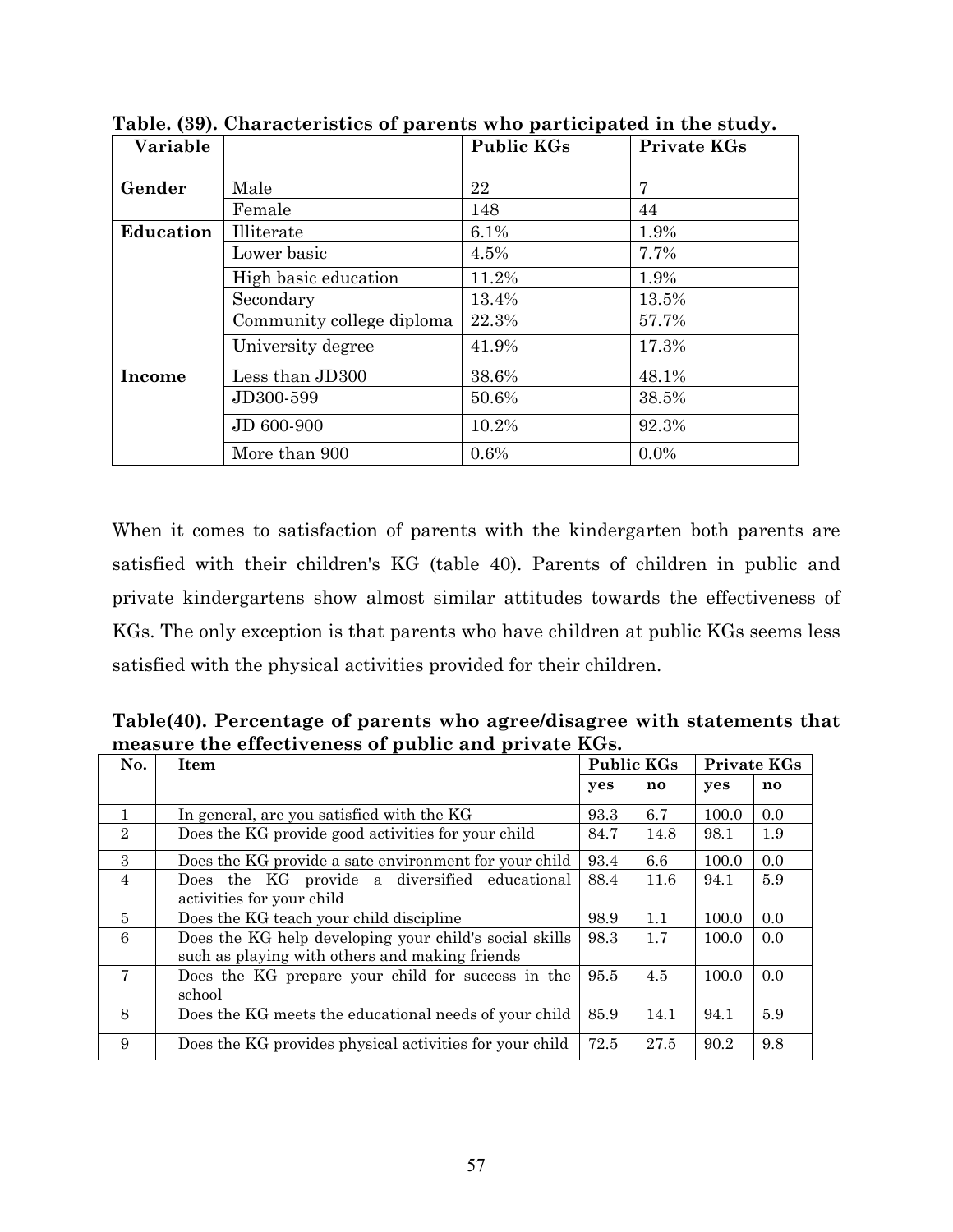| Do you think that the academic skills your child is $\mid 86.1 \rangle$ |                                                                                                                  | 13.9                                                                                                                                                                                 | 92.2 | 7.8  |
|-------------------------------------------------------------------------|------------------------------------------------------------------------------------------------------------------|--------------------------------------------------------------------------------------------------------------------------------------------------------------------------------------|------|------|
|                                                                         |                                                                                                                  |                                                                                                                                                                                      |      |      |
|                                                                         |                                                                                                                  | 4.5                                                                                                                                                                                  | 98.1 | 1.9  |
|                                                                         |                                                                                                                  |                                                                                                                                                                                      |      |      |
|                                                                         |                                                                                                                  | 14.0                                                                                                                                                                                 | 82.5 | 17.5 |
|                                                                         |                                                                                                                  |                                                                                                                                                                                      |      |      |
|                                                                         | 17.8                                                                                                             | 82.2                                                                                                                                                                                 | 55.8 | 42.3 |
|                                                                         | gaining at the KG are adequate and suitable<br>appropriately<br>your child at the KG suitable<br>child in the KG | Do you think that the teacher is doing her job $ 95.5 $<br>Does the amount and the quality of food provided to $\vert$ 86.0<br>Do you pay any expenses as a result of enrolling your |      |      |

The t-test was performed to find out whether there are significant differences between parents perception of KG effectiveness according to KG type (public, private) on the total score. As shown in table 41, the t-test shows a significant difference ( $P < .05$ ) exist between parents of children in public and private KGs.

Table (41). Means, standard deviations, and t-test values for parents satisfaction with the KGs

| KG Type |     | Mean  | Std. Dev. |          | df  | Significance |
|---------|-----|-------|-----------|----------|-----|--------------|
| Public  | 167 | 11.02 | 2.119     | $-3.127$ | 203 | .002         |
| Private | 38  | 12.13 | 069       |          |     |              |

#### 3.9.3.1. Improving the services

Parents believe that in order to improve the service provided to their children in the KG, the following should be done:

- Provide indoor and outdoor facilities including toys, playground, shelter, carpet, suitable furniture, computers
- Separate and age appropriate toilets
- $\blacksquare$  Hire a full time teacher in all KGs
- Organize meetings between parents and the school and make an open day at least once a semester.
- Increase the number of KG classrooms.
- Provide training for teachers.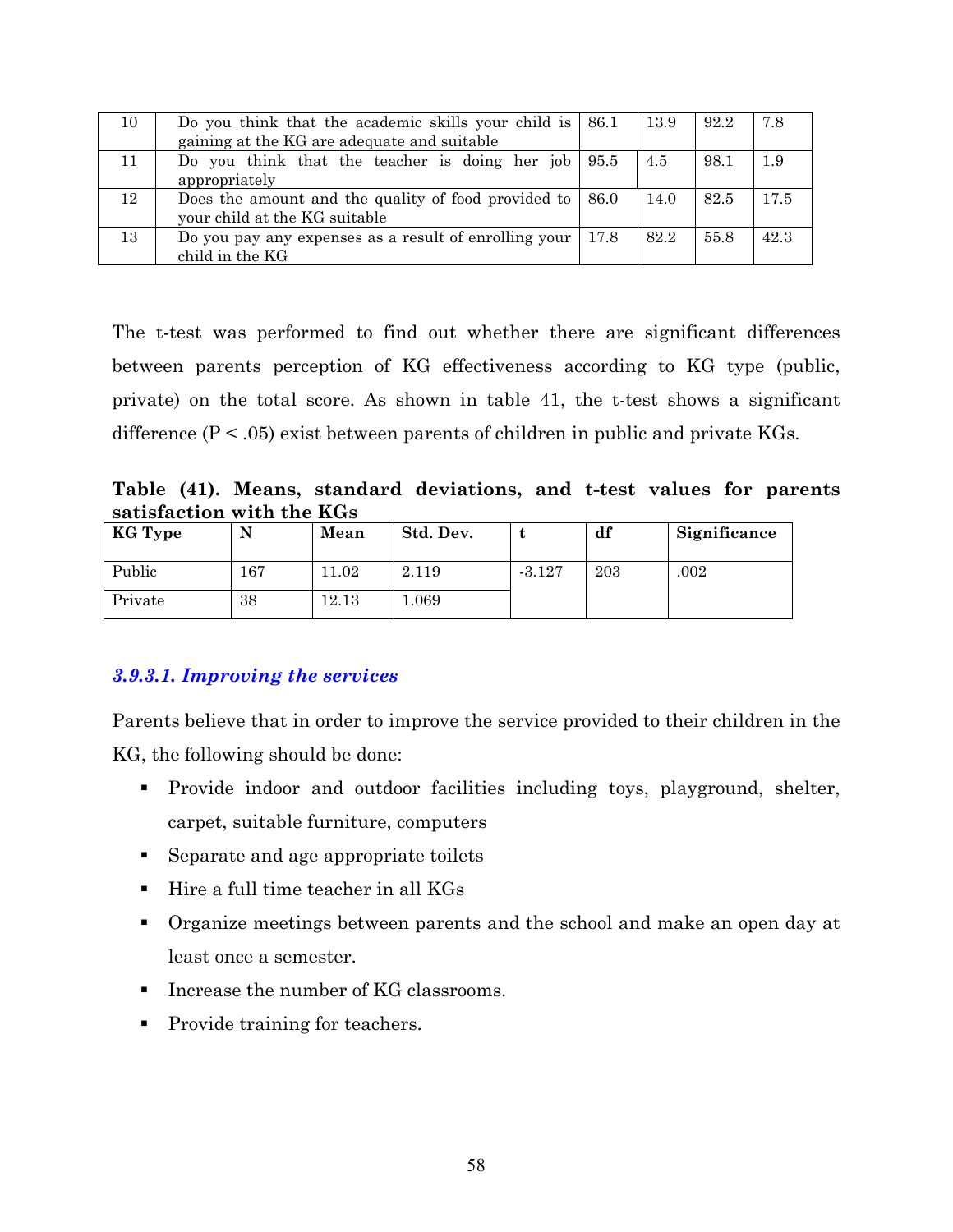## 3.9.3.2. Communication with the school/teachers

It is found that parents communicate with the school and with the teacher regarding their children in different ways. The majority of parents communicate in more than one channel. The most frequent one is by making visits to the school. The second method of communication is via phone. And to a lesser extent parents communicate with school/teachers via the reports send with their children.

## 3.9.3.3. The benefits for Children

Parents believe that several benefits acquire to their children because of attending the KG. These include the following: (according to importance)

- Social benefits including social interaction and creating friendships and improvements of social behavior and manner
- Learn discipline, better behavior and good manners
- Learning reading and writing, and basic math
- Prepare the child for the school
- Teaching the child independency and self reliance
- Develop cognitive skills
- Religious education

#### 3.9.3.4. Costs

The costs of sending the child to a private KG includes the tuition parents pay to these KGs and transportation, and uniform. The range of tuition paid by parents in this study is between JD110-350. In most cases parents do not pay any other tuitions or costs. However, those who pay the minimum seem also paying for books and uniform. Some cases parents also have to pay for transportation.

Parents are very satisfied with the services these KGs are offering and believe that the fees are suitable. Only 3 out of 19 parents are not satisfied with the services and believe that the tuition they pay should be reduced.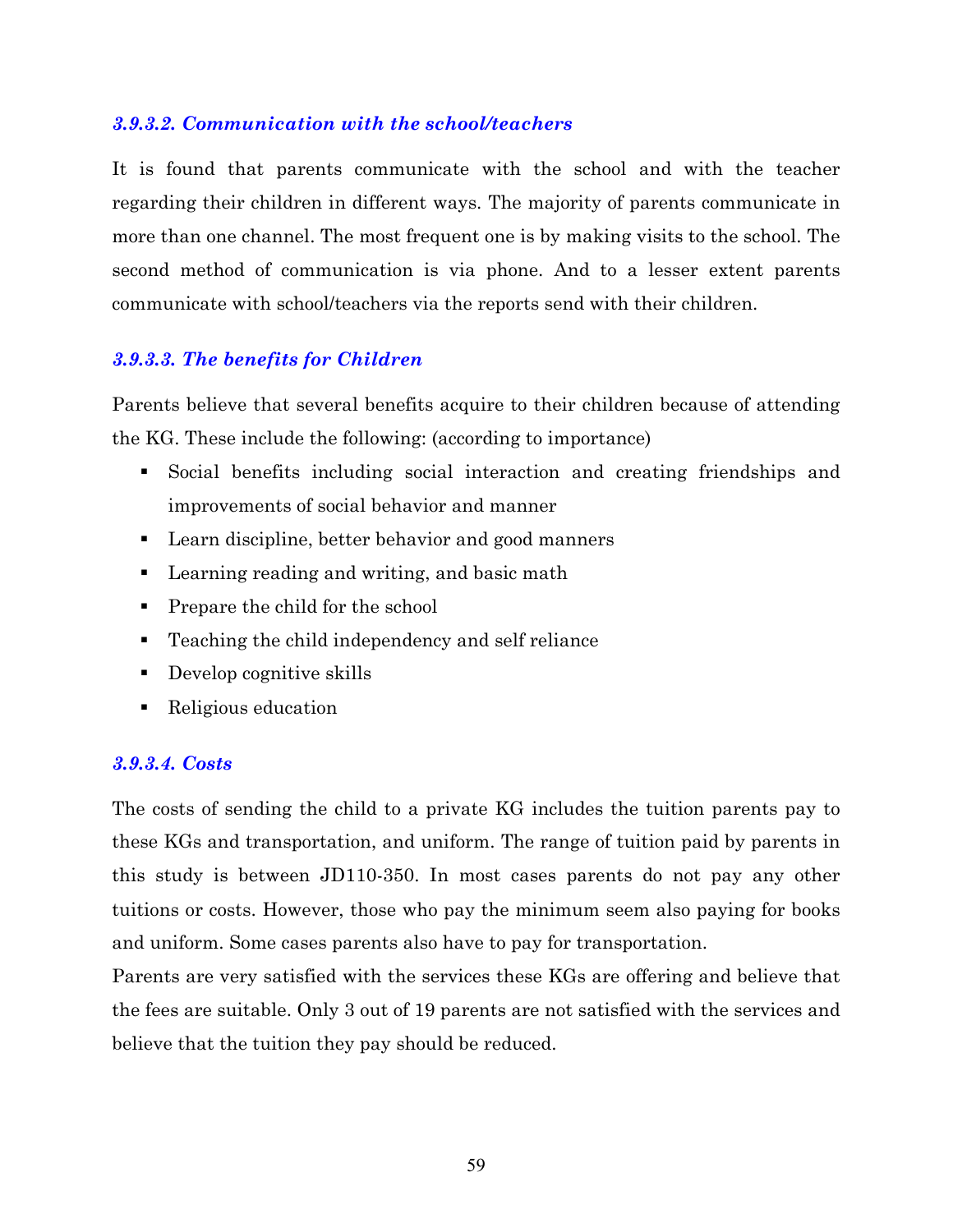# **4. SUMMARY AND CONCLUSIONS**

The aim of this study was to assess and describe the quality of public KGs learning environment including physical, education (teaching and learning), interaction, provision for parents and staff. In addition, it investigated some related variables, such as, residential Location, geographical region, and teacher training. The study also aimed at comparing the quality of public KGs environment with the quality of similar private KGs. On the other hand, the study aimed to assess the perceptions of parents, teachers, and principals regarding KG's effectiveness. To achieve the objectives of the study the ECERS-R was used in addition to questionnaires to assess the perceptions.

This study attempted to answer several questions related to variables that might influence the quality of KG's environment such as, residential Location (rural, urban), geographical region, and teacher training.

#### 4.1. The quality of public KGs environment in Jordan

Data analysis revealed that the quality of 13.1% of public KGs environment in Jordan is considered "inadequate" (i.e. lack of space and furnishing; poor personal care routines, few reading material available; few developmentally appropriate fine motor material available; poor programs structure; and poor parents involvement). Around 43% of the KGs are considered "minimal" (i.e., have the minimum basic requirements and resources needed for activities, space and furnishing, language and reasoning, interaction, and minimal parental involvement). On the other hand, the results revealed that the quality of around 43% KG's environment is considered "good" (i.e. have adequate and suitable requirements and resources in terms of space and furnishing, personal care, equipments needed for play and activities, and good program structure and parental involvement). Finally, it is found that quality of only 1.2% of KG's environment is considered "excellent" (i.e., have an outstanding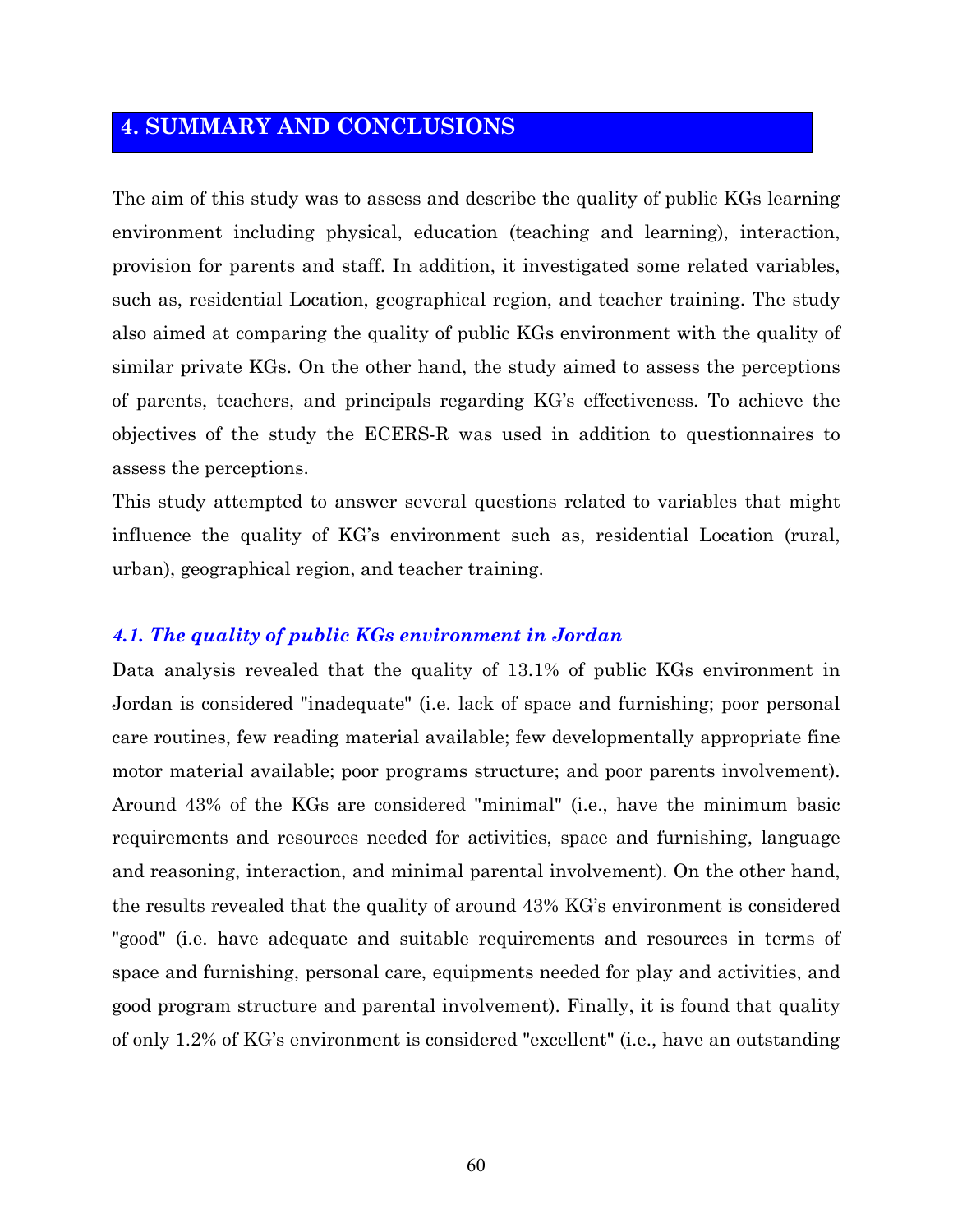requirements and resources needed, excellent space and furnishing, high parental involvement, availability of high quality toileting and hygiene material). It was demonstrated in this study that the quality of less than half of public KGs (45%) considered a very "good" learning environment for the children, in general, including the physical and the interaction aspects of the environment which promotes the development and learning readiness. On the other hand, around 43% of public KGs are limited in their resources and has the minimum requirements, these KGs need to be improved and to be provided with suitable and adequate materials, requirements, and resources to ensure high quality programs that sit the stage for successful experiences for the children. The findings showed that the quality of around 13% of public KGs are considered "inadequate" and not suitable, these KGs are lacking even the basic requirements so they need specific attention and immediate interventions. Research demonstrated that the low quality KG's environment and programs have negative influence on children's development that affect school success and sometimes last the lifetime.

Looking at the findings of the subscales we see that it was clearly demonstrated that the best aspects of public KG's environment were interaction, program structure, personal care routines, and language-reasoning. The interaction aspect of KG environment scored the highest and included general supervision of children, discipline, staff-child interaction, and interaction among children. The program structure aspect of KG environment included schedule, free play, and group time. The personal care routines aspect of KG environment included greeting/departing, meals/snacks, nap/rest, toileting, health practices, and safety practices. The language and reasoning aspect of KG environment included books and pictures, encouraging children to communicate, using language to develop reasoning skills, and informal use of language.

On the other hand, the lowest scores were obtained on the following aspects of KG's environment demonstrating low quality: parents and staff, activities, and space and

61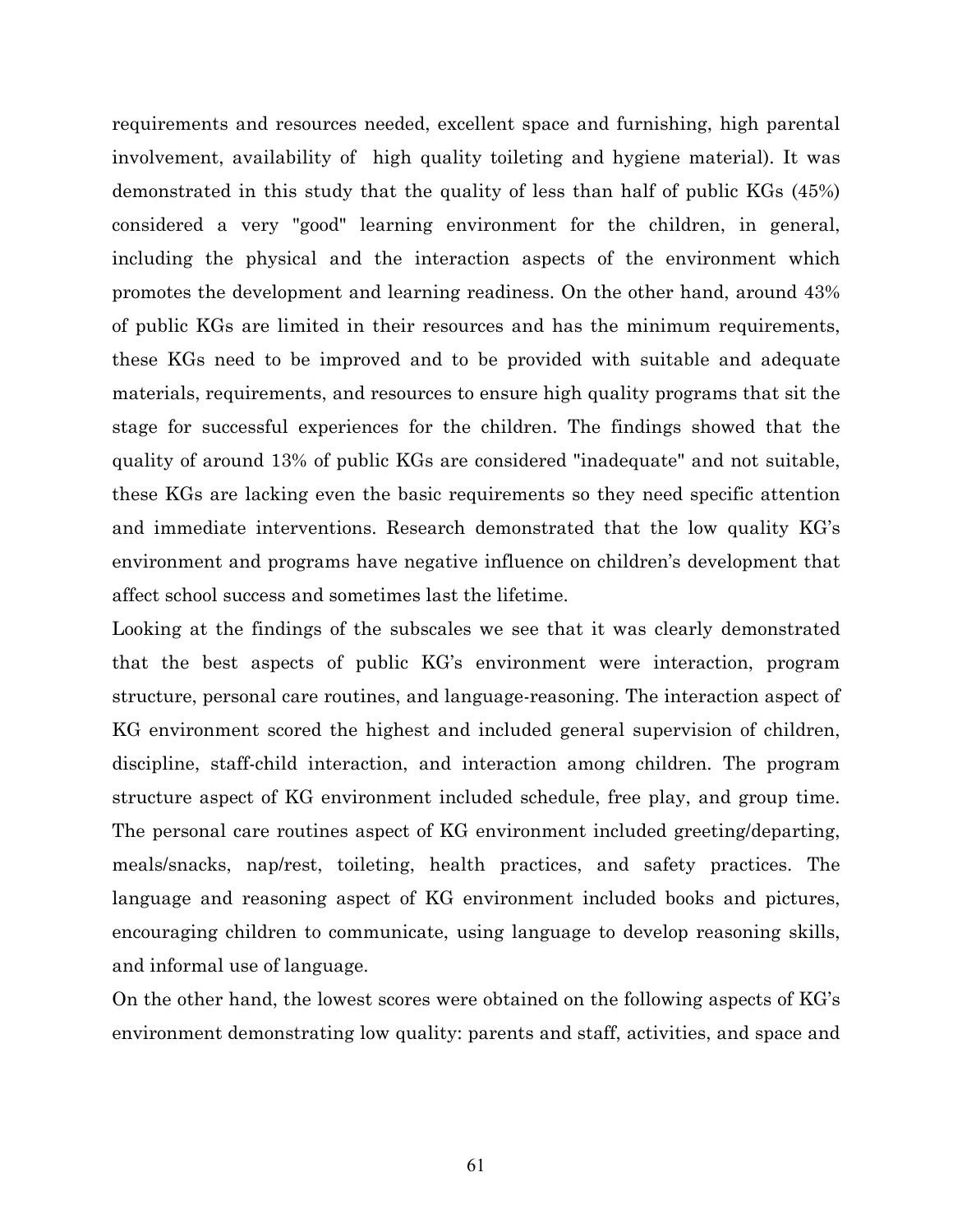furnishing respectively. The parent and staff aspect included provision for parents, provision for personal needs of staff, provisions for professional needs of staff, staff interaction and cooperation, supervision and evaluation of staff, and opportunities for professional growth. The activities aspect of KG environment included fine motor, art, music/movement, blocks, sand/water, dramatic play, nature, science, math/number, and use of TV, video, and/or computers. The space and furnishing aspect of KG environment included indoor space, furniture for routine care, play and learning, furnishings for relaxation and comfort, room arrangement for play, space for privacy, child-related display, space for gross motor play, and gross motor equipment. In general we can conclude that the quality of physical aspect of KG environment (space, furnishing, and materials) and the availability and use of technology is consider low and need urgent intervention in order to improve the quality of kindergarten programs especially in the aspects mentioned earlier to better serve Jordanian children and to improve their school readiness.

When comparing the quality of public and private KGs environment, the findings revealed that there are significant differences between the quality of public KGs environment and private KGs in favor of public KGs environment. Moreover, more "good" quality KGs are found in public sector than among private sector. Despite the fact that was demonstrated by the findings that around 50% of public KGs need improvements and some need immediate interventions, it was found that most of the private KGs (around 60%) have the minimum requirements and around 20% need even more urgent improvements and interventions as they considered "inadequate", taking into consideration the growing number of children who are being served by these KGs.

When comparing the findings of the subscales between public and private KGs, it was revealed that there were no differences between public and private KGs on the following aspects of KG environment: space and furnishing, personal care routines, and parents and staff. On the other hand, significant differences were found

62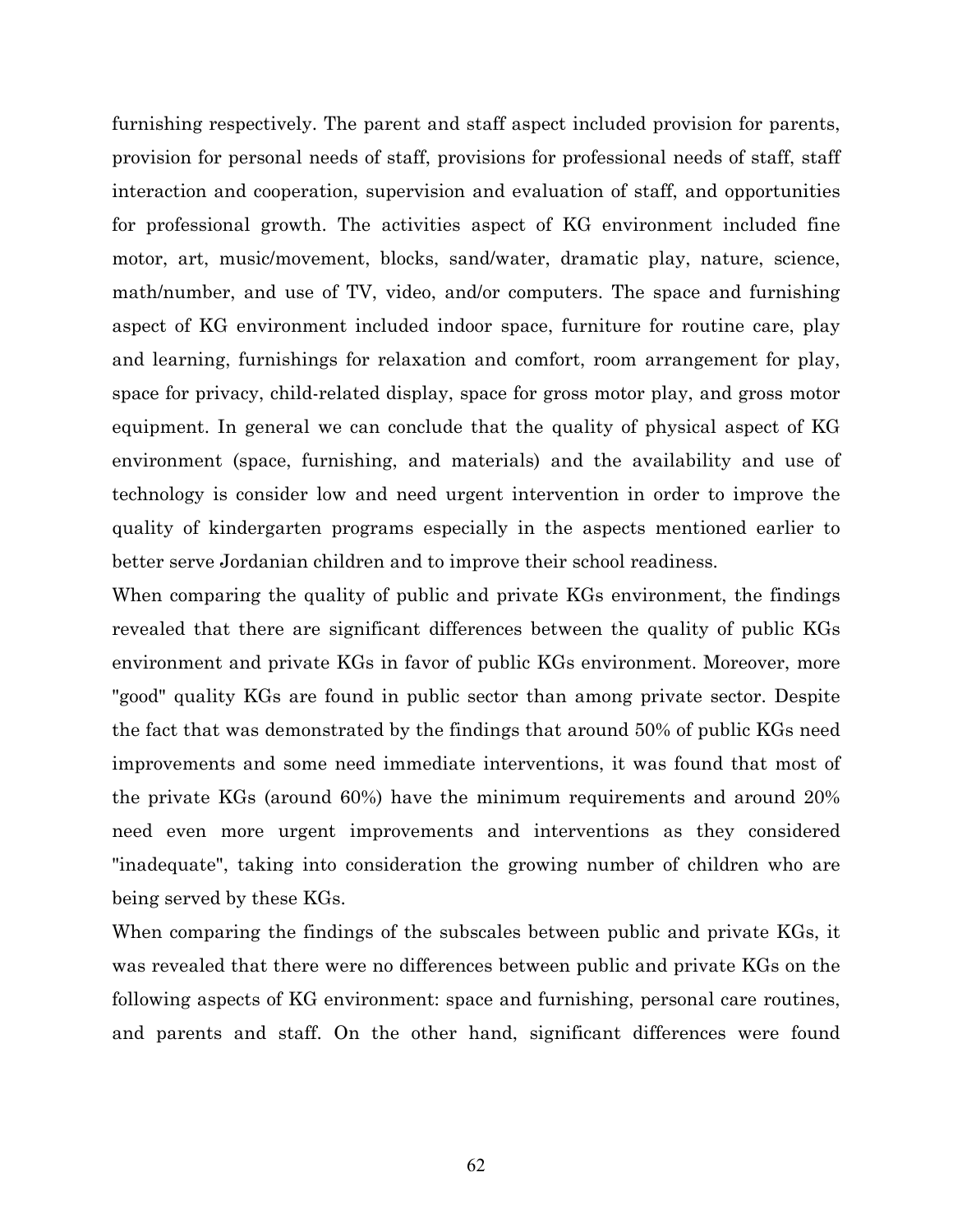between public and private KGs on the following aspects of KG environment: language-reasoning, activities, interaction, and program structure. It can be concluded here that the physical environment in public and private KGs is almost have same quality knowing that more KGs in public and private sectors either have the minimum requirements or lacking the basic requirements and resources with respect to space and furnishing. Here, we are talking about indoor space, furniture for play and learning, furniture for relaxation and comfort, room arrangement for play, space for privacy, child-related display, space for gross motor play, and gross motor equipment. Other aspect that is also similar between public and private KGs is personal care routines which include greetings, meals, rest, toileting, health practices, and safety practices. It worth to note here that most of the quality of public and private KGs with respect to personal care routines are considered either "good" or "excellent", and that reflects "good" practices but still we need to work on the KGs that considered "inadequate" or "minimal" with respect to that aspect of KG environment in order to insure that all Jordanian children are getting quality early childhood programs either they are enrolled in a public or private KG. What also worth to note here is that the aspect of parent and staff provision was found to be the lowest in quality in both public and private KGs. Most of public and private KGs were found to be "inadequate" or "minimal" with respect to provision for parents and provision for staff. More attention should be brought to staff personal and professional needs in addition to parents' involvement.

In order to assess teaching and learning process, many aspects of KG environment were taken into consideration such as, using books and pictures, encouraging children to communicate, informal use of language and using language to develop reasoning skills, activities (art, music, blocks, sand/water, dramatic play, use of technology including TV, computer), interaction between teacher and children and among children, in addition to, schedule, and group time. Using ECERS-R, the researchers decided to group the four subscales (language-reasoning, activities,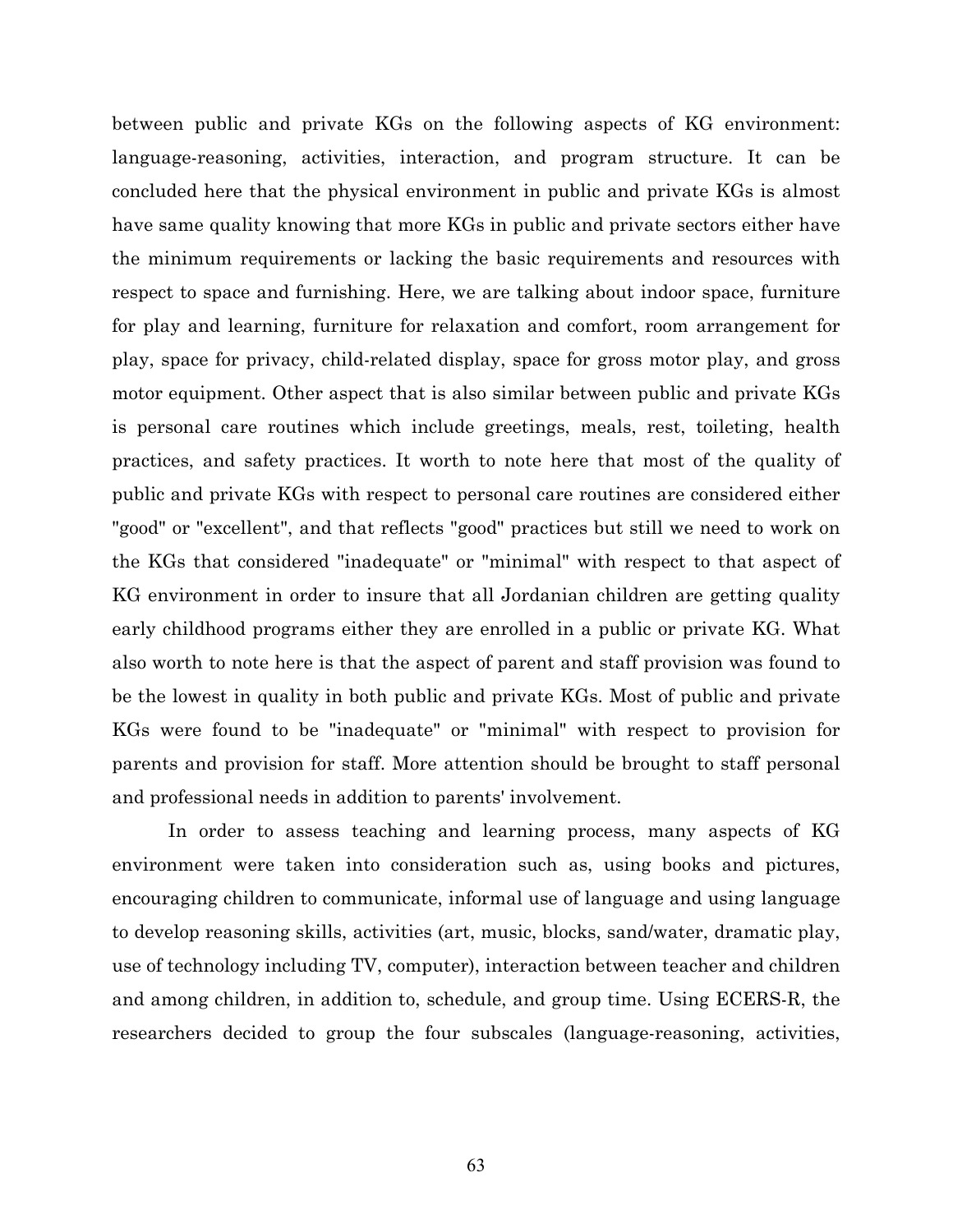interaction, and program structure) in order to assess and evaluate the teaching and learning process in KG's classrooms. The findings revealed that only 7.2% of public KGs have "inadequate" quality of teaching and learning. When compared to private KGs, it was demonstrated clearly that public KGs have better quality of teaching and learning taking into consideration that around 26% of private KGs have "inadequate" quality of teaching and learning; which is an important aspect, if not the most important, in KG environment. The findings revealed as well that the quality of teaching and learning in about half of public KGs are considered either "good" or "excellent" compared to only 17% in private KGs without any private KG that considered having "excellent" quality of teaching and learning as measured by ECERS-R.

When linking these findings to teacher training, it was demonstrated clearly that the quality of KG environment improved when KG teachers were trained. It was found that most of public KG teachers were trained on one or more of different early childhood programs such as, Wisconsin program, the Interactive Curriculum, Parents Involvement, and Kidsmart, while few private KG teachers were trained. When exploring the relationship between the quality of teaching and learning in KGs and teacher training, it was found that there were a significant relationship between the quality of teaching and learning when the teachers were trained and the quality of teaching and learning when the teachers were not trained in favor of trained teachers.

When investigating if there were any significant differences in the quality of public KGs according to residential Location or geographical region, the findings revealed that the quality of public KGs in urban and rural Locations are similar. On the other hand, some significant differences were found in the quality of public KGs according to geographical region especially between the north region and the south in favor of the south. It seems here that the quality of public KGs that are located in the south is better than the quality of KGs located in the north; perhaps more attention had been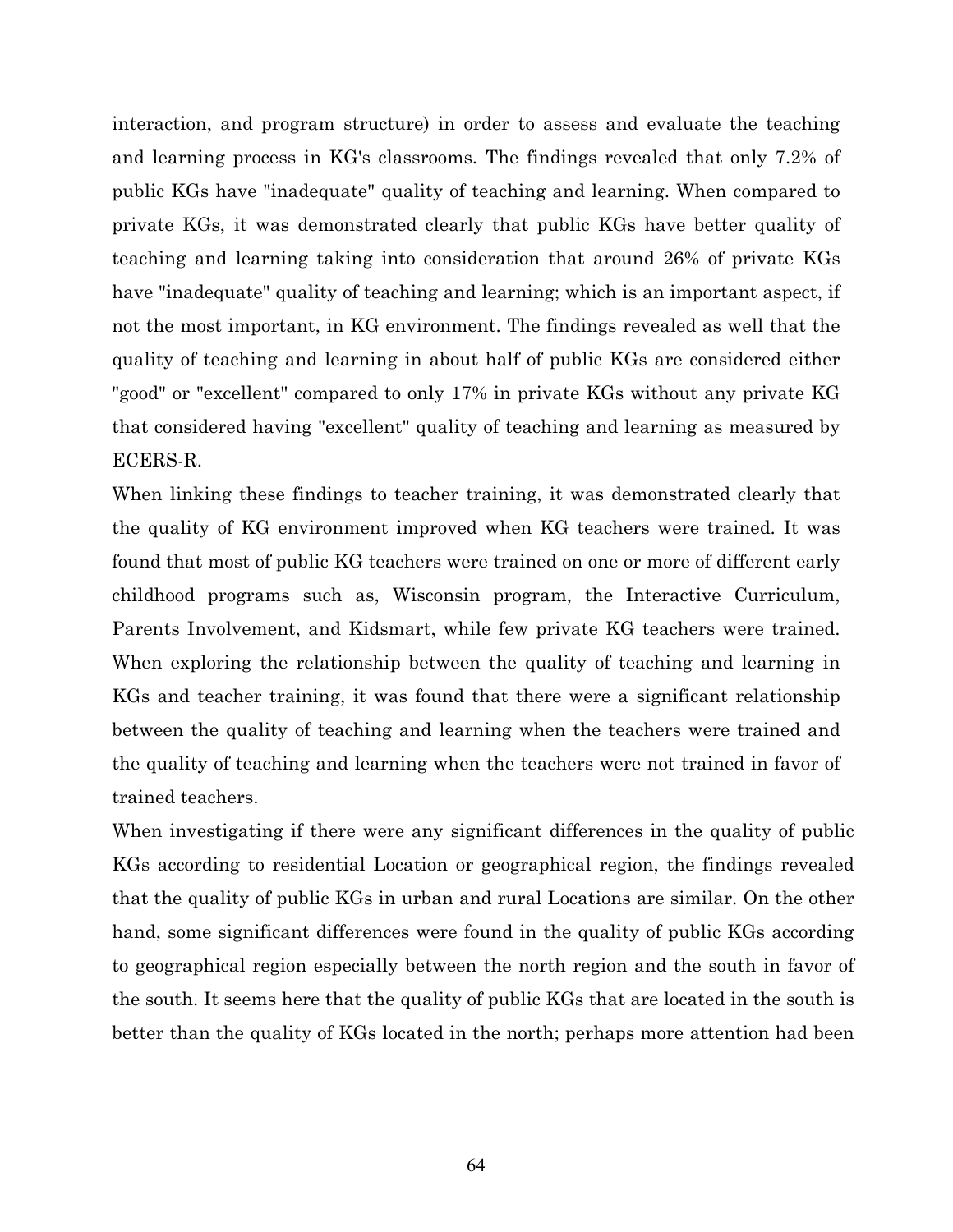given to KGs located in the south. Otherwise, all other KGs in the different locations have almost same quality.

Although there are several cultural, social, and economic differences, it might be beneficial to compare the current findings with the Abbot Preschool Program in New Jersey. Abbot program began in 1999-2000 to measure the quality of preschool programs in New Jersy and they use the ECERS-R as one of the three tools used to measure the quality of the program (Frde, Jung, Barnett, Lamy, and Figeras, 2007; and Lamy and Frede, 2005). Table 42 reports the ECERS-R average subscale scores and the average total score for the sample from public KGs in Jordan and in New Jersey. The subscale means scores range from a low of 2.99 for Activities to a high of 5.48 for Interactions in Jordan while in New Jersey it range from 4.00 for Personal Care to 5.88 for Interaction in the year 2007. It is evident from the table that the quality of public KG environment in Jordan in 2008 is better in the Personal Care subscale while the quality is not far behind those of New Jersey in the Language and Reasoning, Program Structure, and Interactions. The main back draw is in the space and Furnishing and in the Activities subscales. Keeping in mind that it took New Jersey 7 years to gain better quality since the initiation of the Abbot program (see the average score in the year 2000), then we may conclude that Jordan has gone far in establishing a good quality KG system in the last five years (i.e., beginning of ERfKE).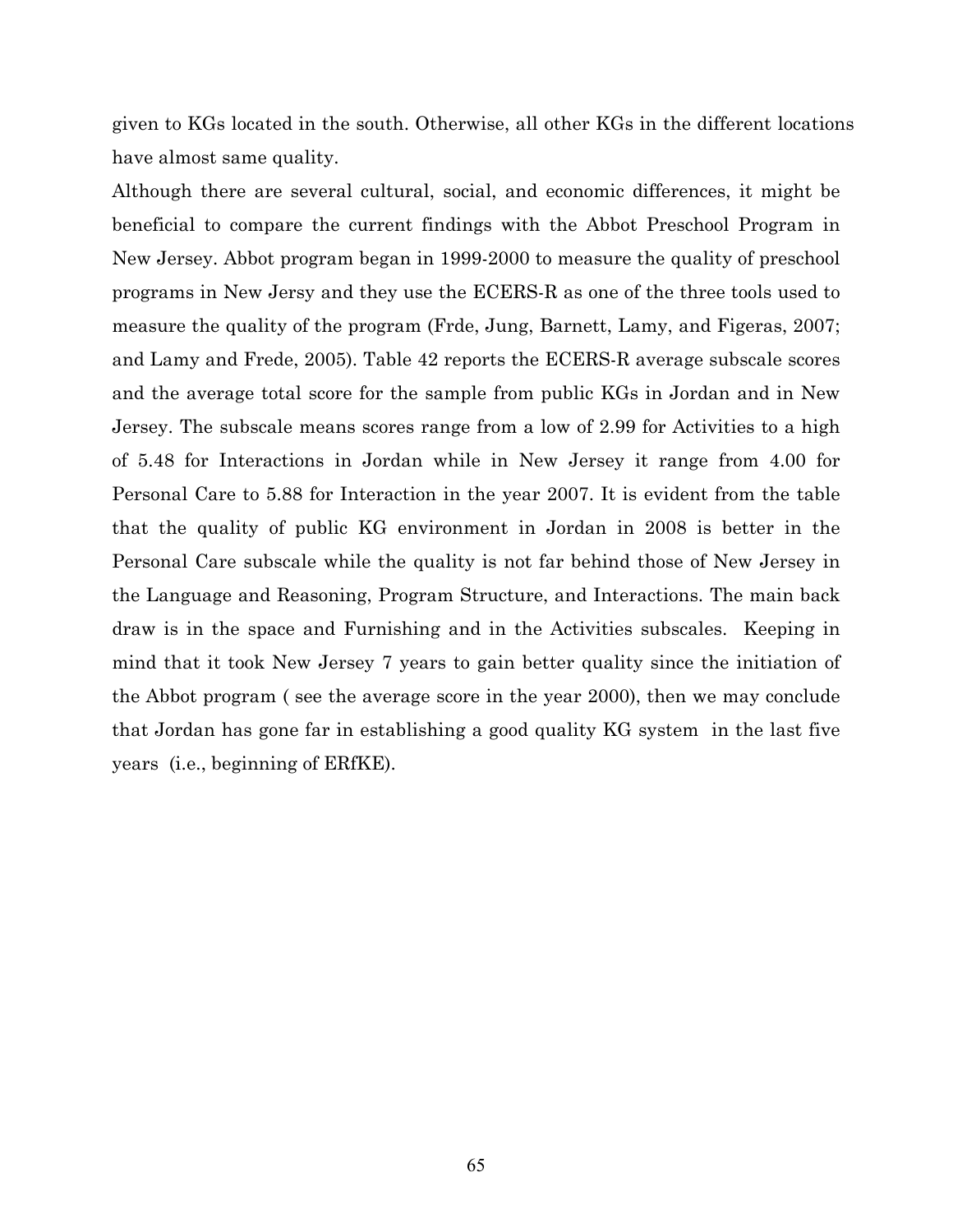| <b>ECERS-R Subscale</b>      | Jordan<br>2008 | New<br><b>Jersey</b><br>2000 | New<br><b>Jersey</b><br><i>2007</i> |
|------------------------------|----------------|------------------------------|-------------------------------------|
| Space and Furnishing         | 3.19           | 3.86                         | 4.88                                |
| Personal Care                | 4.30           | 3.98                         | 4.00                                |
| Language and Reasoning       | 4.45           | 3.74                         | 4.98                                |
| Activities                   | 2.99           | 3.19                         | 4.28                                |
| Interactions                 | 5.48           | 4.47                         | 5.88                                |
| Program Structure            | 4.51           | 3.81                         | 4.88                                |
| Parents and Staff            | 3.35           | 4.59                         | 5.58                                |
| <b>Overall ECERS-R Score</b> | 4.03           | 3.86                         | 4.48                                |

Table (42). ECERS-R Total and Subscale Scores across public KGs in **Jordan and New Jersey** 

## 4.2. Parents, teachers, and principals Satisfaction of KGs

One hundred and seven principals from the private and public KGs participated in this study. It is found that both principals are satisfied with the effectiveness of the KG they work in. However, those in the private KGs are more satisfied than their counterparts in the public ones. The major concern of public KGs principals is the facilities and equipments available for playing and learning. Almost 78% of them perceive it inadequate. The second concern is the space available for children; 44% of them perceive it unsuitable.

Despite this positive perception, principals still face many challenges. On the top of these is the large number of children in the classroom, inadequate resources and facilities, and separate toilets. Few principals felt challenged because they did not receive sufficient training on how to manage KGs. Collaboration from the supervisors in another challenge mentioned in all the geographical Locations. Another challenge but less prevailing is the lack of full-time teachers- since teachers are either substitute or hired as part-time.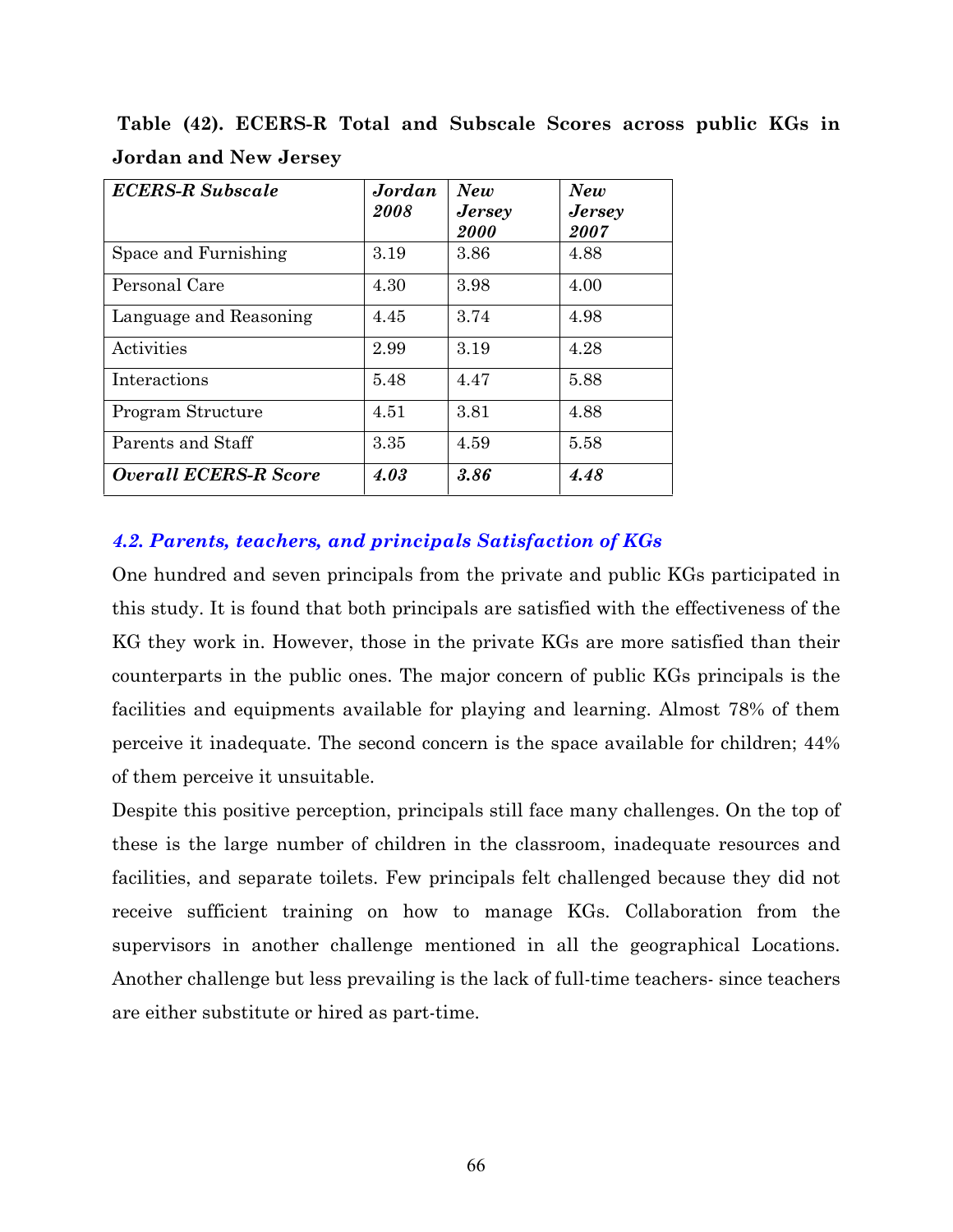Eighty four teachers from the public kindergarten and 23 teachers from the private kindergarten participated in this study. The results showed that in general, 88.6% of public KG teachers are satisfied with the KGs and perceive it effective compared with 92.0% at the private ones. Teachers at public KGs were highly satisfied with the management, the interactive curriculum, and less satisfied with the facilities and equipments, and space available for children. Those in the private ones were highly satisfied with the management of the KG, with their job (i.e., being a KG teacher, and with the safety available for children in the KG. They are less satisfied with the facilities and equipment available for playing and for learning. The results showed no significance differences exist between teachers' perceptions of KG effectiveness whether they are public or private.

The main challenges facing KG teachers are the large number of children in the classroom, lack of resources, not having separate toilets for the KG. To a lesser degree, some teachers believe they are not ready and not well-trained to be a KG teacher, or even they can not teach English to KG children.

Two hundred and twenty one parents participated in this study. The study showed that parents who have children in the public or private KGs are very satisfied with their children KG. However parents at the private one have a very slightly higher rate of satisfaction (100% compared with 93.3%). Parents highly believe that the public KGs teach their children discipline, and help them develop their social skills, and prepare their children for success in the school. Parents who have children in the private KGs seem more satisfied with their children's KG. However, they almost high satisfied with the similar statements as their parents who have children in the public KGs.

The study also showed that parents have good communication channels with the KG and with their children's teachers. They mainly communicate through visits and phone. Another channel is the reports that teachers send for parents with the children. It seems that parents are highly aware of the benefits of sending their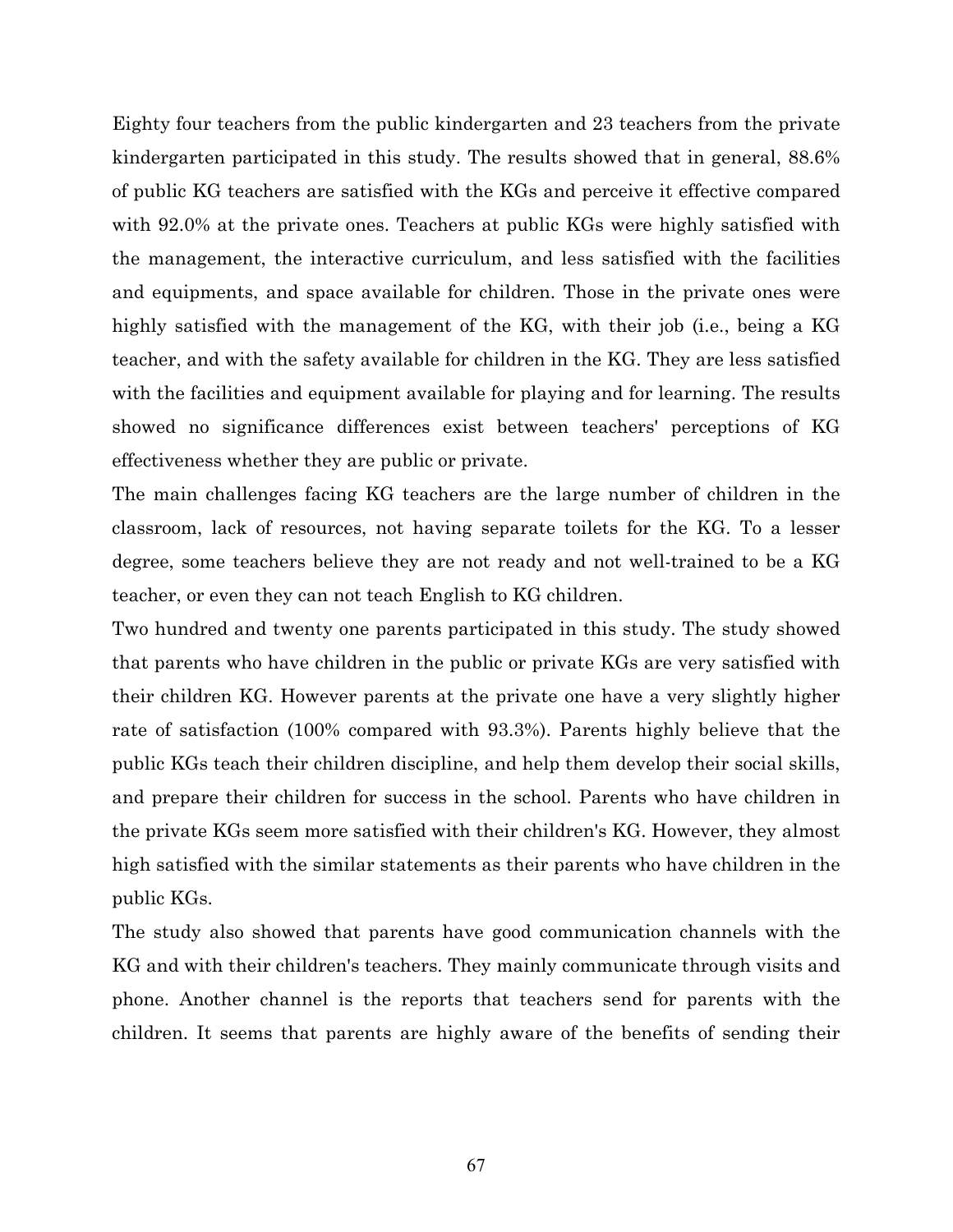children to the KG. They believe that the KG will teach their children how to read and write, prepare them for the school, teach them discipline, and make hone children's behavior and social interaction.

Parents who send their children to private KGs pay between JD 110-250 per year in tuition. Other costs may include transportation, books, and uniform. For the majority of parents, it seems that this cost is affordable and balanced with the service the KG is providing for their children.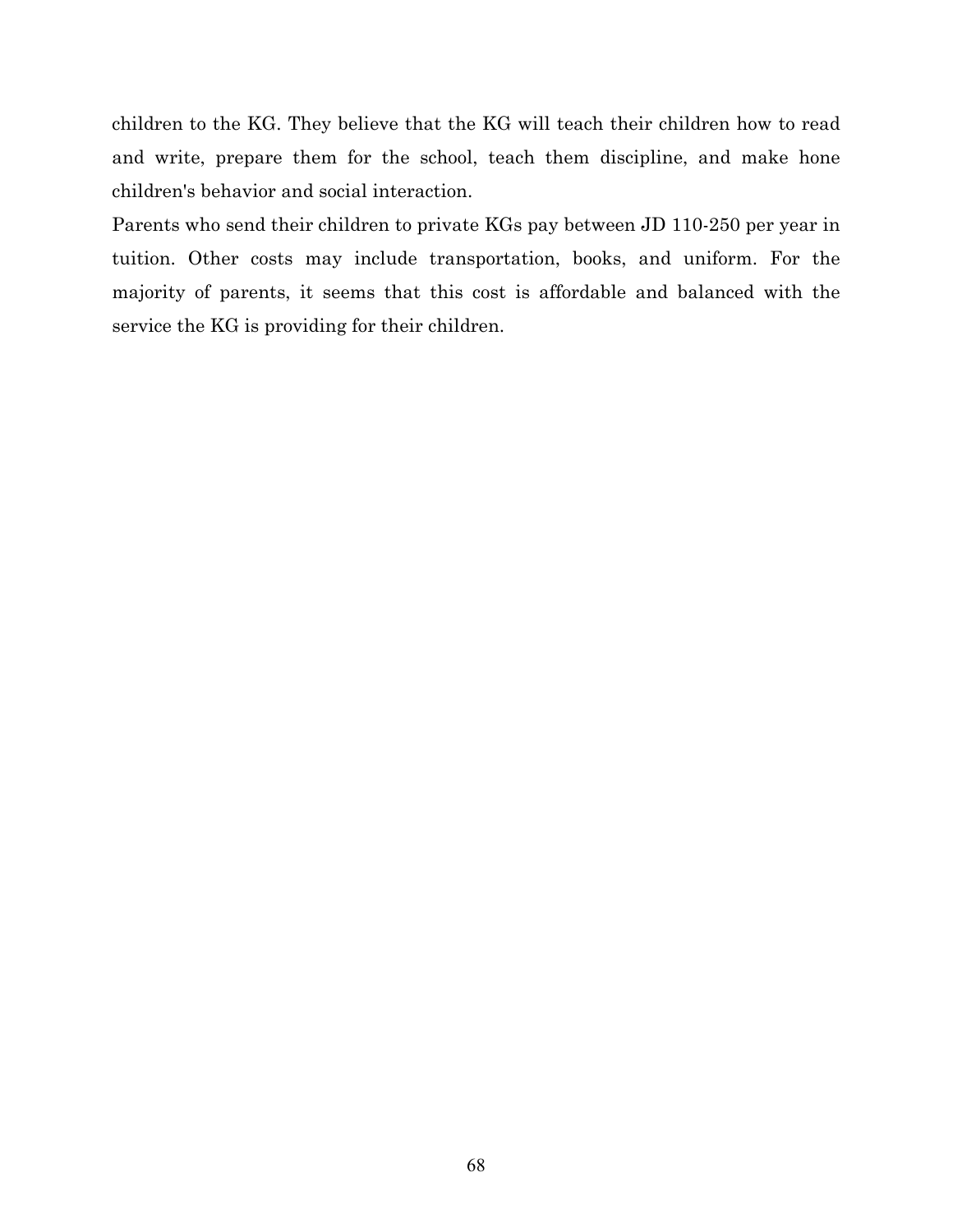# **5. RECOMMENDATIONS**

In this section we present recommendations that might help the Ministry of Education in its efforts in expanding early childhood programs.

- 1. The study showed that principals, teachers, and parents are less satisfied with the facilities available for their children. This perception came consistent with the quality level of the physical environmentspace and furnishing, personal care routines, and activities, as measured by the ECESR-R. In many cases teachers, parents, and principals complained about the lack of an age-appropriate toilets for children who have to share these facilities with older students. It is also crucial to improve the educational and recreational materials and equipments available for children.
- 2. Class size is a very important factor in providing a high quality learning environment for children. This study showed that parents, teachers, and principals are not satisfied with the current space available for their children. Therefore, it is important to reduce the number of students in the classroom, enlarge the current classrooms, if possible, and hire more teachers/assistant teachers to ensure individualized instruction and a balanced child-teacher ratio.
- 3. Despite the fact that more than 70% of teachers have received training on Wisconsin program, Kidsmart, parental involvement, and on the interactive curriculum, the study showed that teachers felt incompetent and ask for more professional development opportunities. The study also revealed that the quality of teaching and learning in KGs is influenced by the nature of training that teachers received. This implies that the ministry of education should continue with the in-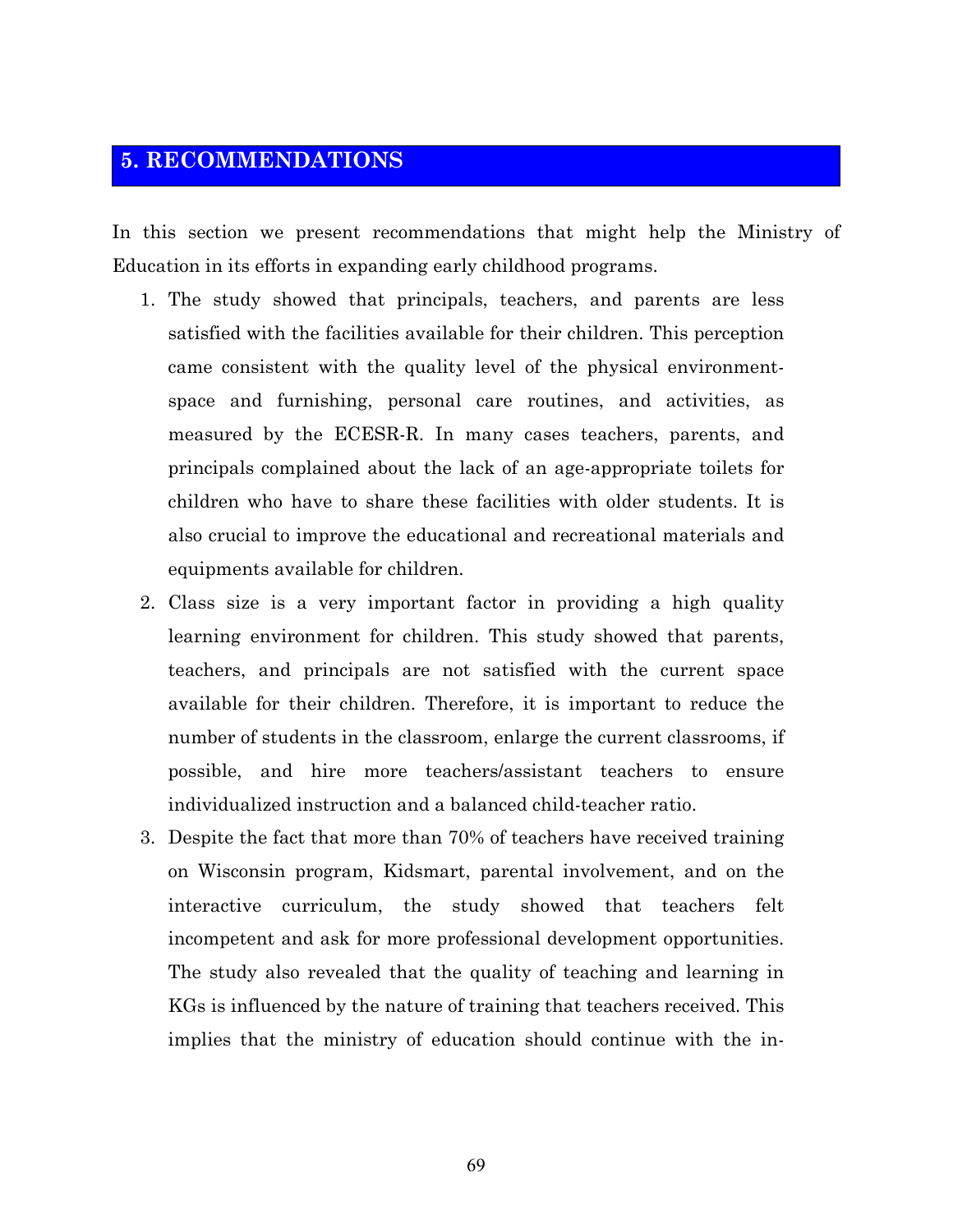service training programs for KG teachers. Principals in some KGs shared the same feeling (i.e., they are not well-trained to manage or teach in the KG). Therefore, it is important to improve the professional development opportunities for the principals.

- 4. The study showed that parents' involvement in their children's learning process is still insufficient. It is recommended that KGs should be able to organize more awareness campaigns for parents and build on partnerships with the community to strengthen the existing rate of parental involvement. A quick and efficient way to do that is to expand the Ministry's parental involvement program.
- 5. The role of supervisors should be more effective. This study recommends a more training for the supervisors as well as making sure that they follow up with KG teachers and principals.
- 6. It was clearly demonstrated in this study that the public KGs outperformed the private ones in the kind of training offered to teachers, program structures, interactions, activities, and in language and reasoning domain. This indicates that the public KGs are better preparing children for school. It is important that the Ministry of Education should pay more attention to the private KG environment in order to improve it.
- 7. It is still evident that the private sector is enrolling almost 90% of the total KG students. The ministry of education needs to double its efforts in order to expand access to public KGs.
- 8. The study showed that there are no male teachers at public KGs (and private KGs too). This may limit access to KG in Locations where there are no female schools. In some cases there are male schools with better facilities and are more ready for KGs compared with female schools in the same Location. Taking into consideration that the universities in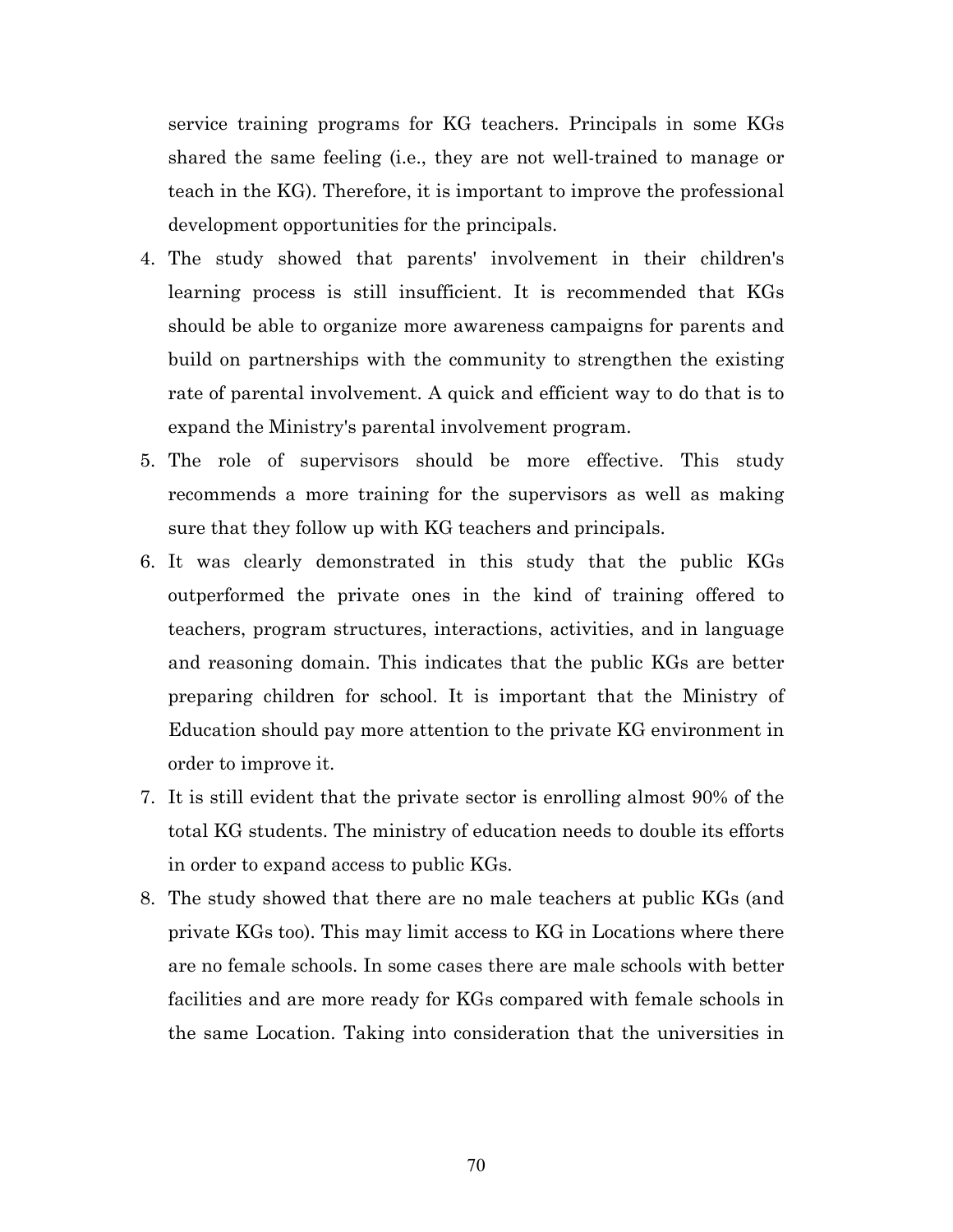Jordan which have specialties in early childhood education have male students who will be deprived of such an opportunity.

9. The researchers recommend a replication of this study periodically in order to monitor and capture the progress in the quality of KG learning environment similar to the well known Abbot program in New Jersey, USA.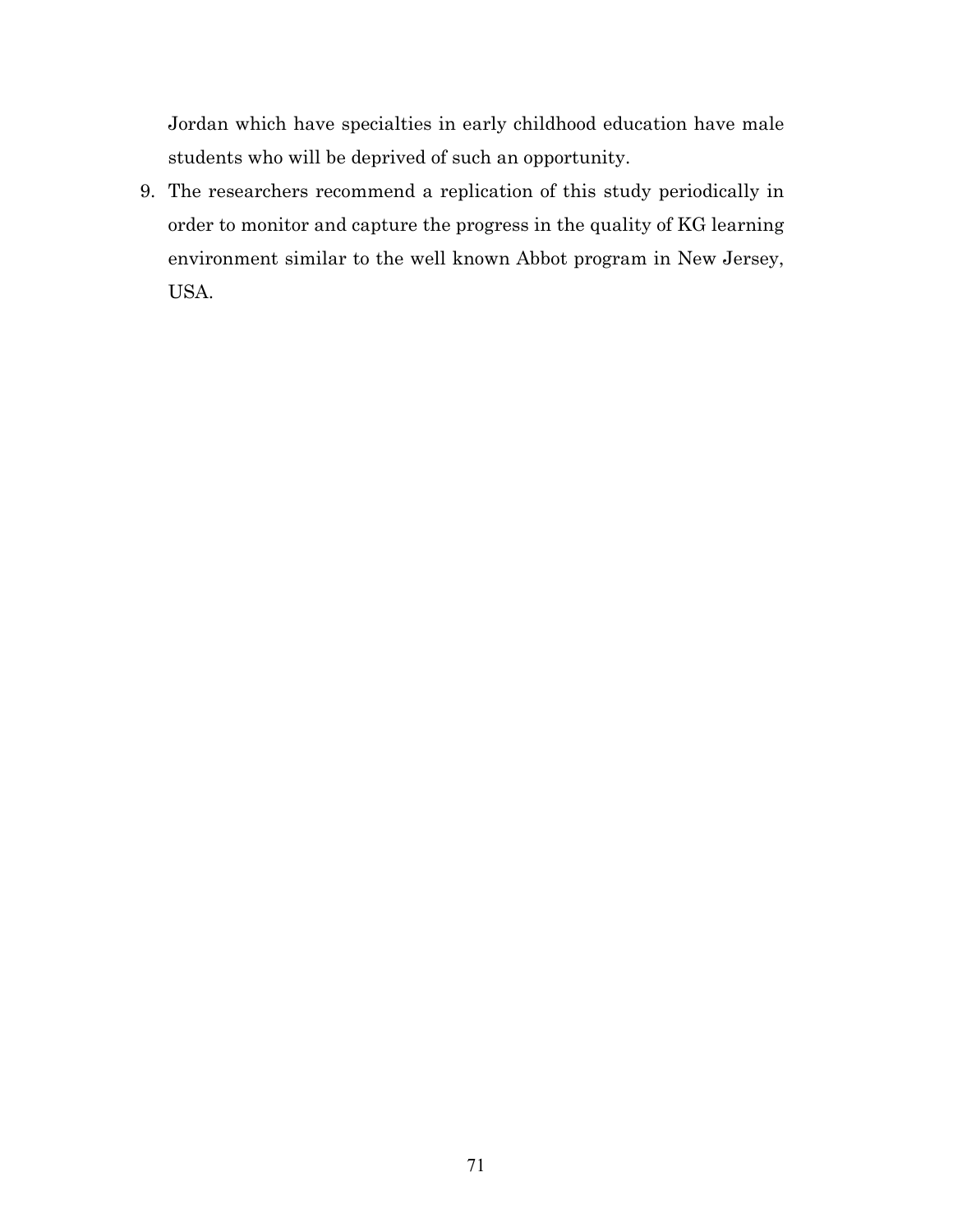#### **6. References**

- Bruner, J. S. (1966). Towards a theory of instruction. Cambridge, MA: Harvard University Press.
- Emig, C. (2000). School readiness: Helping communities get children ready for school and schools ready for children. Child Trends Research Brief. Child Trends, Inc., Washington, DC.
- Fraenkel, J.R. and Wallen, N.E. (2000) 4th ed. How to Design and Evaluate Research in Education. McGraw-Hill Higher Education: United States.
- Frde, E., Jung, K., Barnett, W.S., Lamy, C.S., & Figeras, A. (2007). The Abbot preschool program longitudinal effects study. The National Institute for Early Education Research. New Jersey. Available at: http://nieer.org/resources/research/APPLES.pdf
- Fu, V. R., Stremmel, A. J., Hill, L. T. (Eds.) (2002). Teaching and Learning: Collaborative Exploration of the Reggio Emilia Approach. Upper Saddle River, NJ: Merrill/Prentice Hall.
- Hill, L. T., Fu, V. R., & Stremmel, A. J. (in press). Teaching as Inquiry: Life in the Early Childhood Classroom.
- Lamy, S. & Frede, E. (2005). Giant steps for the littlest children: Progress in the sixth year of the Abbott Preschool Program. Department of Education, New Jersey State. Available at: http://www.state.nj.us/education/ece/abbott/giantsteps/
- Love, J.M., Aber, J.A., & Brooks-Gunn, J. (1992). Strategies for assessing community progress toward achieving the first national goal. Princeton, NJ: Mathematica Policy Research, Inc.
- Meisels, S.J. (1999). Assessing readiness. In R.C. Pianta and M.Cox (Eds.) The transition to Kindergarten: Research, policy, training, and practice. Baltimore, MD: Paul Brookes Publishers.
- National Research Council. (2001). Eager to Learn: Educating Our Preschoolers. Washington, DC: National Academic Press.